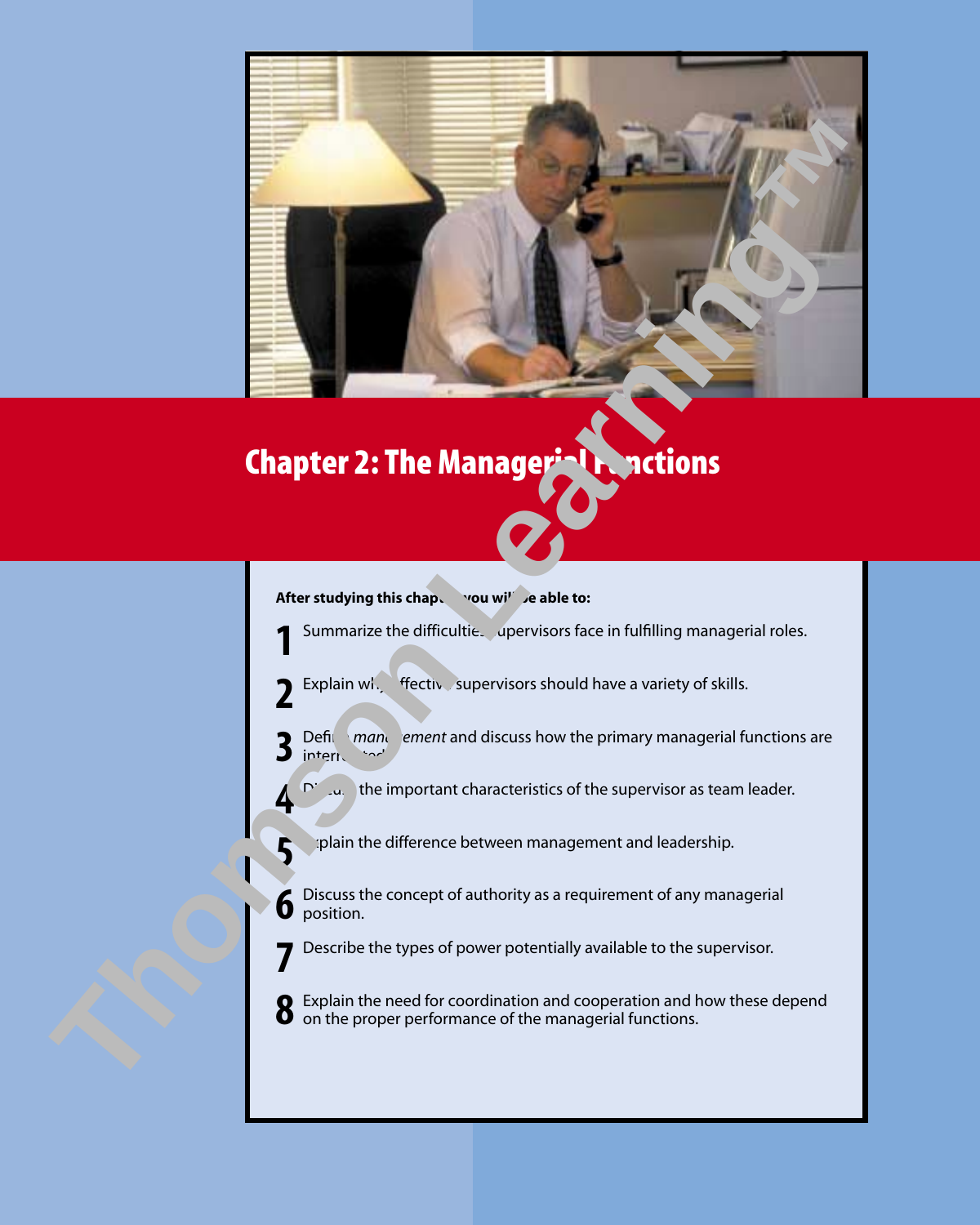# **YOU MAKE THE**

You are Bob Wolf, production supervisor at a family-owned manufacturing company that employs around 200 people. The company had normally promoted from within; you

were the first person hired from outside to such a high position. When you took over as the prodction supervisor, the company had several problems. Most were due to production inefficiencies. Most employees in place when you came on board were personal friends of the man you replaced. Approximately 20 percent of these employees did not welcome you or, worse, tried to make you look bad. Unfortunately, you were forced to replace thirty-four of that group of employees because they were unwilling to make needed changes. **CALL To the stamp with the means of the three of the three based in the state of the company is the company that energy a mound late here, she predicted on the interval and the means and three the first case of the compan** 

You replaced the original employees with people who were committed to the company's philosophy of "Working together to exceed the quality requirements of our customers is our number one job! Doing the job right the first time is the only way!"

Kelly, one of your team leaders on first ship was a single parent with one preschool-aged child,  $N_{\text{tot}}$ About 6 months ago, Kelly went through a rather nasty divorce. The company has a liberal time-off policy. Under this policy, employees may take days of whith pay for any reason, provided notice is given. Kelly had been instrumental in helping you make  $\rightarrow$  transition and even made several suggestic  $\int$  that improved the work flow. She had exhausted her  $\Box$ atio hours for the year and had no personal time life. On a day Kelly was scheduled

to work, her daughter developed a high temperature and seemed very ill. Even though the sitter was willing to take her, she preferred not to. Kelly knew that she needed money to make ends meet and that this was one of the busiest times for the compary. Freen minutes before her scheduled shift, Kelly called the company.

KELLY: Bob, Molly is not feeling well this morning, and she's been up most of the night  $\mathbf{F}$  ith a  $\mathbf{F}_{\text{eq}}$  temp. I've got to take her to the doctor ink it might be that new strain of flu, and I'm really orried about her. I'll call you later in the day and  $\rightarrow$  you how she's feeling, because I'm scheduled to whist tomorrow, also.

You know \*l at the xt two days will be among the busiest, as vere big production runs are scheduled. The company's staffing is lean to begin with, and it will be  $d' = \frac{d}{dx}$  to get someone in to cover on such short notice.

You it sorry that Molly is not feeling well, Kelly. We all need you here, if you can manage it some way. ..... good care of her, and get it under control. You know the production run for Sterling Metals is scheduled for today, and they're our most important customer. Please let me know soon what's going on.

KELLY: Thanks for understanding. I really appreciate it. You contemplate the work ahead. You call sev-

eral employees, and none is available to fill in for Kelly today. You wonder how you will get through the day. What will you do to alleviate the situation?

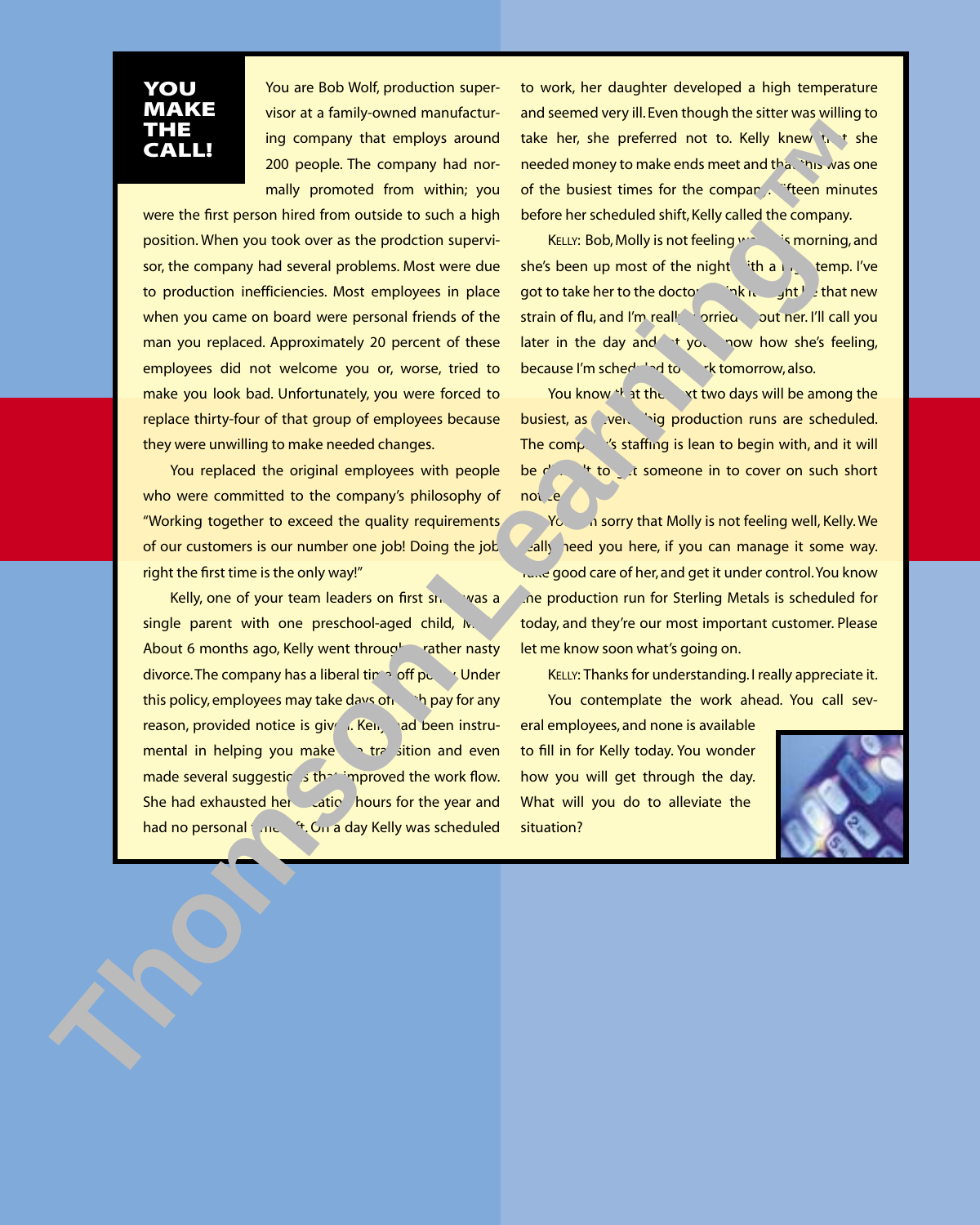## **1 THE PERSON IN THE MIDDLE**

Summarize the difficulties supervisors face in fulfilling managerial roles.

The supervisory position is a difficult and demanding role. Sypervisory are "people in the middle"—the principal link between higher-level may gers and employees. A supervisor is a first-level manager, that is, a manager in charge of entry-level and other departmental employees. Every organized whether a retail store, a manufacturing firm, a hospital, or a government gency is someone who fills this role.

Throughout this textbook we use the terms *worker*,  $\mu_k$  vee, and *subordinate* interchangeably to refer to individuals who reported by visors or managers. An increasing number of companies are using the terms *associate* or *team member* instead of employee. Regardless of the term and employees may view their supervisors as the management of the orga $\infty$  on;  $\mathfrak{u}$  e supervisor is the primary contact with management. Employees  $\epsilon$  expect a supervisor to be technically competent and to be a good leader who can show "vem how to get the job done.

The supervisor must also be a competent subordinate to higher-level managers. In this role, the supervisor must  $\log_{\epsilon} 1$  follower. Moreover, the supervisor is expected to maintain satisfactory relationships with supervisors in other departments. Therefore, a supervisor's lationship to other supervisors is that of a colleague who must cooper  $\Box$   $\Box$   $\Box$  and coordinate his or her department's efforts with those of others in  $\frac{1}{2}$  to each the overall goals of the organization.

In general, the position of  $a_n$  pervisor has two main requirements. First, the supervisor must  $h \rightarrow a$  good working knowledge of the jobs to be performed. Second, and more significant, the supervisor must be able to manage, that is, run, the department. It is supervised is managerial competence that usually determines the effectiveness  $\sim$ <sup>c</sup> their performance.

## **2**

# **MANAGEPHONSKILLS MAKE THE DIFFERENCE**

Explain why effective supervisors should have a variety of skills.

Most organizations have some supervisors who appear to be under constant pressure and continuously do the same work as their subordinates. They are getting by although they feel overburdened. These supervisors endure long hours, may be devoted to their jobs, and are willing to do everything themselves. They want  $t_{\text{tot}}$  are effective, but they seldom have enough time to supervise. Other supervisors appear to be on top of their jobs, and their departments run smoothly and derly. These supervisors find time to sit at their desks at least part of the day, and they keep their paperwork up to date. What is the difference?

Of course, some supervisors are more capable than others, just as some mechanics are better than others. If we compare two maintenance supervisors who are equally good mechanics, have similar equipment under their care, and operate under approximately the same conditions, why might one be more effective than the other? The answer is that effective supervisors manage their departments in a manner that gets the job done through their people instead of doing the work themselves. The difference between a good supervisor and a poor one, assuming that their technical skills are similar, is the difference in their managerial skills. THE PERSON IN THE MIDDLE<br>
Frachmatics contents to provide the specific and demandian role. Somewhere,<br>
The properties in simple the military and the specific and demandian role of the specific<br>
methods and state department

The managerial aspects of the supervisor's position too often have been neglected in the selection and development of supervisors. Typically, people are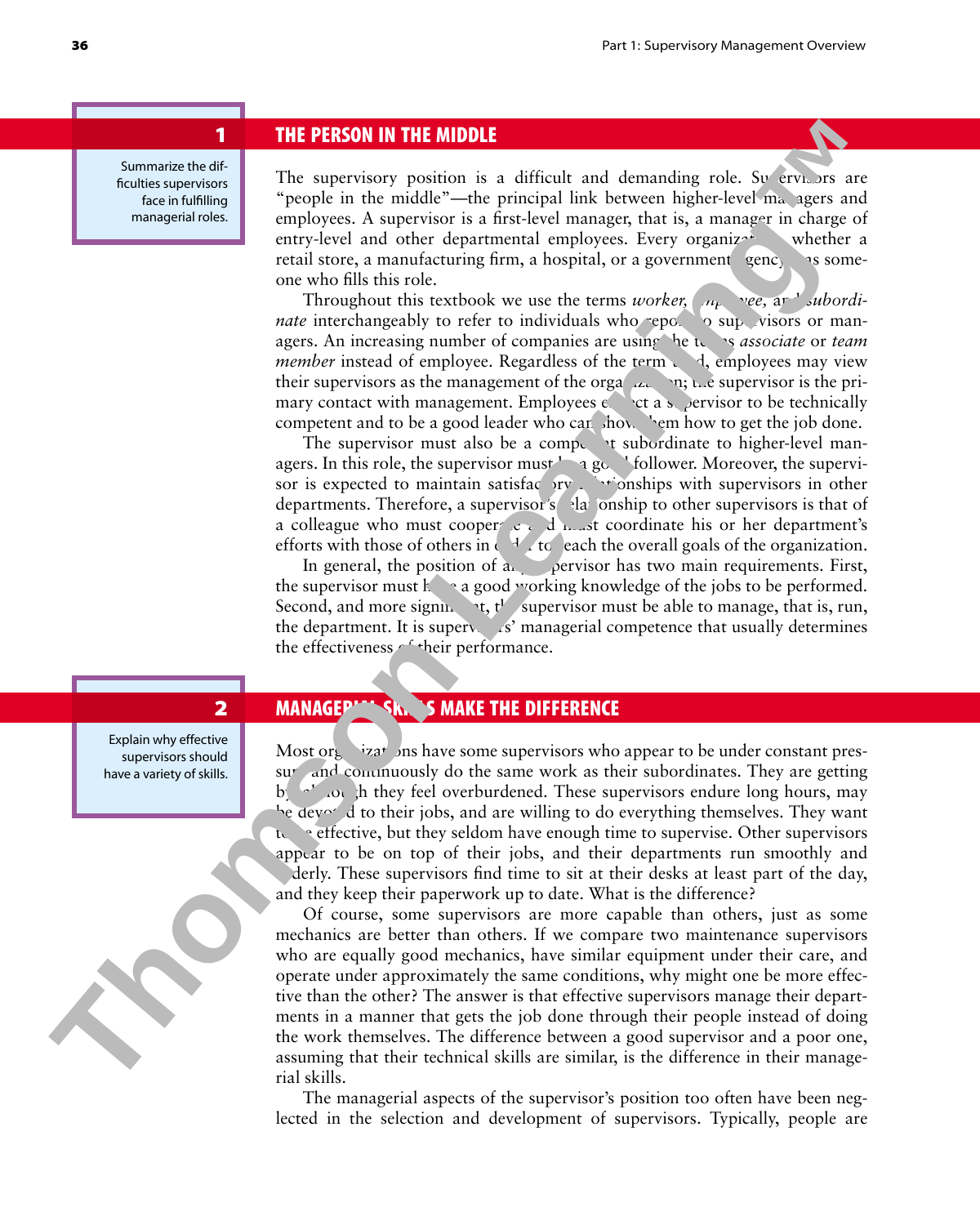selected for supervisory positions based on their technical competen their seniority or performance, and their willingness to work hard. When  $a_k$  ointed supervisors, these employees are expected to assume management responsibilities, even though their previous job did not require these  $\frac{sk}{l}$ . New supervisors must make a conscious effort to develop their managerial skills  $\mathbf b$  learning from their own managers, by completing company training programs, and by taking other avenues available to them.

To this end, we have grouped the managerial skills servisory need into the following six major classifications:

- 1. **Technical skills**: The ability to perform the  $i \circ s$  in supervisor's area of responsibility.
- 2. **Human relations skills:** The ability to w<sup>1</sup> w<sub>1</sub> and through people; includes the ability to motivate team  $m$  ars and openmindedness.
- 3. **Administrative skills:** The ability to plan, organize, and coordinate the activities of a work group.
- 4. **Conceptual skills**: The ability to **obtain, interpret, and apply the information** needed to make sound decisions.
- 5. **Political skills:** The savvy  $\frac{1}{2}$  tain the hidden rules of the organizational game and to recognize the roles various people play in getting things done outside of formal organizational channels.
- 6. **Emotional intelligen** skills are "intelligent use of your emotions to help guide your behavior and thinking in ways that enhance your results. You can maximize  $y$  if emotional intelligence by developing good communication skills, interpersonal expertise, and mentoring abilities."<sup>1</sup>

Chess master Bruce  $P_a$  aolfini stresses that there are two basic forms of intelligence: (1)  $t^{\dagger}$  bility to read other people and (2) the ability to understand one's self.<sup>2</sup> The notive of knowing oneself is not new. Unfortunately, it was not too many ye. ago that corporate America believed you could take "the best mechanics" or "the best salespeople," give them the title of "supervisor" or "n nager, and success would automatically follow. Everyone has heard the horror stories—the supervisors who did their homework, did everything aboveboard, and called on the aforementioned skills, but somehow something went x  $\alpha$  g. These supervisors made judgment errors—some said they lacked common  $s$  esters (see the accompanying "Contemporary Issue" box for some thoughts on maturity). s between the technology of particular competents, the second to the consideration of the second of the second of the second of the second of the second of the second of the second of the second of the second of the secon

# **Managerial Skills Can Be Learned and Developed**

Many people believe that good managers, like good athletes, are born, not made. Much research has indicated that this belief is generally incorrect, even though it is true that people are born with different potential and that, to some degree, heredity plays a role in intelligence. An athlete who is not endowed with natural physical advantages is not likely to run 100 yards in record time. On the other hand, many individuals who are so-called natural athletes have not come close to that goal, either.

Most superior athletes have developed their natural endowments into mature skills by practice, learning, effort, and experience. The same holds true for a good manager. The skills involved in managing are as learnable as the skills used in playing golf. It takes time, effort, and determination for a supervisor to develop

## **Technical skills**

The ability to do the job.

#### **Human relations skills**

The ability to work with and through people.

### **Administrative skills**

The ability to plan, organize, and coordinate activities.

## **Conceptual skills**

The ability to obtain, interpret, and apply information.

### **Political skills**

The ability to understand how things get done outside of formal channels.

## **Emotional intelligence skills**

The ability to intelligently use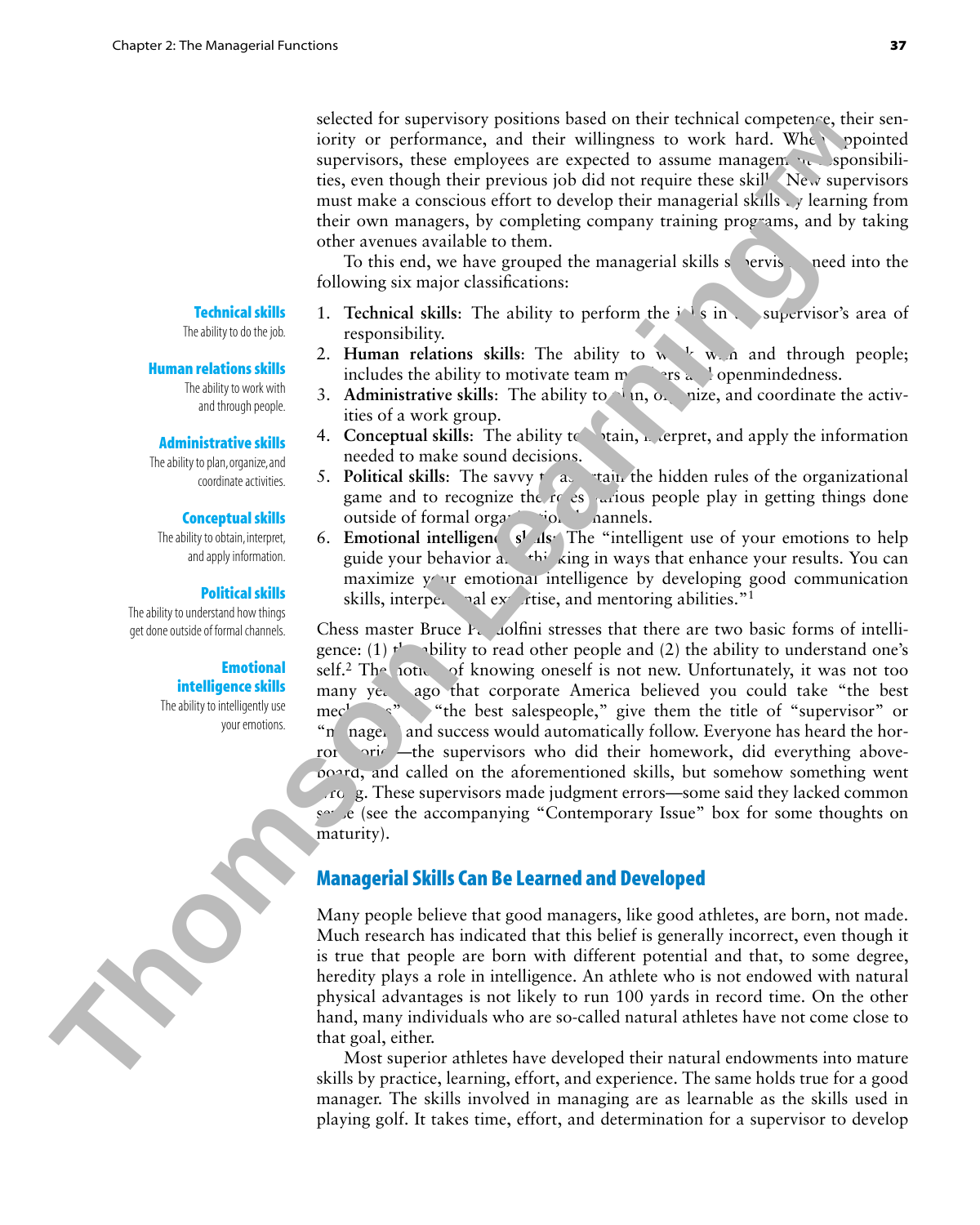

# **CONTEMPORARY ISSUE Do You Have What It Takes?**

Southwest Airlines, the only airline that has made money each year for the past 20-some years, was led by •

Herb Kelleher. The former chairman, president, and CEO of Southwest Airlines did not have an MBA and did not work his way up the corporate ladder, but he did create a corporate culture that inspired his employees to deliver top-notch service on the ground and in the air. Southwest has the best customer-complaint record in the industry and turns planes around in about half the industry average.The "nutty" style of management has earned Southwest the reputation of being a great place to work. If everyone knows Southwest's strategy, why is it different? In a recent interview, Kelleher stated the secret: **Excess The plane term interview continue to the endomeration of the see Katrina Brooker (March 2, 2001), and the see Katrina Brooker (March 2, 2001), and the Chairman of the Chairman of the Chairman of the Chairman of th** 

*You have to recognize that people are still most important. How you treat them determines how they treat people on the outside.We have people going around the company all the time doing other people's jobs, but not for crossutilization. We just want everyone to understand v. everybody else's problems are.*<sup>1</sup>

In short, Kelleher's answer seems like common sense, but he says, "there is no magic formula. It's like building a giant mosaic—it takes thousands of  $\ln n$ pieces." The glue that binds the pieces comes with maturity. The following describe some thoughts on maturity:

- Maturity is many things. It is the bility to base a judgment on the big pictulation of long haul. It means being able to resist the unlet formulate gratification and opt for a course of  $a<sup>2+</sup>$  that will pay off later.
- Maturity is persection once. It is the ability to sweat out a project a situ on despite heavy opposi-

tion or discouraging setbacks and stick with it until it is finished.

Maturity is the ability to control and errical settle differences without violence or a ructi n. he mature person can face unrleased in the ration, discomfort, and defeat ithout complaining. Mature people know riev cannot have everything their own way every time.

Maturity is humility.  $\cdot$  being big enough to say, "I was wrong."  $W^{\prime}$  n the reght, mature people need not experience the satisfaction of saying, "I told you  $s$ "

Maturity is the bility to live up to your responsibilities, which means being dependable. It means keeping your word. Do you mean what you say—  $'$ ay you what you mean?

Aat  $\pi$  is the ability to make a decision and stand  $\mathfrak{h}$ . In mature people spend their lives exploring engless possibilities and then do nothing—paralysis

- $\mathcal{V}$  analysis. Action requires sticking your neck out. • Maturity is the ability to harness your abilities and your energies and do more than is expected. The mature person sets stretch targets and strives diligently to attain them.
- Maturity is the art of living in peace with that which we cannot change, the courage to change that which should be changed, no matter what it takes, and the wisdom to know the difference.<sup>2</sup>

*Notes:* During a year in which WorldCom,Tyco,Enron, Arthur Andersen, Kmart, Global Crossing, and others tarnished the public's image of corporate America, an old reliable—Southwest Airlines—remained near the top in *Fortune*'s list of America's Most Admired Companies.3

Sources: (1) Hal Lancaster," Herb Meher Has One Main Strategy: Treat Employees Well," The Wall Street Journal (August 31, 1999), p. B1. Also see Kevin Freiberg and Jackie Freiberg, Nuts! *Stywest Aines' Crazy Recipe for Business and Personal Success* (Austin:TX: Bard Press, 1996). (2) Adapted from columnist Ann Landers, "Maturity Is Many Thimany Things and It, and It also Repeating," Green Bay Press-Gazette (July 17, 1999), p. D-2. (3) See Matthew Boyle,"The Shiniest Reputations in Tarnished Times," For-

> managerial skills. Supervisors will make mistakes, but people learn from mistakes as well as from successes. By applying the principles discussed in this textbook, the supervisor can develop the skills that make the supervisory job a challenging and satisfying career.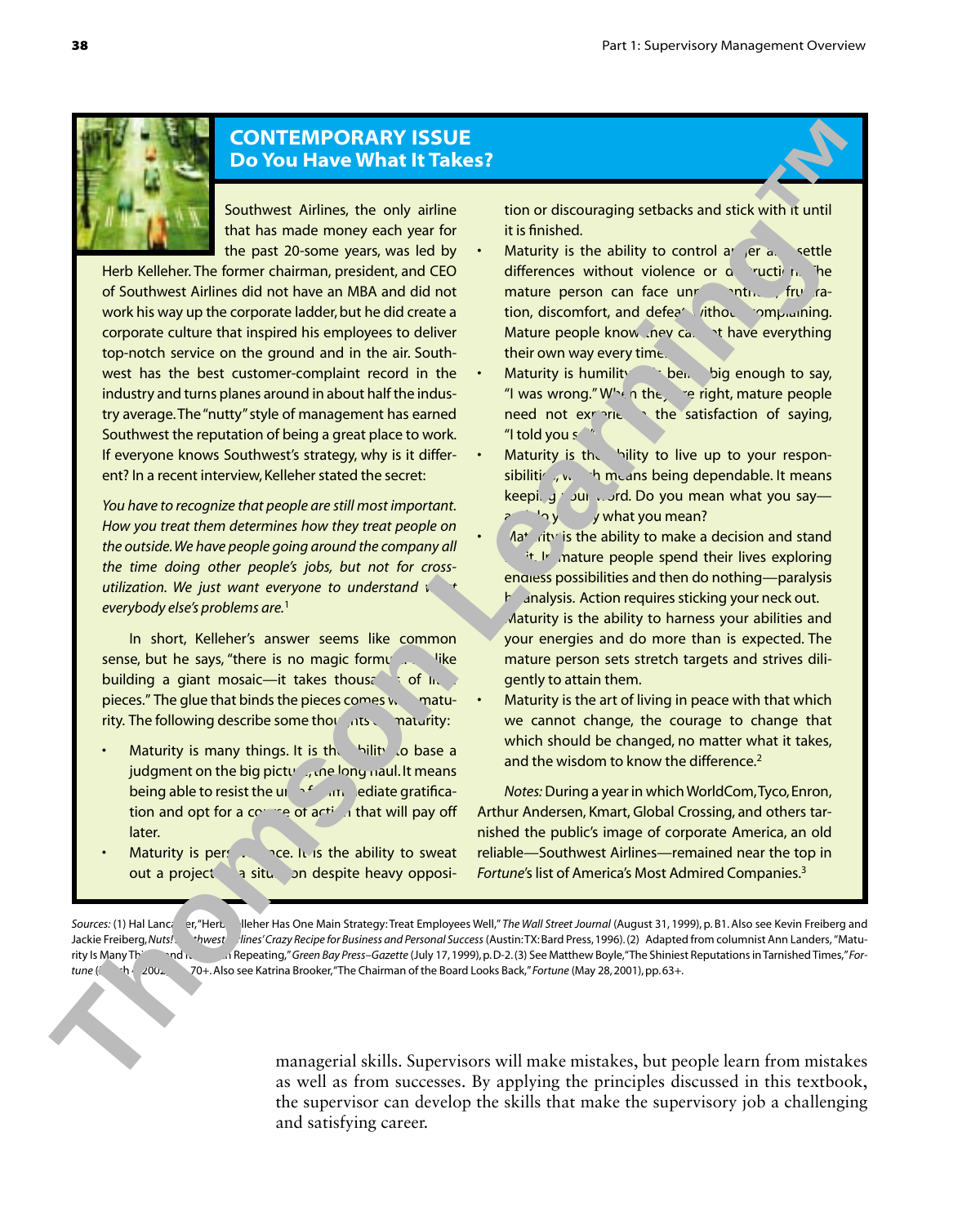

Even the best continually seek ways to sharpen their skills.

> Simply talking about supervisory management is somewhat like Mark Twain's comme. bout the weather: "Everybody talks about it, but no one does anything about it. The fore, throughout this textbook are tips, suggestions, and activities that are  $\epsilon$  signed to reinforce concepts. These tools do not guarantee superviest success, however. For example, if you wanted to learn to play golf, you could the lessons from Butch Harmon, Tiger Woods's teacher.<sup>3</sup> But you would also beed the proper tools (e.g., the right clubs) and time to practice, time to learn from your mistakes and make corrections. There is one major difference be zeen the beginning golfer and the newly appointed supervisor. Unlike begin- $\min_{\alpha}$  all s, who can go to the driving range or the practice green to work on their games, newly appointed supervisors are on the job. Supervisors go through  $\alpha$  learning curve that offers very little ground for trial and error. The supervisor Lot hit it out of bounds and tee it up again for another chance. To get the job done the right way, the supervisor must avoid some common mistakes. Consider our supervisory tips and remember that the challenge for any professional is to stay on the path of continuous improvement.

## **FUNCTIONS OF MANAGEMENT**

D<sub>efine</sub> *magement* and scuss the primary anagerial functions are interrelated.

**3**

**Management** Getting objectives accomplished with and through people.

The term *management* has been defined in many ways. In general, **management** is the process of getting things accomplished with and through people by guiding and motivating their efforts toward common objectives.

Successful managers will assure you that their employees are their most important asset. Most successful managers recognize that they are only as good as the people they supervise. In most endeavors, one person can accomplish relatively little. Therefore, individuals join forces with others to attain mutual goals. In a business, top-level managers are responsible for achieving the goals of the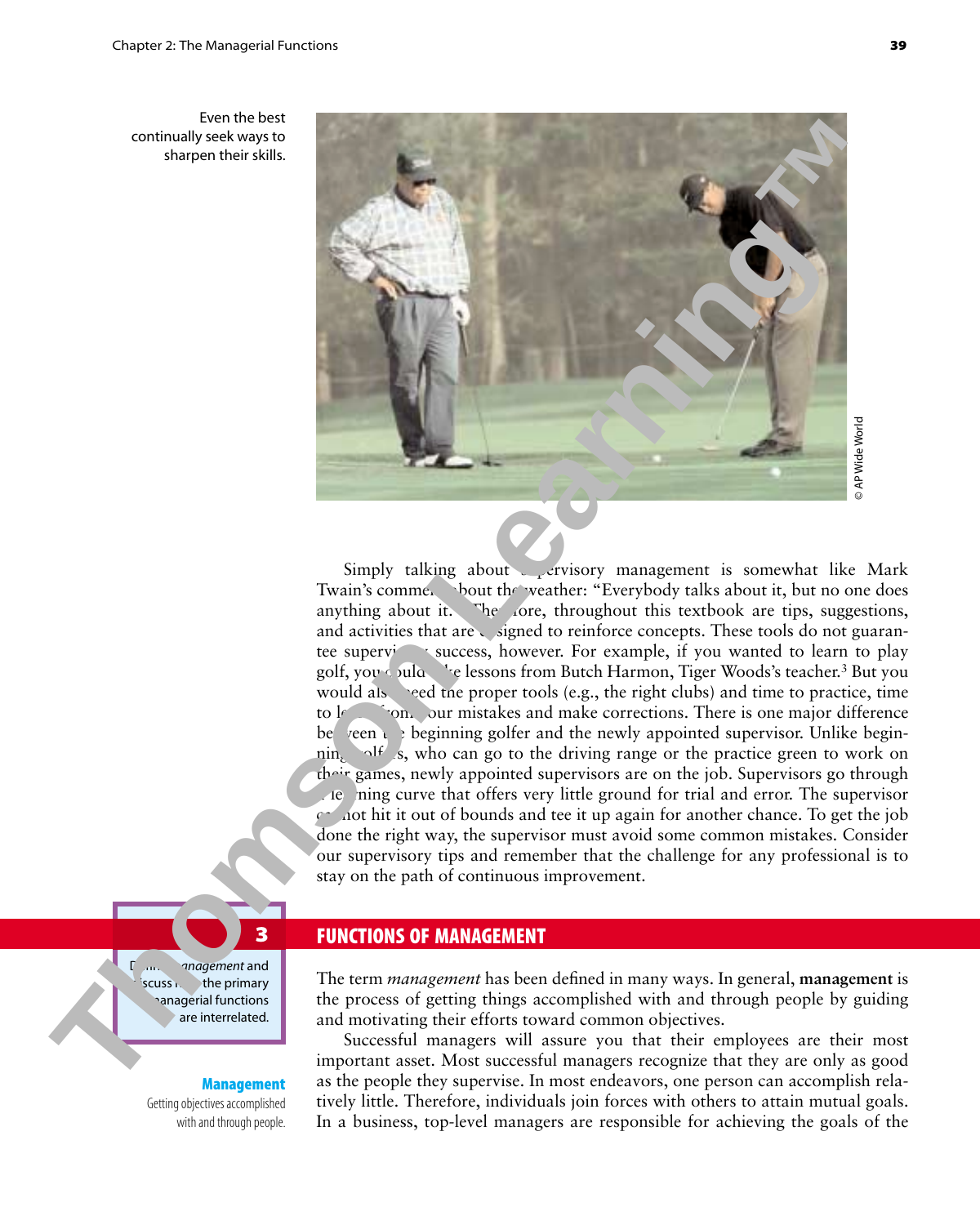# organization, but this requires the efforts of all subordinate managers and employees. Those who hold supervisory positions significantly influence the  $\pm$   $\pm$ tiveness with which people work together and use resources to attain  $\tau_{0a}$ . In short, the managerial role of a supervisor is to make sure that assigned tasks are accomplished with and through the help of employees.

With this in mind, we believe the term *enabler* more closely *defines* the new role of the manager.<sup>4</sup> Clearly, the foundation for success is built when the manager clarifies what is expected in the way of performance and specifies the behaviors that are acceptable in the work group. Then the role of the sum soles is to do all those things that enable employees to be the best they can be, (i.e., effectively and efficiently achieve organizational objectives).  $\Gamma$  gure 2-1 illustrates the notion of the supervisor as an enabler. The better the supervisor manages, the better the departmental results. In addition, the supervisor who manages well becomes capable of handling larger and more complicated as  $\overline{\phantom{a}}$  must small could lead to more responsible and higher-paying positions in the organization. (See the accompanying "Supervisory Tips" box for some the some tips on becoming a successful supervisor.)



## **Enabler**

The person who does the things necessary to enable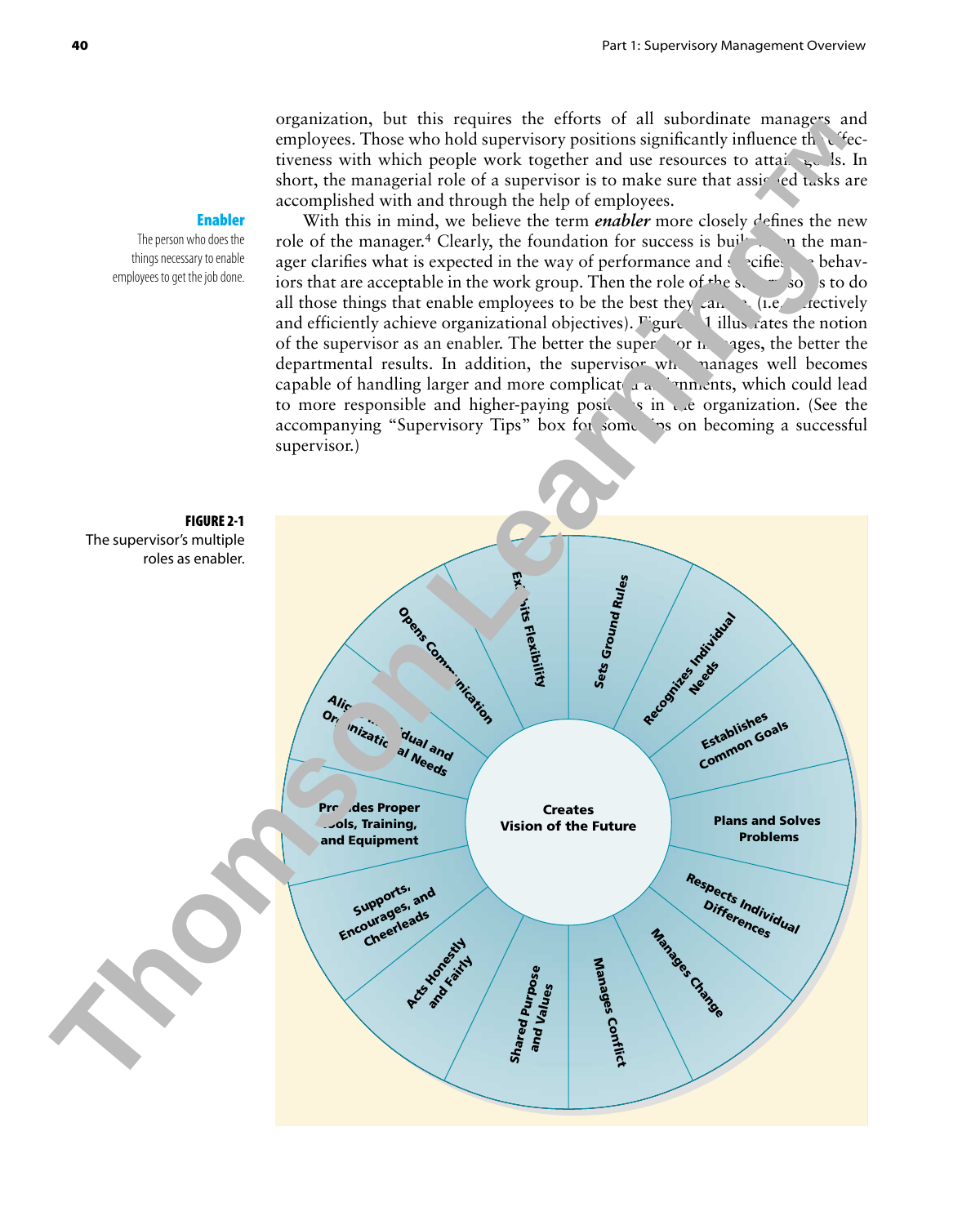#### **The E-Z Route for Supervisory Success SUPERVISORY TIPS**

- Above all, supervisors should do all of the things necessary to **Enab.** *e* employees to be the best they can be at their assigned tasks.
- **Supervisors must foster and sustain a commitment to Excellence.**
- Employees need to know what is **Expected** in the way of performance.
- Supervisors should **Establish** common goals and purpose.
- Employees must be **Educated,** that is, acquire the requisite jc. skills through coaching and/or training.
- Employees must be **Equipped**, that is, have necessary tools, supplies, and equipment to do the job.
- Employees need to be **Encouraged** to see their strings that need to be done and do them.
- Employees should be **Empowere**  $\overrightarrow{0}$  that  $\overrightarrow{y}$  have the authority and responsibility to achieve objectives.
- Supervisors should nurture an **Extimated workplace where employees can find** meaning and fulfillment of  $\overrightarrow{e}$  individual needs.
- Employees should **Experimate and various and thus become experienced in** many areas that use varived fiskills.
- Supervisors should **L**etter employees in two-way communication so that understan<sup>d</sup>ing takes place.
- Supervisor<sub>s</sub> and keep their **Emotions** under control.
- Supervisors should ussess **Empathy**, that is, understand their employees' feelings, needs, and concerns.
	- Supervisors should **Enthusiastically Exalt** employees when the job is well done.

# **The Managerial Functions Are the Same in All Managerial Positions**

In managerial functions of a supervisory position are similar, whether they we supervision of a production line, a sales force, a laboratory, or a small office. The primary managerial functions are the same regardless of the level in the hierarchy of management: first-level supervisor, middle-level manager, or toplevel management. Similarly, the type of organization does not matter. Managerial functions are the same whether the supervisor is working in a profit-making firm, a nonprofit organization, or a government office. Supervisors as well as other managers perform the same basic managerial functions in all organizations. In this textbook, we classify these functions under the major categories of planning, organizing, staffing, leading, and controlling. The following description of these functions is general and brief, since most of the book is devoted to discussing the applications of these concepts, particularly at the supervisory level. **SUPERVISORY TIPS The E-Z Route for Supervison and Supervison and Supervison and Supervison and Supervison and Supervison and Supervison and Supervison And Supervison and Supervison And Supervison and Supervison And Super** 

#### **Planning**

Determining what should be done.

The initial managerial function—determining what should be done in the future—is called **planning**. It consists of setting goals, objectives, policies, procedures, and other plans needed to achieve the purposes of the organization. In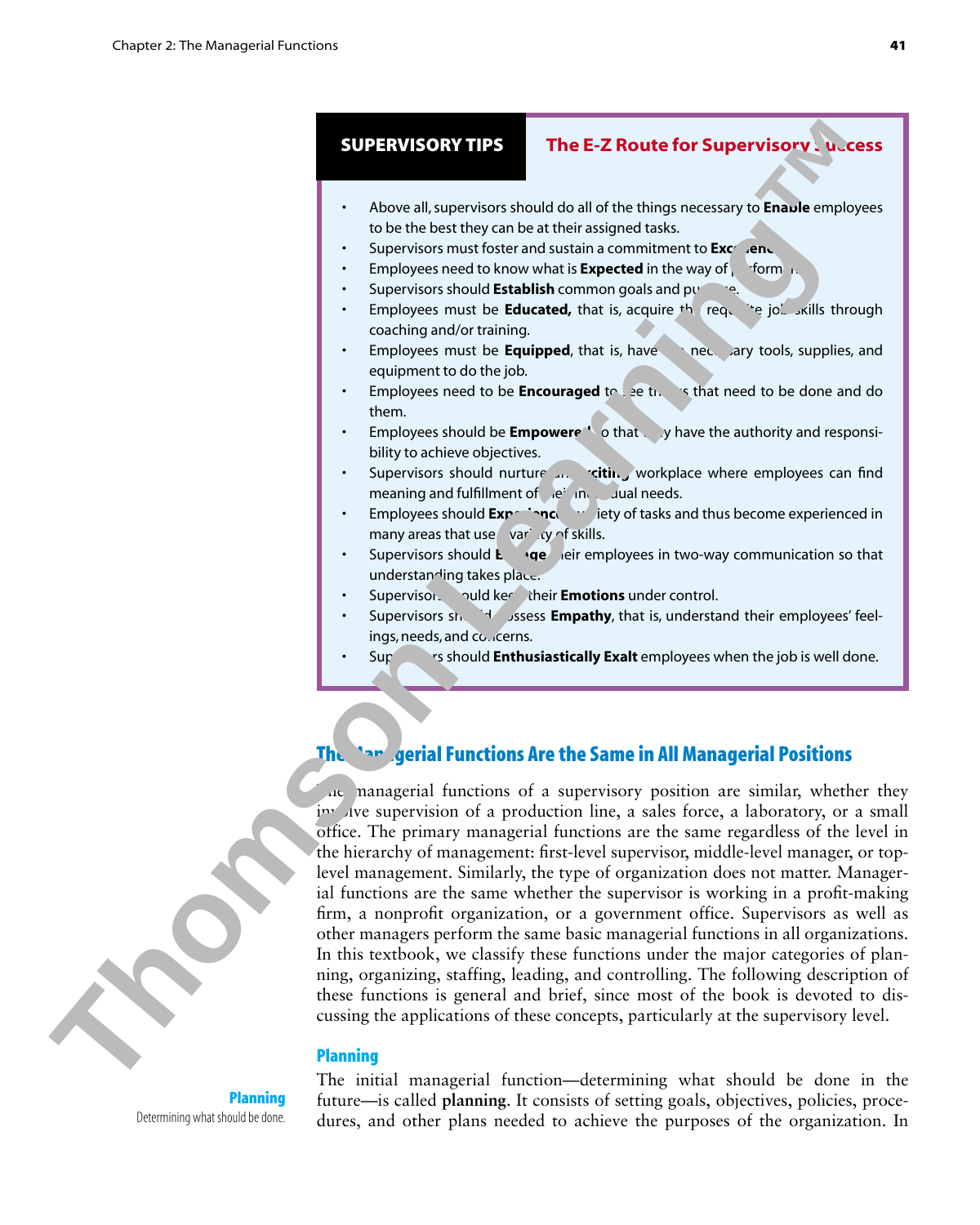planning, the manager chooses a course of action from various alternative Planning is primarily conceptual. It means thinking before acting, looking ahead and preparing for the future, laying out in advance the road to be  $f_0$ <sup>1</sup> thinking about what and how the job should be done. It includes concerting and sorting information from numerous sources and using that information to make decisions. Not only does planning include deciding what,  $h$  w, when, and by whom work is to be done, but it must also include the development of "what if" scenarios. *A word of caution:* Regardless of how well a servisor like Bob Wolf ("You Make the Call!") plans, crises will happen and supervisors must anticipate them, considering what they will do if this or  $t'$  at happens. plantarity the meaning reboxes is control for a<br>transmitively the strain of a strain control for the first control form of the<br>complete property in the strain and the strain control in the strain control in<br>the strain con

Many supervisors find that they are constant's confronted with crises. The probable reason for this is that these supervisors neg<sup>lect</sup> to plan; they do not look much beyond the day's events. It is every supervisor's responsibility to plan; this task cannot be delegated to someone else. Certa $\overline{a}$  is else such as budget officers, production schedulers, or engineers, ma<sub>y</sub> help the supervisor plan, but it is up to each supervisor, as the manager of the departmental plans that coincide with the general objectives established by higher-level management.

Planning is the managerial function  $\ln$  comes first. As the supervisor proceeds with other managerial functions, lart ling continues, plans are revised, and alternatives are chosen as needs a rise. This is particularly true as a supervisor evaluates the results of previous  $\mathbb{R}^n$  and adjusts future plans accordingly.

#### **Organizing**

Once plans have been may  $\epsilon$  organizing function primarily answers the question, "How will the work be divided and accomplished?" This means that the supervisor defined various job duties and groups these duties into distinct areas, sections, unit or teams. The supervisor must specify the duties, assign them, and, at the same  $\forall$   $\theta$ , give subordinates the authority they need to carry out their tasks. **Organizing** means arranging and distributing work among members of the work  $gr$  up to complish the organization's goals.

# The mar-gerial tasks of recruiting, selecting, orienting, and training employees we be grouped in the function called **staffing.** This function includes appraising the erformances of employees, promoting employees as appropriate, and giving employees opportunities to develop. In addition, staffing includes devising an equitable compensation system and rates of pay. In many companies, some activities involved in staffing are handled by the human resources (HR) (or personnel) department. For example, the HR department and top-level managers establish the compensation system. Supervisors do not perform this task. However, day-today responsibility for the essential aspects of staffing remains with the supervisor.

## **Leading**

**St** dir

**Leading** means guiding the activities of employees toward accomplishing objectives. The leading function of management involves guiding, teaching, and supervising subordinates. This includes developing employees to their potential by directing and coaching those employees effectively. It is insufficient for a supervisor just to plan, organize, and have enough employees available. The supervisor

#### **Organizing**

Arranging and distributing work among members of the work group to accomplish the organization's goals.

#### **Staffing**

The tasks of recruiting, selection orienting, training, appraising, promoting, and compensating employ.

# **Leading**

The managerial function of guiding employees organizational objectives.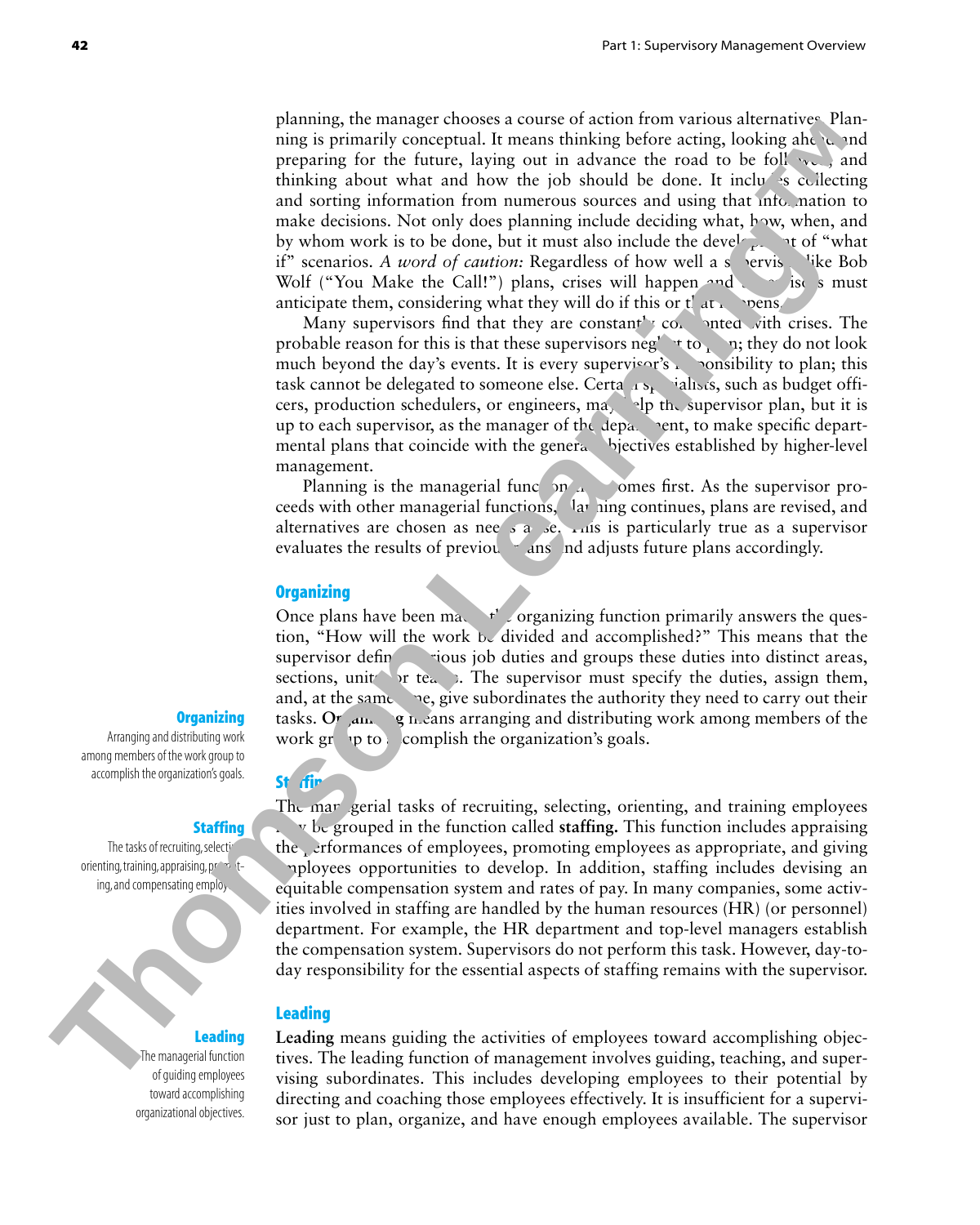must attempt to motivate employees as they go about their work.  $L^{\dagger}$  ding is the day-to-day process around which all supervisory performance revolves. Leading is also known as directing, motivating, or influencing, because it plays a major role in employee morale, job satisfaction, productivity, and  $\epsilon$ , munication. It is through this function that the supervisor seeks to create a cline to that is conducive to employee satisfaction and at the same time achieves the objectives of the department. Finding ways to satisfy the needs of a  $d^2$ . employee workforce is a significant challenge. In fact, most of a supervisor's the normally is spent on this function, because it is the function around w<sub>hich</sub> departmental performance revolves.

#### **Controlling**

**Controlling** Ensuring that actual performance is in line with intended performance The managerial function of **controlling** involves ensuring that actual performance is in line with intended performance and  $t_k$  and corrective action as needed. Here, too, the importance of planning as the firm function of management is obvious. It would be impossible for a supervisor  $\rightarrow$  determine whether work was proceeding properly if there were no plans again. which to check. If plans or standards are superficial or poorly conceived  $\therefore$  controlling function is limited. Therefore, *controlling* means not only making sure that objectives are achieved, but taking corrective action in case of  $f$ ailu $f$  achieve planned objectives. It also means revising plans as circums  $\alpha$  require.

# **The Continuous Flow of Managerial Functions**

The five managerial functions can be viewed as a circular, continuous movement. If we view the managerial process as a circular flow consisting of the five functions (Figure 2-2), we can see that the functions flow into each other and that each affect others. At times, there is no clear line to mark where one function ends and the other begins. Also, it is impossible for a supervisor to set aside a

*Leading* means guiding employees toward accomplishing objectives. It is the dayto-day process ard which all supervisory performance eve

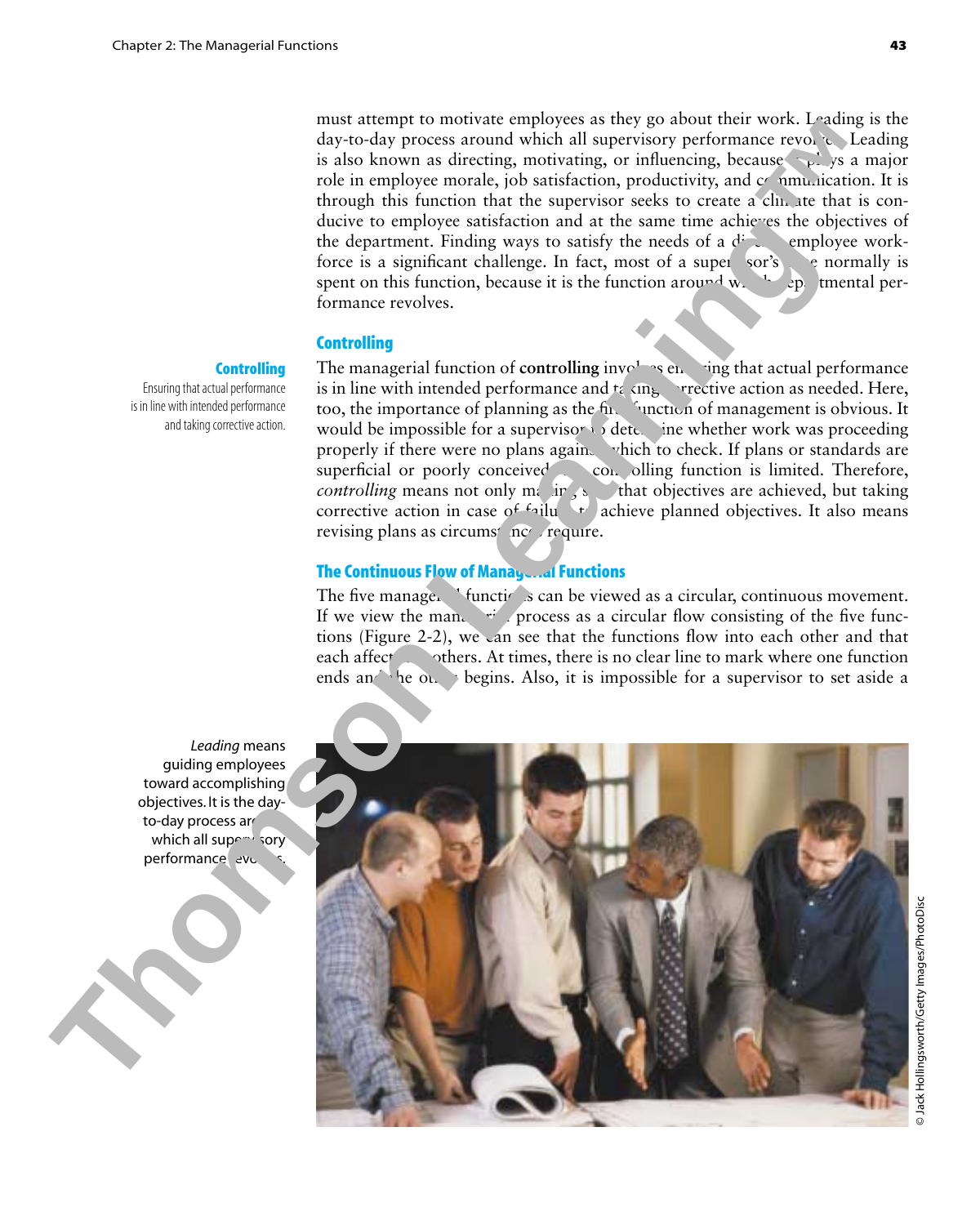

#### **FIGURE 2-2**

The circular concept illustrates the close and continuous relationship between the five

> certain amount of time for or or an ther function, because the effort spent in each function varies as conditions and circumstances change. Undoubtedly, planning must come first<sup>ov</sup>ithout plans, the supervisor cannot organize, staff, lead, or control.

> *Remember:* All manage erform essentially the same managerial functions, regardless of the nature of their organizations or their levels in the hierarchy. The time and effort  $\mu$ , ved in each of these functions varies depending on which rung of the manager occupies, the type of tasks subordinates perform, and the scope and urgency of the situation.

Discuss the important characteristics of the supervisor as team leader.

**4**

# **THE SUPERVISOR AS TEAM LEADER**

 $M_{\alpha, \alpha\gamma}$  fir s have implemented a team-based organizational structure focused on to...cr satisfaction, productivity, profitability, and continuous improvement. It is  $\overline{h}$  our intent to discuss the pros and cons of the team approach at this point. Teams are a means to an end, and that end is superior performance to what team members would achieve working as individuals.<sup>5</sup> Author, trainer, and consultant Fran Rees identified several reasons for the increasing use of teams:

- Given the complexity of jobs and information, it is nearly impossible for managers to make all the decisions. In many cases, the person closest to the job is the one who should decide.
- The focus on quality and customer satisfaction has increased attention on the importance of each employee's work.
- The shift from a homogeneous workforce to a diverse one requires managers to work effectively with multiple employee perspectives.
- There is a growing realization that an autocratic, coercive management style does not necessarily result in productive, loyal employees. The fact that people support what they help create is behind the team approach.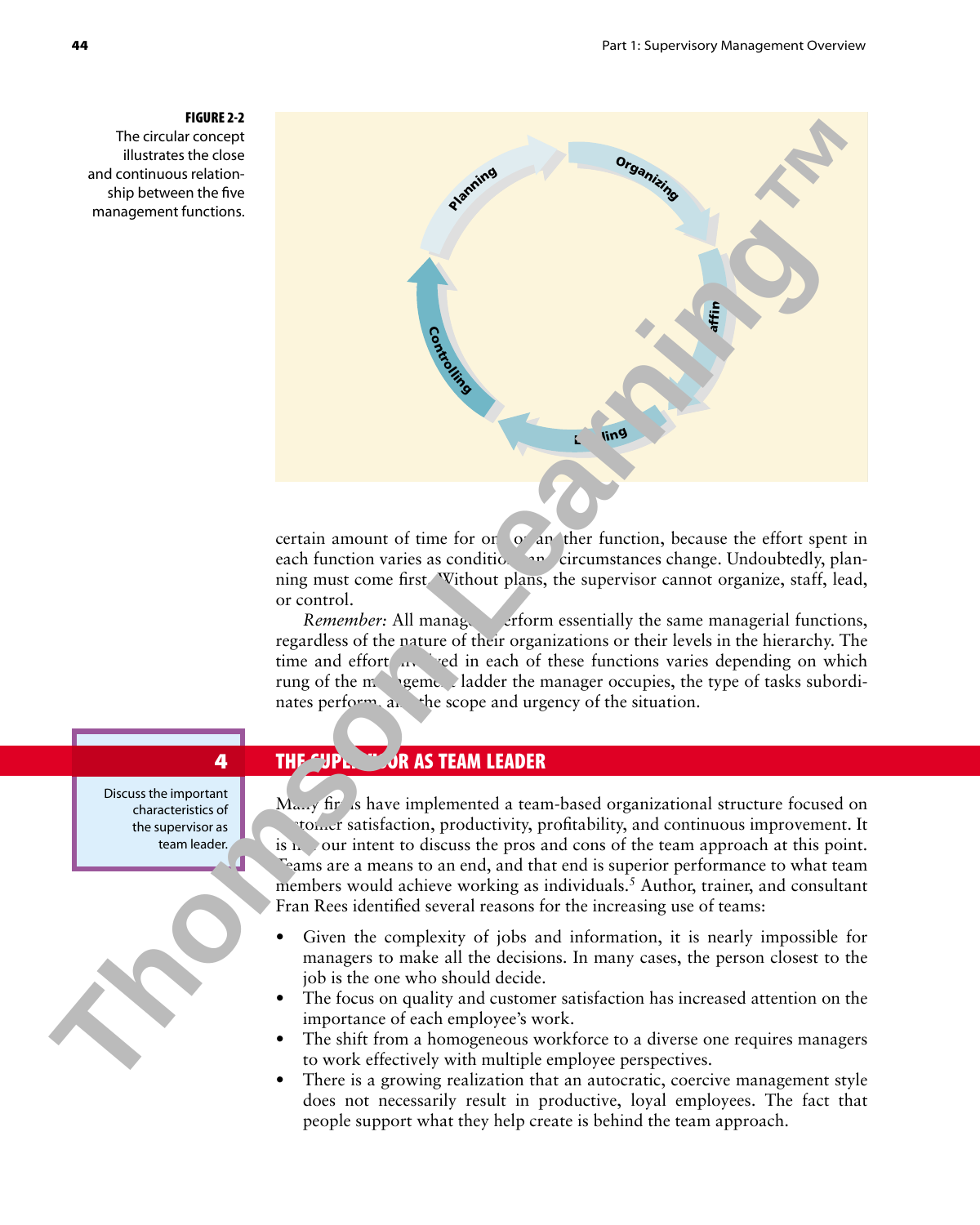• People are demanding strong voices in their work lives, as well a  $\sim$  reaningful work, respect, and dignity.<sup>6</sup>

One example of how well teams perform is illustrated in the movie *Apollo* 13. The five little words, "Houston, we have a problem," cause  $\Gamma$  a diverse group of ground-crew specialists at Mission Control—working against the clock, borrowing and fabricating resources, and working against the odds—to figure out a way to bring the astronauts home.

# **MANAGERS AND LEADERS: ARE THEY DIFFERENT?**

Explain the difference between management and leadership.

**5**

In the years since the classic *Harvard Business Pvie.* article, "Managers and Leaders: Are They Different?" appeared, the habounded among scholars regarding the differences between managers and leaders.<sup>7</sup> Not surprisingly, hundreds of articles and books have tried  $\sim$  clear up the confusion. While some have contended that only labels or semantics separate managers and leaders, others have identified more substantive differences. For example, author Stephen Covey wrote, "Leadership is not ma<sub>nd</sub> agement. Leadership deals with the top line— What are the things I want to a complish? Leadership is doing the right things. In the words of both Peter  $\Gamma$  and Warren Bennis, 'Management is efficiency in climbing the ladder  $\overline{y}$  success; leadership determines whether the ladder is leaning against the right  $\frac{d}{dx}$  One of the most noted writers on leadership, Bennis has poir ed out other differences between managers and leaders (see Figure 2-3). Propies are demanding trong words in their work lives, as well as the corresponding from expansion of the methods of the second transfer of the second transfer of the second transfer of the second transfer of the second t

Harvard Professor J on P. Kotter also draws a similar distinction between leadership and management. He contends that management involves keeping the current sy expression operating through planning, budgeting, staffing, controlling, and problem lying, hile leadership is the development of vision and strategies, the alignment elevant people behind those strategies, and the empowerment of per  $\alpha$  is make the vision happen. We concur with Kotter when he states:

*The point here is not that leadership is good and management is bad. They are si* W different and serve different purposes. Strong management with no leader*ship tends to entrench an organization in a deadly bureaucracy. Strong leadership In* no management risks chaos; the organization might walk off a cliff.<sup>9</sup>

When people have the title of manager, does it necessarily follow that they will be leaders? Clearly, the answer is no—title alone does not guarantee success. On the other hand, when people have the title of team leader, does it mean they

**FIGURE 2-3** des what?

- The manager does things right; the leader does the right thing.
- The manager relies on control; the leader inspires trust.
- The manager focuses on systems and structures; the leader focuses on people.
- The manager administers; the leader innovates.
- The manager asks how and when; the leader asks what and why.
- The manager accepts the status quo; the leader challenges it.

*Source:* Adapted from Warren Bennis, *On Becoming a Leader* (Reading, MA: Addison-Wesley Publishing Company, paperback edition 1994), pp. 44–45.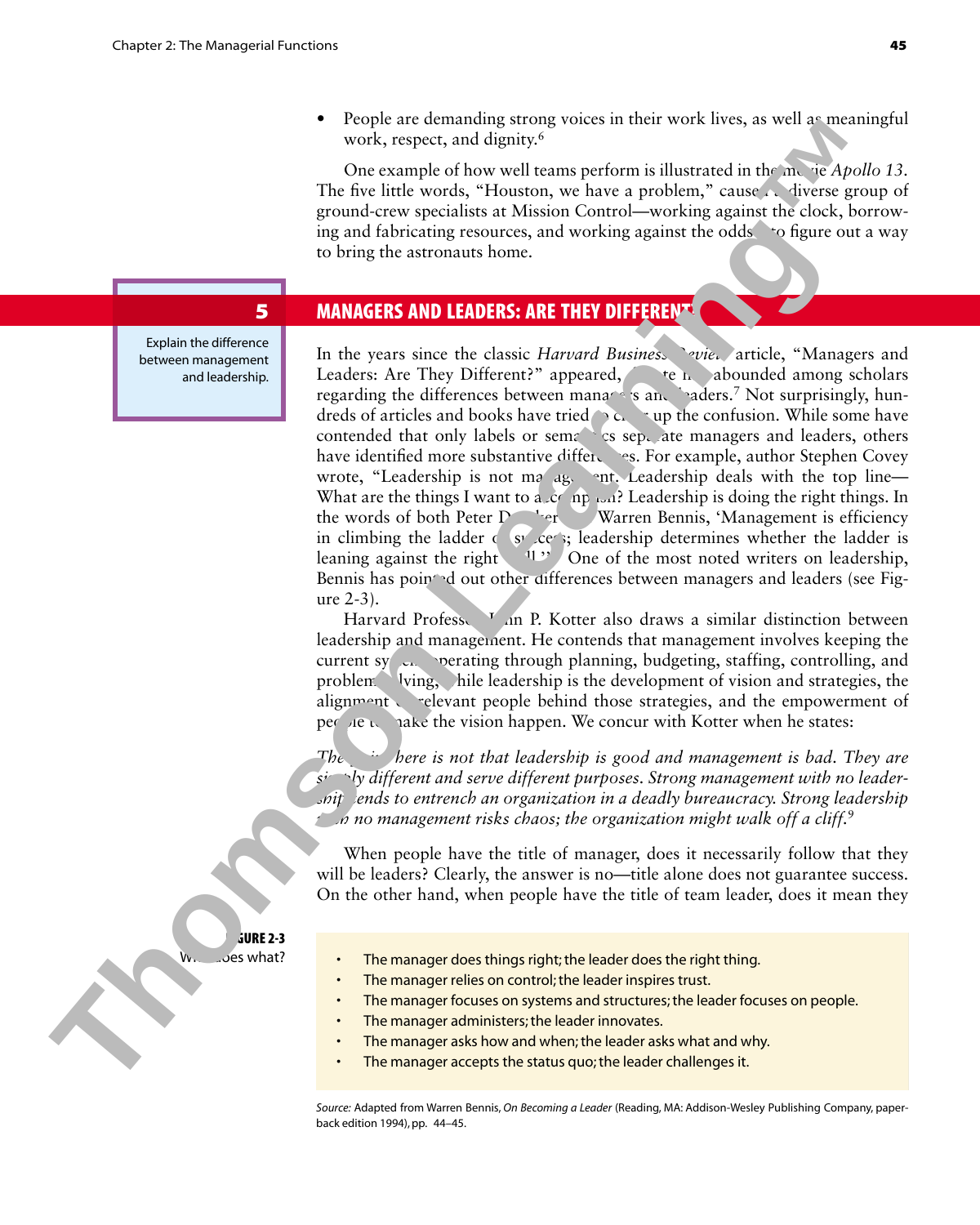will display the SKAs to excel in that position? Again, the answer is no. What does it take for an individual to be both a good manager and a good leader? It it possible for individuals to learn to be both good managers and  $g \circ \chi$  leaders? With the events of  $9/11$ , much discussion has centered on what  $\sim$  relationship between heroes, leaders, and managers. Columnist Marilyn vos Savant stated that, "If a mother dives into a river to save a struggling child unknown to her, she is clearly a hero if she is successful. And, if not, she certain a ved heroically."<sup>10</sup> Writer Pat Wiesner proclaims that, "The hero brings in the biggest order the company has ever had, the leader gets everyone in the company to try their best to do the same, and the manager makes sure there is a profit. In subsequent chapters, we clearly identify the necessary ing lients—the managerial skills necessary for success—and devote the bulk of  $\bigcap$  apter 13 to further discussion of leadership and change. will display to SKAs to excell that points in the maximized and solvent in the maximization of the state form including in the maximization of the state form including in the maximization of the state of the state of the

## **MANAGERIAL AUTHORITY**

Discuss the concept of authority as a requirement of any managerial position.

## **Authority**

**6**

The legitimate right to direct and lead others.

#### **Acceptance the** of authorit

Theory that holds the manager only possesse. thority w Does the individual have the authority to perform managerial functions? If the answer is no, the individual cannot  $er<sub>1</sub>$  well as a manager (see Figure 2-4). Authority is the legitimate or rightful power to lead others, the right to order and to act.<sup>12</sup> It is the formal, positic and sheaking which a manager can require subordinates to do or not to do a thing the mager deems necessary to achieve organizational objectives. Managerial and activity is not granted to an individual but rather to the position the individual holds at the time. When individuals leave their jobs or are replace.  $\Delta t$  cease to have that authority. When a successor assumes the position, that  $p_{\text{c}}$  on then has the authority.

Included in  $\mathbf{p}$  ional managerial authority are the right and duty to delegate authority. The delegation of authority is the process by which the supervisor receives authority from a higher-level manager and, in turn, makes job assignments and entry the authority to subordinates. Having managerial authority means the supervisor has the power and the right to issue directives in order to accomplish the tasks assigned to the department. This authority includes the power and right to rey and and uiscipline, if necessary. When a subordinate performs well, the supervi- $\frac{1}{\pi}$  from power to give that subordinate a raise or another reward, within company guelines. If a worker refuses to carry out a directive, the supervisor's a. `ority includes the power and right to take disciplinary action, even to the extent of discharging the subordinate. Of course, this power, like all authority, is limited.

The **acceptance theory of authority** states that a manager does not possess *real* authority until and unless the subordinate accepts it. For example, a supervisor may instruct an employee to carry out a certain work assignment. The employee has several alternatives from which to choose. Although such a response is not likely, the employee can refuse to obey, thereby rejecting the supervisor's authority. Alternatively, the employee may grudgingly accept the supervisor's direction and carry out the assignment in a mediocre fashion. Unfortunately, supervisor Bob Wolf (see this chapter's "You Make the Call!" segment) experienced this type of resistance from some of his employees. Because some employees continually rejected Wolf's authority, he had no choice but to impose disciplinary action on those employees.

Numerous limitations to authority usually exist—union contract provisions, government or regulatory agency restrictions, company policy, and ethical con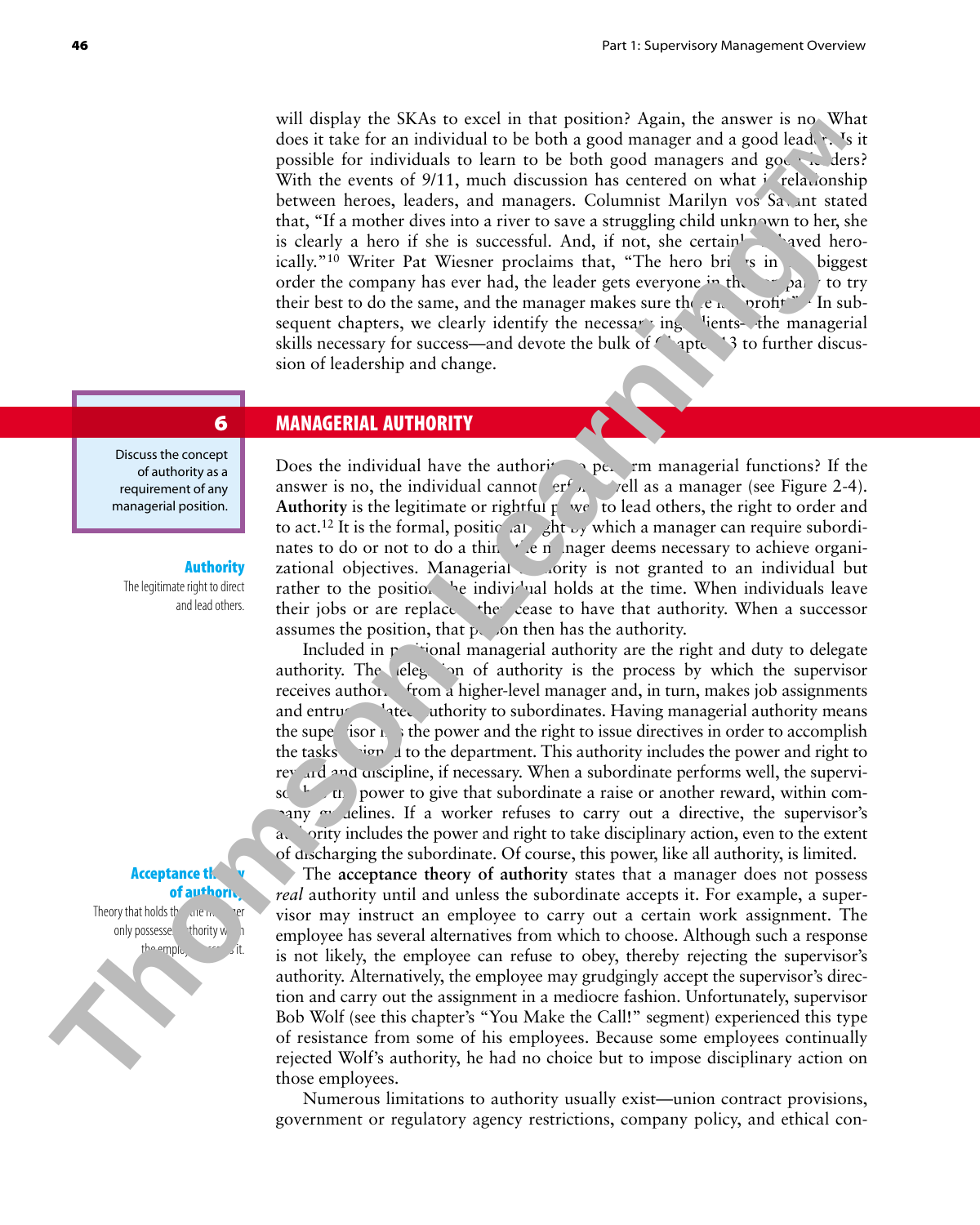To be effective, a manager must be able to use the managerial functions and possess SKAs, power,

**FIGURE 2-4**



siderations. Generally, first-line supervisors find that there are limits to their authority to use resources and to make certain managerial decisions.

# **Avoiding Reliance on Managerial Authority**

Most successful supervisors know that to motivate workers to perform their duties it is usually best not to rely on formal managerial authority but to employ other approaches. Generally, it is better for a supervisor not to display power and formal authority. In practice, many supervisors prefer to avoid even speaking about their authority. They prefer to speak instead of their responsibilities, tasks, or duties. Some supervisors consider it better to say that they have responsibility for certain activities, instead of saying that they have authority in that area. Using the words *responsibility, tasks,* and *duties* in this sense—although these certainly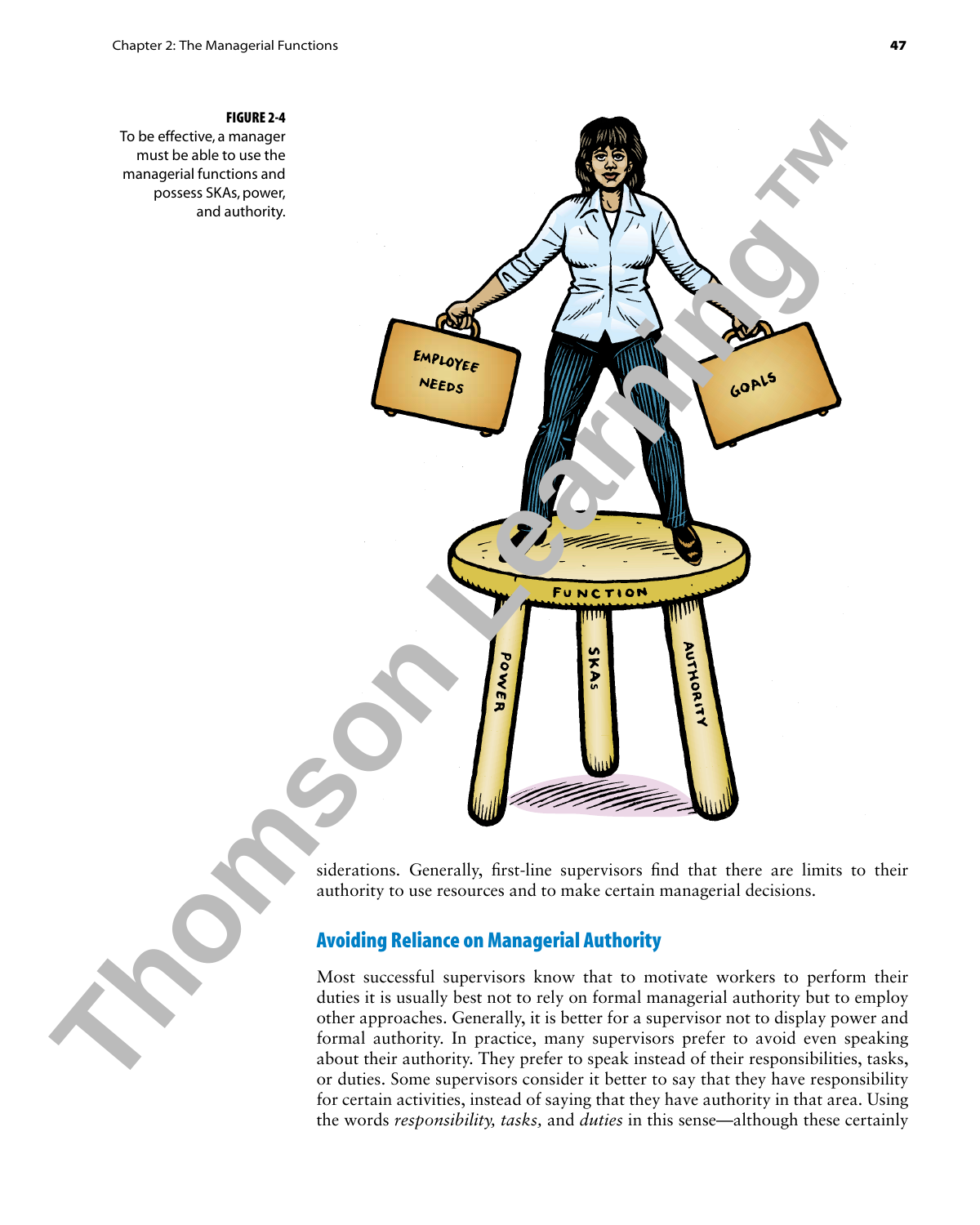are not the same as *authority*—helps the supervisor to avoid showing the Nub" of authority.

In general, how you treat employees on the job and develop their senses of worth are more important to employees in the long run than salary.<sup>13</sup> Research shows that approaches that foster mutual trust and respect between spervisor and subordinate generally increase job satisfaction and productivity. We contend that employees are likely to perform better if they understand  $\mathbf{v}$ , task needs to be done and have a voice in how to do it rather than simply  $\log t$  to do it. Regardless of how a supervisor applies authority, the point to remember is that the supervisory position must have it. Without managerial authority, a supervisor cannot perform well as a manager. how the two fits that is courted to the joint of the specified to the specified to the specified to the specified to the specified to the specified to the specified to the specified to the specified to the specified to t

# **Delegating Authority**

#### **Delegation**

The process of entrusting duties and related authority to subordinates.

> Describe the types of power potentially available to the supervisor.

Power derived from the formal rank a person holds in the chain of command.

Power derived from a person's SKAs

**Position power**

**Personal power**

**7**

As mentioned previously, the **delegation** of authority is the process by which the supervisor receives authority from a high -level manager and, in turn, makes job assignments and entrusts related authority to subordinates. Just as the possession of authority is a required component of a. managerial position, the process of delegating authority to lower levels in the hierarchy is required for an organization to have effective managers, supervisors, and employees. Chapter 13 discusses in detail the concepts of authority, responsibility, and the delegation of authority.

# **POWER—THE ABILITY TO INFLUENCE OTHERS**

Among the mos<sup>tax</sup> proposed terms in management are *authority* and *power*. The effective supervisor understands the difference between the two. Some behavioral scientists contend that a manager's power comes from two sources: position power and power.<sup>14</sup> Position power comes from a person's organizational  $p$  ition. For example, a division manager has more position power than a first-line sor. Personal power, on the other hand, emanates from the relatic snip a supervisor has with other people. A supervisor's personal power depends to a greater extent on the followers' perceptions of that supervisor's now<sup>1</sup>  $\epsilon$ , skill, and expertise.

Other theorists, such as French and Raven, assert that power arises from the following five sources:

- 1. *Reward power:* Supervisors have reward power if they can grant rewards.
- 2. *Coercive power:* Supervisors who threaten punishment and discipline use coercive power.
- 3. *Legitimate power:* Some supervisors gain compliance by relying on their position or rank (e.g., "I'm the boss—do it my way.")
- 4. *Expert power:* Knowledge or valuable information gives a person expert power over those who need that information.
- 5. *Referent or charismatic power:* People are often influenced by others because of some tangible or intangible aspect of another's personality.15

Effective supervisors understand the effect their power has on others. Research indicates that reward power, coercive power, and legitimate power often force employees to comply with directives but do not get those employees' commit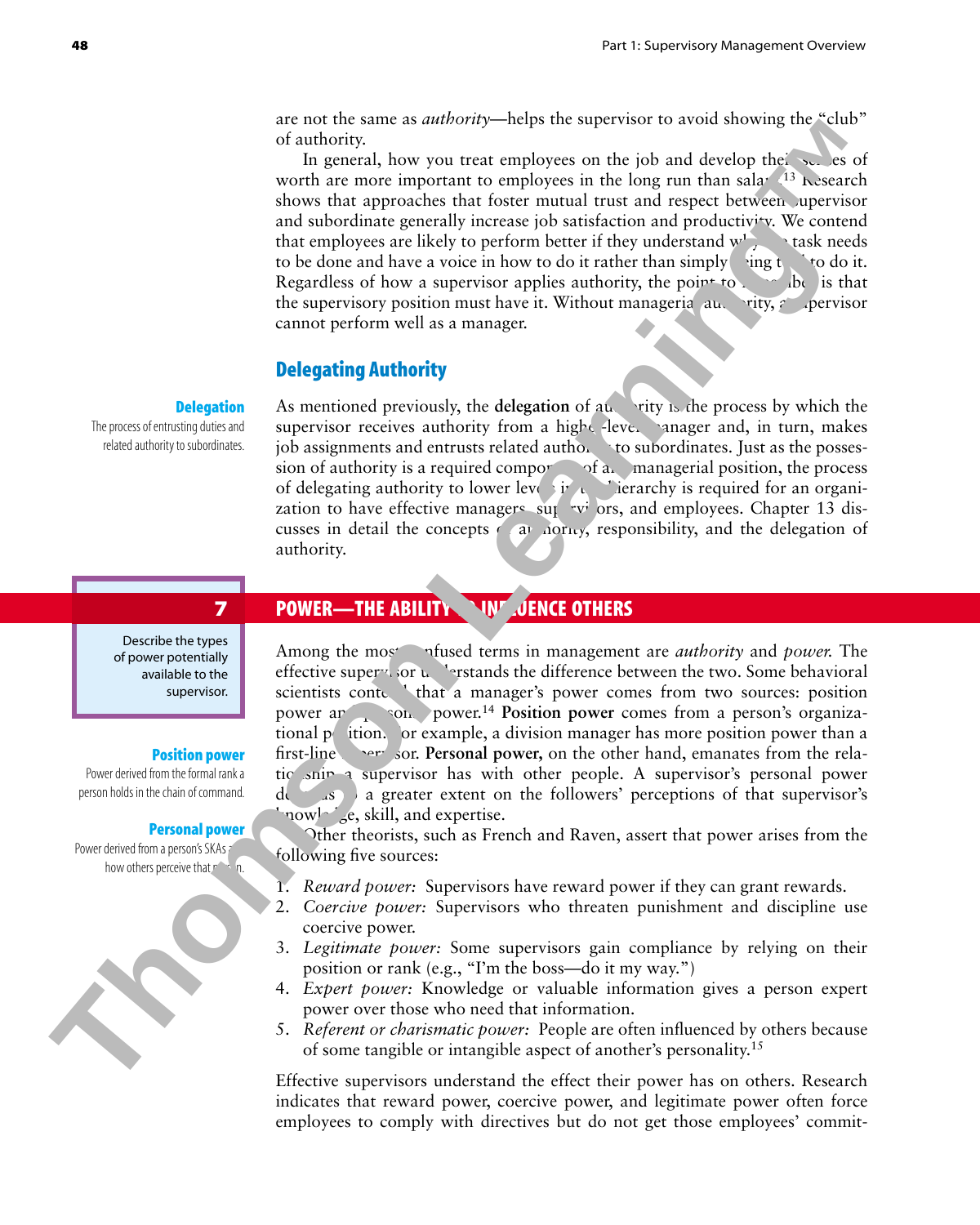ment to organizational objectives. Accordingly, supervisors who use expert power and referent power effectively have the greatest potential for a hieving organizational goals.16

The acceptance theory of authority is also relevant to the application of power. For example, you can be an expert in computer applications, but if others do not need that knowledge, you will have very little influence over them. Therefore, two supervisors can hold the same title, occupy the same level in the hierarchy, and have equal authority, yet have different degrees fivoled repending on their abilities and how others perceive them.

## **COORDINATION**

Explain the need for coordination and cooperation and how these depend on the proper performance of the managerial functions.

#### **Coordination**

**8**

The synchronization of employees' efforts and the organization's resources toward achieving goals.

#### **Cooperation**

The willingness of individuals to

*Management* has generally been defined as process of getting things done through and with the help of people  $b<sub>y</sub>$  directing their efforts toward common objectives. In a sense, all levels of  $n$  hage, net could be broadly visualized as involving the coordination of effort of all the members and resources of an organization toward overall objectives. Some writers, therefore, have included the concept of coordination as  $\int_{\mathbb{R}} \mathbb{R}^n$  is managerial function.

**Coordination** is the orderly synchronization (or putting together) of efforts of the members and resources of an organization to accomplish the organization's objectives. Coordination of separate managerial function; it is an implicit, interrelated aspect of the  $\ln$  ajor managerial functions previously cited. That is, coordination <sup>f</sup>ostered whenever a manager performs any of the managerial functions of planning organizing, staffing, leading, and controlling. In a sense, coordination can best  $\Box$  understood as being a direct result of good management rather than  $\alpha$  managerial function in and of itself. The ability to communicate clearly  $a_n$  concisely is essential for coordination.

Achievery coordination typically is more difficult at the executive level than at  $t^1$  bervisory level. The CEO has to synchronize the use of resources and hu an ei rts throughout the organization, throughout numerous departments and  $\mathbb{Z}^{\text{rel}}$ . A supervisor of one department has the responsibility to achieve coor-



Cooperation, coordination, and communication lead to success.

dination primarily within the department. However, this, too, can be difficult to achieve, especially during periods of rapid change.

# **Cooperation as Related to Coordination**

**Cooperation** is individuals' willingness to work with and help each other. It primarily involves the attitudes of a group of people. Coordination is more than the mere desire and willingness of participants. For example, consider a group of workers attempting to move a heavy object. They are sufficient in number, willing and eager to cooperate with each other, and trying their best to move the object. They are also fully aware of their common purpose. However, in all likelihood their efforts will be of little avail until one of them—the supervisor—gives the

proper orders to apply the right amount of effort at the right place at the right time. Then the group members can move the object. It is possible that by sheer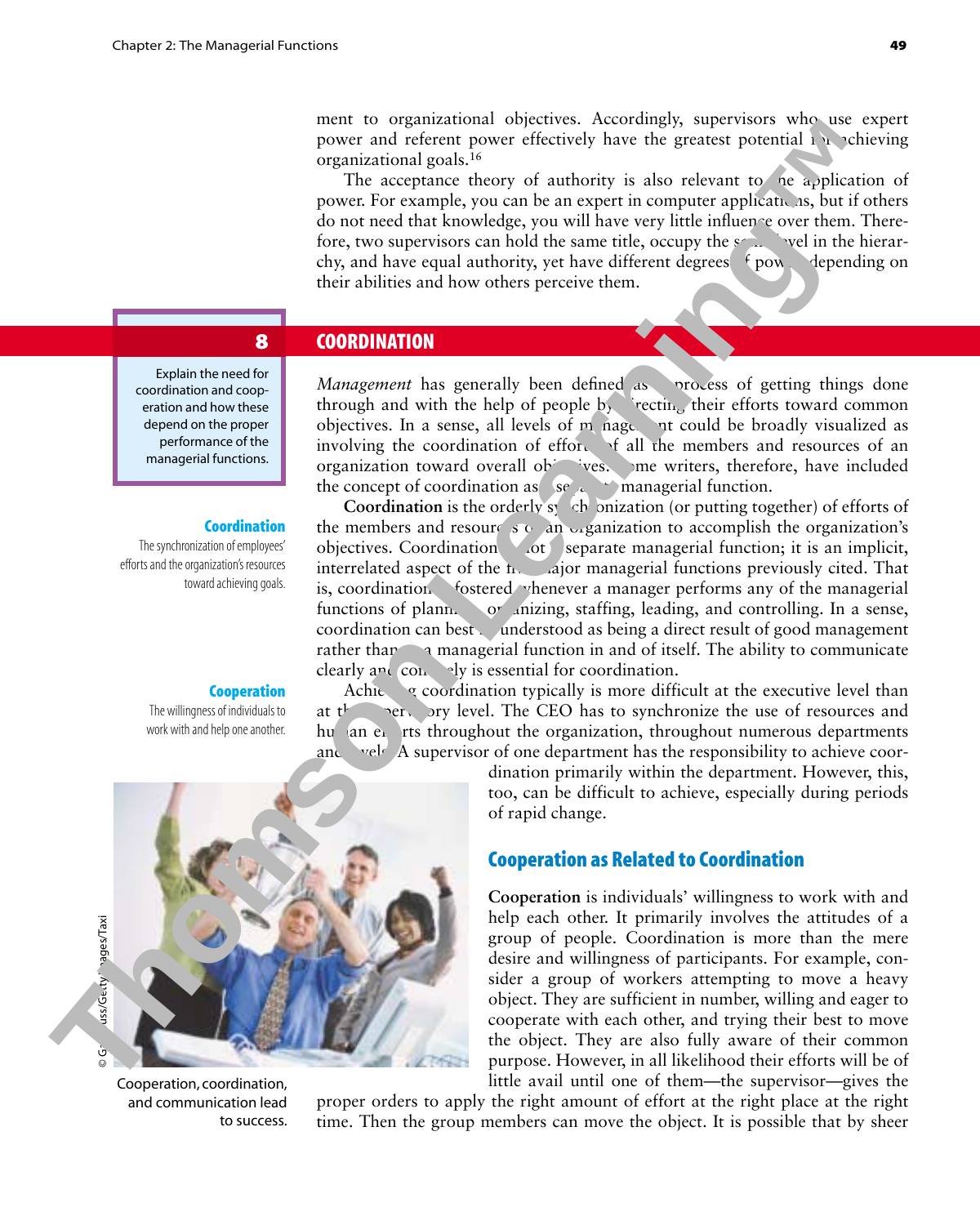coincidence some cooperation could have brought about the desired result in this example, but no supervisor can afford to rely on such a coincidental occurrence. While cooperation is helpful and the lack of it could impede progress, its presence alone will not necessarily get the job done. Efforts must be coordinated toward the common goal.

# **Attaining Coordination**

Coordination is not easily attained, and the task of  $ac^{\prime}$  are coordination is becoming more complex. As an organization grows,  $\cot^2$  inath the many activities of various departments becomes an increasingly  $c_0$  plicated problem for high-level managers. At the supervisory level, as the number and types of positions in a department increase, the need for coordination to obtain desired results similarly increases. On the other hand,  $\text{org} \cdot \text{zatic}$  downsizing may force supervisors to be even more effective in coordination.

The complexities of human nature sent a ded coordination problems. Many employees understandably are preoccupied with their own work because, in the final analysis, they are evaly equilibrium control primarily on how they do their jobs. Therefore, employees tend not to become involved in other areas and often are indifferent to the fact that their  $\cdot$  in  $\cdot$  ay affect other departments.

Supervisors can achieve coordination by building networks focused on attaining common objectives. According to *Merriam Webster's Collegiate Dictionary* (10th ed.), a *network* a "fabric or structure of cords or wires that cross at regular intervals and are  $k<sub>n</sub>$  bed  $\circ$  secured at the crossings." This visual image is helpful when conceiving  $\alpha$  a twork from a supervisor's perspective. A supervisor should think of a network as any number of individuals or groups linked by a commitment to  $\mu$ <sub>na</sub>  $\overline{A}$  purpose and values. **Networking** is the process by which supervisors  $\mathbf{b}$  are connected with other individuals or groups to achieve particular goals. Simply tated, networking is people connecting with people, linking ideas, resources, and work effort. Bob Wolf, supervisor in the chapter's opening "You M<sub>a</sub> 're the Call!", should develop networks with others, both inside and outside the  $\epsilon$  -ganization. Also, he must understand that the network runs on  $\mathbf{b}$   $\mathbf{h}$  is denoted by the street. When Wolf has a need, he contacts another person in his net work ho might have a resource, and vice versa. Networking allows Wolf to alance autonomy on the one hand and dependence on the other. Networking facilitates the flow of ideas across organizational barriers and thereby eases the pordination effort. coincidence one cooperation collation be broad at the described purpose.<br> **Started purpose** and the sympatric conditions of the sympatric conditions of the sympatric conditions of the sympatric conditions of the sympatric

## **Coordination as Part of the Managerial Functions**

While performing the managerial functions, the supervisor should recognize that coordination is a desired result of effective management. Proper attention to coordination within each of the five managerial functions contributes to overall coordination.

The planning stage is an important time for fostering coordination, because a supervisor must see to it that various plans in the department are interrelated properly. For example, a supervisor may wish to discuss departmental job assignments with the employees who are to carry them out. In this way, the employees can to express their opinions or objections, which need to be reconciled in advance. Furthermore, employees may be encouraged to make suggestions and

#### **Networking**

Individuals or groups linked by

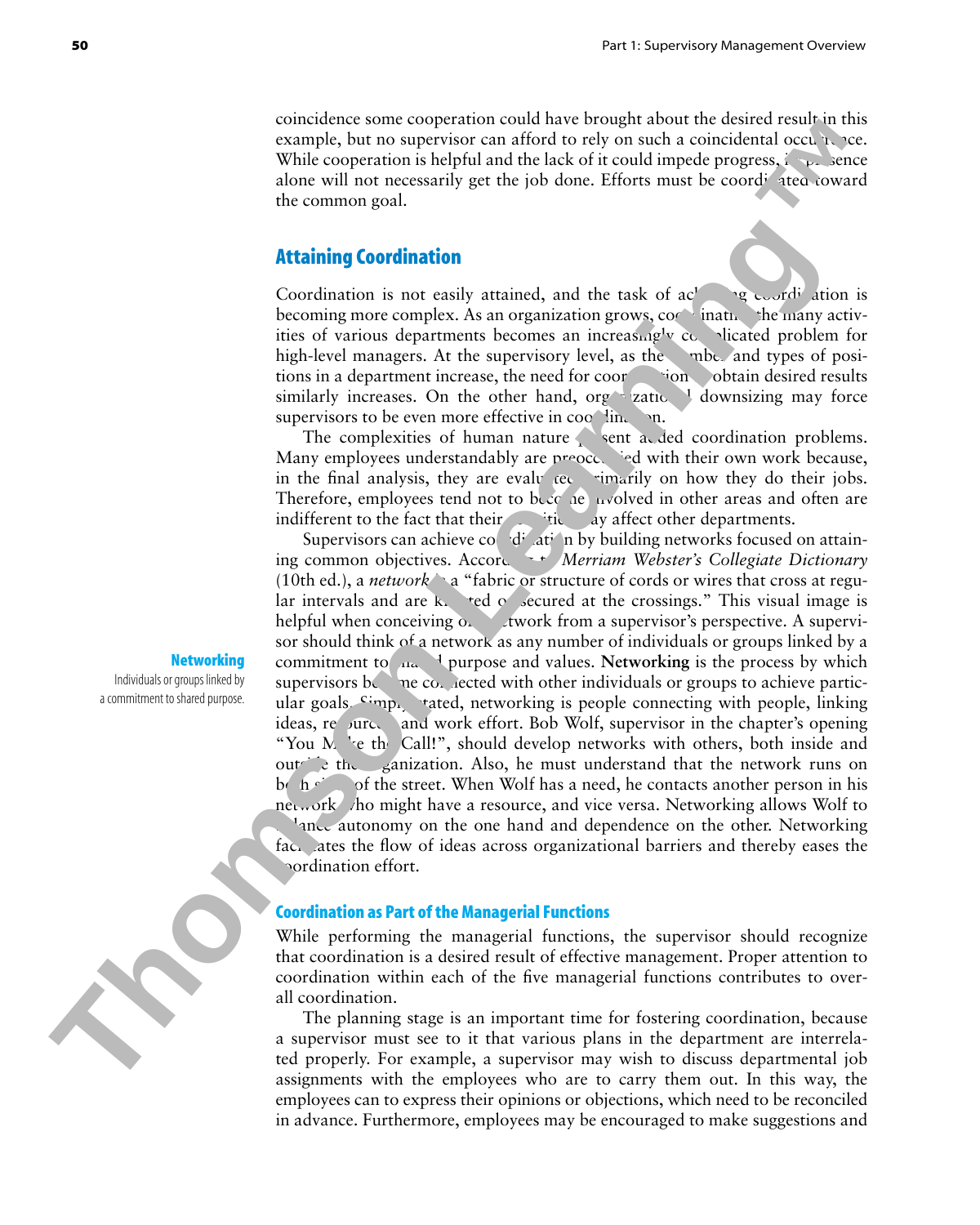to discuss the merits of proposed plans and alternatives. When er loyees are involved in initial departmental planning, the supervisor's chances  $\zeta$  a hieving coordination usually improve.

The concern for coordination must be present when a  $s^r$  ervisor organizes. The purpose of establishing who is to do what, when, where, and how is to achieve coordination. For example, whenever a new job is  $t \wedge$  be done, a supervisor assigns that job to the unit with the employees best suited to the work. Therefore, whenever a supervisor groups activities and assign subordinates to those groups, coordination should be uppermost in the supervisory mind. Achieving coordination should also be of concern as a supervi  $\sigma$ . blishes authority relationships within the department and among employees. Clear statements as to specific duties and reporting relationships in  $t'$  dep. ment foster coordination and prevent duplicate efforts and confusion. To discuss the mentre of proposed plane and discussions. When  $\sim$  by the mentre of the mentre of the mentre of the mentre of the mentre of the mentre of the mentre of the mentre of the mentre of the mentre of the mentre

Similarly, coordination should be a high priority when a supervisor performs the staffing function. There must be the right number of workers with the proper skills in all the positions to ensure the group performs effectively. The supervisor must see to it that employees have the bilities and job training they need to contribute to the coordination of the  $\epsilon_{\text{tot}}$ .

When leading, the supervisor is supposed in coordination. The essence of giving instructions is to coordinate the activities of employees in such a manner that the overall  $\epsilon$   $\alpha$   $\epsilon$   $\epsilon$  are reached in the most efficient way possible. In addition, a supervisor must assess and reward the performance of employees to maintain a harmonious supersequently

The supervisities also concerned with coordination when performing the controlling function.  $\mathbf{b}$  because, monitoring, and observing, the supervisor makes certain that activities  $\epsilon_0$  from to established plans. If there are any discrepancies, the supervices should take immediate action to reprioritize or reassign tasks and, in so doing, may achieve coordination at least from then on. The very nature of the controlling process contributes to coordination and keeps the organization  $mov$  ward its objectives.

## **Coordination with Other Departments**

only must supervisors be concerned with coordination within their own der tments, but they also must coordinate the efforts of their departments with those of others. For example, a production-department supervisor must meet with supervisors of scheduling, quality control, maintenance, and shipping to coordinate various activities. Similarly, an accounting supervisor typically meets with supervisors from production, sales, and shipping to coordinate cost accounting, inventory records, and billing. Achieving coordination is an essential component of the supervisory management position.

### **Cooperation and Coordination—Easier Said Than Done**

A group of employees becomes a team when its members share values and a purpose. How well the objectives are achieved depends on the supervisor's coordination and team-building skills. The move toward increased employee participation, broader spans of control, and fewer managerial levels causes a greater need for coordination skills. Meanwhile, many supervisors have higher aspirations; they eventually want to be promoted to positions of increased responsibility. In reality, competition among supervisors may impede cooperation.

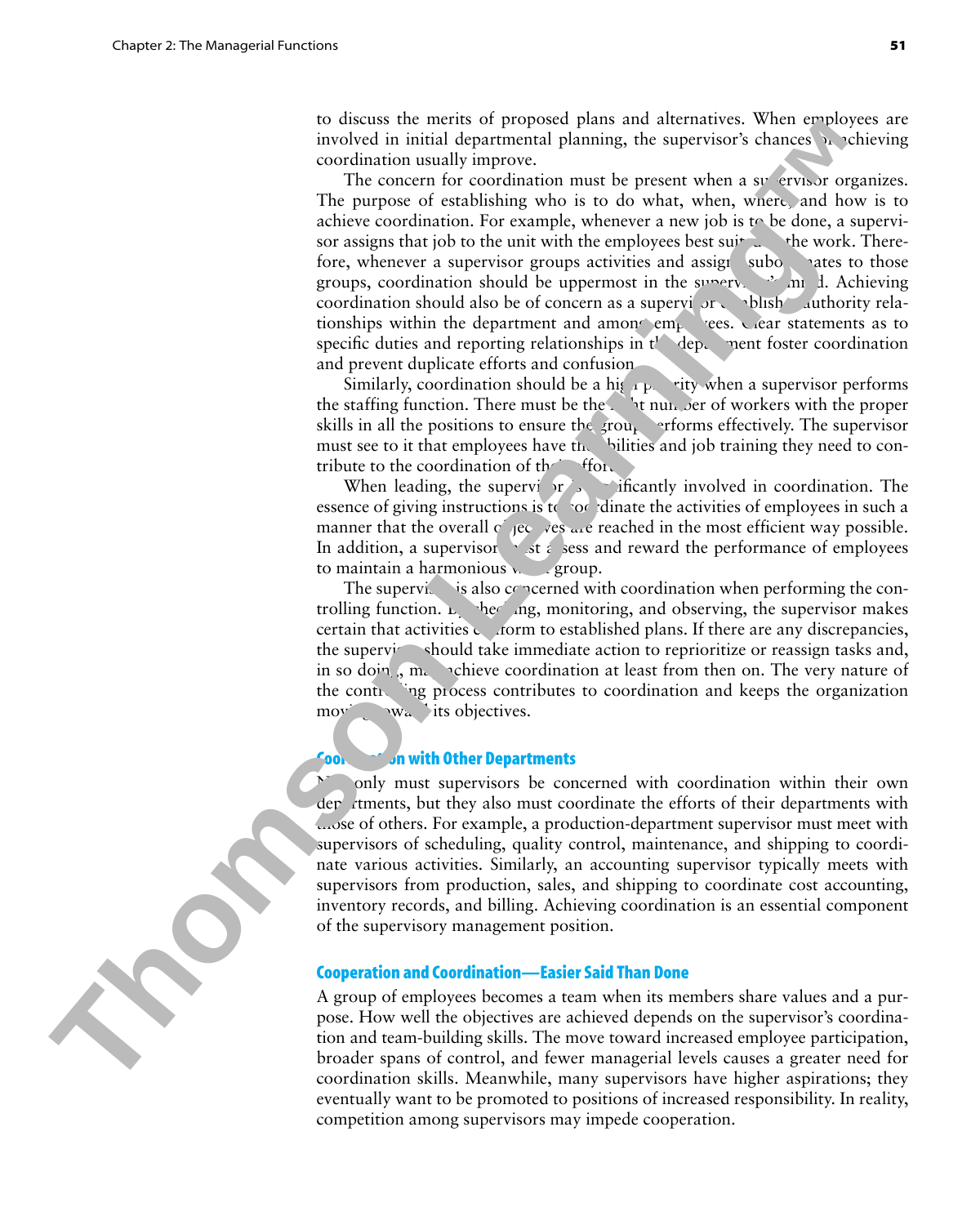# **WHAT CALL DID YOU MAKE?**

As supervisor Bob Wolf, you must do whatever it takes to fulfill customer expectations. Because no other employees can come in on short notice, you must develop a plan to get

the work done. Hindsight is wonderful, but you cannot redo that which was not done. The only thing you can do is learn from your mistakes and the mistakes of others. You should have anticipated that there will be days when scheduled workers will not show, or that materials needed to complete production runs will not arrive or will be of the wrong quantity or quality. Like chess master Bruce Pandolfini, you must develop contingency plans and be several moves ahead of any eventuality.

In short, you need coordination and cooperation. In reality, your personal skills will be stretched. Even though you have pruned the employee ranks, some remain unwilling to get the job done. With luck, as the supervisor, you have developed networks to help you with your current need. Your networking and cooperative efforts with the other employees may pay off,  $\zeta$ they may help you find coverage. Perhaps the HR department can help you by recommending a temporary help service or other options. If those staff cannously you, you should get back to the person who said she could come in later in the day. **CALL MATERITMS AS supervote the by the state is the likelihood you will have to reliable the content in the state is the state of the content in the content in the content in the state of the state of the state is a state** 

In all likelihood, you will have to roll up  $y^2$  at surface and fill in where needed. You have  $t' \in \text{`echnical}$ skills, and periodically you will have to use them. You must communicate to the other employe<sup>that Kelly's</sup> absence will necessitate extra effort on  $\epsilon$  air  $\mu$  Generally, the employees you ask to provide  $e \rightarrow c$  coverage are likely to perform better if they understand why the task needs to be done and if they have a voice in homodoit. Unfortunately, time is not on you side, because the plant begins operating in a few  $n<sub>1</sub>$  tes.

Your coordination sills will be taxed. You might have to spread your existing staff to cover the work. Conflicts may arise,  $\partial^{\alpha}$  y  $\alpha$  ability to perform the leading function could  $\sim$  the the sk less difficult. Can you prevent this problem from recurring? The answer is no, but you can  $\ell$  and  $\infty$  in this experience and develop contingency plans for  $\mathbf{v}$  and it happens again.

**A** *word* of *caution:* Respond to events like these with a  $\mathbf{e}^{\prime}$  ( $\mathbf{h}^{\prime}$  d; use your emotional intelligence to remain in  $\overline{\text{co}}$  to the situation. Remember that employees who show up for work are burdened when someone like Kelly

doe at show up. Those employees be asked to pick up the slack,

and some may resent it. As the supervisor, you must find ways to reward employees who give extra effort during a crisis.



# **MMARY**

**1**

**2**

pervisors are the "people in the middle." Employees see their supervisors as being management, but supervisors are subordinates to their own managers at higher levels. To supervisors of other departments, supervisors are colleagues who must cooperate with each other. Supervisors must have both good working knowledge of the jobs being performed in their departments and the ability to manage.

Effective supervisors must have technical, human relations, administrative, conceptual, and political skills. It is most critical that supervisors be able to intelligently use their emotions. Supervisors must understand the technical aspects of the work being performed. When attempting to manage job performance, understanding employee needs is essential. "People skills" help supervisors accomplish objectives with and through people. It is equally important for supervisors to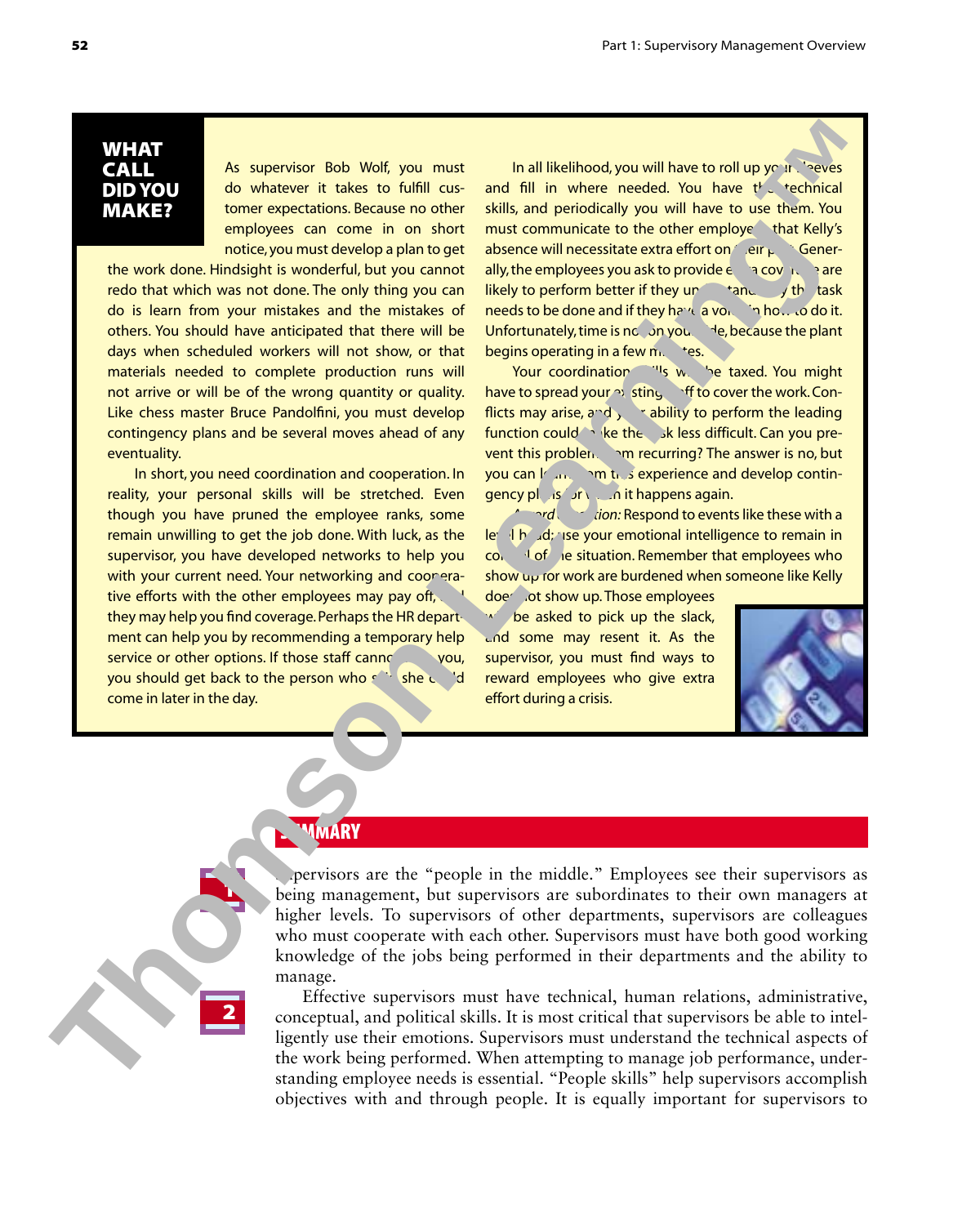understand the dynamics of the organization and to recognize  $\alpha$ , nizational politics.

These skills are important to all levels of management.  $\lambda_{\perp}$  at supervisors come to the job equipped with some of these skills. Supervisors have caily opportunities to apply managerial skills and must continually strive  $\iota$  develop those skills. Blending these skills with a dose of common sense and applying them with maturity help accomplish organizational objectives and  $a^{\mu}$   $\ldots$  pervisors to stay on top of the job. Supervisors who effectively apply the skill on contribute suggestions to higher-level managers and can work in harmony with their colleagues. In short, skilled supervisors are candidate ro. dvancement and additional job responsibilities. inferential the dynamics of the organization and to recognize of the<br>station. These skills are important to all develops of managements of<br>the physical are important to all develops of the physical are interesting<br>to the

While there are numerous definitions of  $ma_k$  *ent*, we define it as the process of getting things accomplished through people by guiding and motivating those people's efforts toward common objectives. Supervisors should look at themselves as enablers, that is, as clarify  $\cdot$  expectations for employees and giving employees the right tools, training, and opportunities to succeed. In short, supervisors should do all those thing hat enable their employees to be the best they can be—while achieving organizational objectives.

The five major managerial functions are planning, organizing, staffing, leading, and controlling. These functions are viewed as a continuous flow—the functions flow into each other, and each affects the others.

Planning is the first  $\frac{1}{2}$  and of management. The performance of all other managerial functions depends on it. The five managerial functions are universal, regardless of the b environment, the activity involved, or a person's position in the management hierarchy. Typically, supervisors spend most of their time leading and controlling. A apervisor's planning covers a shorter time and narrower focus than  $\uparrow$   $\uparrow$  of a top-level executive.

Some  $\omega_{\text{cm}}$  ies have redefined the role of the supervisor as team leader. While tea. <sup>1</sup>eaders must possess certain skills as identified earlier in the chapter, it is in the teams are usually formed for such purposes as im roving customer service, productivity, or quality. As such, developing a work  $env$  at in which team members share a purpose and goals is essential. The supervisor as team leader is a coach who can apply the characteristics presented

 $\Delta$  f ure 2-3. While these characteristics impact the team differently, information ag and information gathering allow team members to function most effectively. The team leader must want to be part of change.

Leadership and management go hand in hand. As one of the management functions identified in this text, leadership is concerned with establishing a vision, aligning people behind that vision, and empowering those people to accomplish the intended results (doing the right thing) while management is getting things done. The distinction is more than a semantical one.

A supervisor must have authority to perform well as a manager. Authority is the legitimate or rightful power to lead others. Authority is delegated from toplevel managers through middle-level managers to supervisors, who in turn delegate to their employees. All supervisors must be delegated appropriate authority to manage their departments.

The acceptance theory of authority suggests that supervisors have authority only if and when their subordinates accept it. In reality, an employee's choice between accepting or not accepting a supervisor's authority may be the choice



**4**

**5**

**6**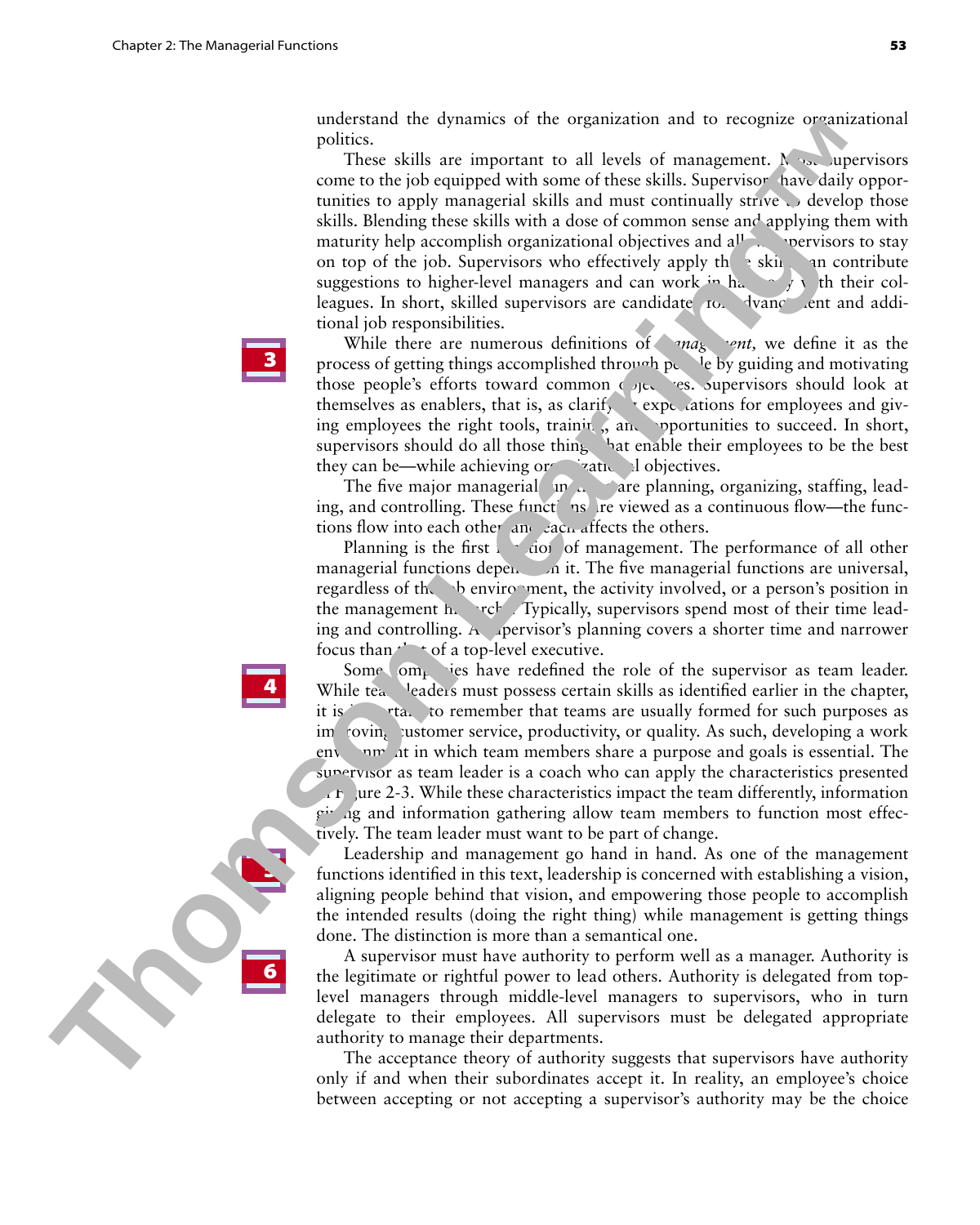between staying in the job or quitting. Most supervisors prefer not to primarily rely on formal managerial authority but to use other approaches for enhance g employee performance.

Supervisors have power because of the position they occupy. Position power increases as a person advances up the organizational hierarchy. Supervisors derive personal power from their relationships with others. Subordinates' perceptions of the supervisor's SKAs play an integral role in the supervisor's ability to influence those subordinates.

Theorists French and Raven identify five sources of power:  $\Box$ , ercive, legitimate, expert, and referent or charismatic. Research indicates that supervisors who use expert power and referent power effectively have the greatest potential for achieving organizational goals. The power  $\epsilon$  supervisor has is based, for the most part, on the willingness of the employee to acceptative

Coordination is the orderly synchronization of the members and resources of an organization toward the attain the stated objectives. Cooperation—as distinguished from coordination—is  $t_k$  willingness of individuals to work with and help each other. While cooperation is helpful, it cannot itself get the job done. Efforts must also be contracted. Both coordination and cooperation are attainable through good management practices. between starting in the policy controlled from the policy supercolled from the policy policy controlled in the same of the supervisor because of the supervisor between some between the supervisor of the supervisor have po

# **KEY TERMS**

Technical skills (page 37) Leading (page 42) Human relations skills (page 37) Controlling (page 43) Administrative skills (page 37) Authority (page 46) Political skills (page 37) Delegation (page 48) Emotional intelligence skills (page 37) Position power (page 48) Management (1992) Personal power (page 48) Enabler (e.ge 4) Coordination (page 49) Planning (age 4) Cooperation (page 49) Org<sub>anizing</sub>  $(42)$  Networking (page 50) St  $\sin$   $\pi$  (e 42)

Conceptual skills  $(9.37)$  Acceptance theory of authority (page 46)

# **QUESTIONS FOR DISCUSSION**

*Note to students:* See the Leonard/Hilgert Web site (http://leonard.swlearning.com) for additional questions.

- 1. Identify the major managerial skills every supervisor needs. Why are these important? Are emotional skills more or less important than the other skills? Why or why not?
- 2. It is often said that planning is the most important managerial function. Do you agree? Why or why not?
- 3. Is there a distinction between management and leadership? Why or why not? Why is the distinction important for one who desires to be a supervisor or team leader?
- 4. We suggest that supervisors should view themselves as enablers. The logical extension of this notion would be that the supervisor clarify the objectives that must be obtained, provide the training and tools needed to complete the task, and get out of the way. Should "management by getting out of the way" be an appropriate philosophy of management? Why or why not?



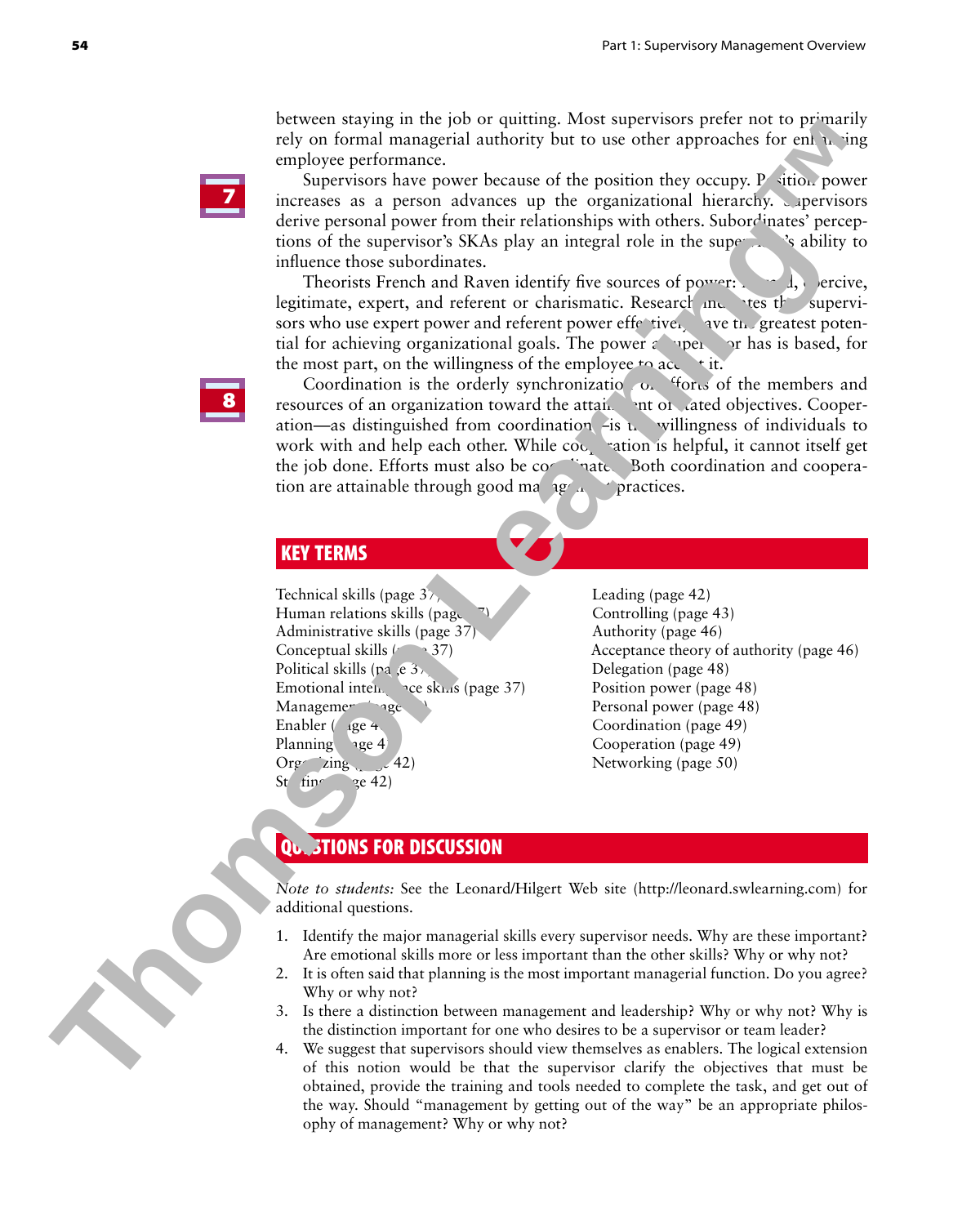# **SKILLS APPLICATIONS**

*Note to students:* See the Leonard/Hilgert Web site (http://leonard.svl. ru., .com) for additional skills applications.

## **Skills Application 2-1: Attributes of a Successful Manager**

Think of the most successful manager you have ever known or heard about. Write a paragraph describing what that manager does to be described as success Compare your paragraph with that of a classmate. Are there SKAs common to  $\rightarrow$ <sup>1.</sup> W<sub>hy</sub> do you think there are common items?

## **Skills Application 2-2: Characteristics of a Good Lead**

- 1. The following sites focus on leadership roles<sup>-1</sup> and resources: development, and resources:
	- Professor Henry Mintzberg identified various managerial activities and roles (www.sol.brunel.ac.uk).
	- Hagberg Consulting Group (http:// www. leastlip-development.com/p-best.html)
	- Institute for Leadership Dynamics (http://www.leadership-dynamics.com)
- 2. According to these groups, what  $\Box$  ripsector and skills characterize good leaders?
- 3. Think of a manager you have now to worked for. Based on the skills you just outlined, was this manager also a  $\text{Re}$  er? why or why not?
- 4. Based on what you have  $\mathcal{A}_k$  the characteristics of a good leader, how would you assess yourself? White are your strengths and weaknesses as a leader?

## **ENDNOTES**

- 1. Following on the works of others, Hendrie Weisinger identified four building blocks that help one to develop skills and  $\alpha$  and  $\alpha$  which are to: (1) accurately perceive, appraise, and express emotion; (2) access the ability or generate fings on demand when they can facilitate understanding of yourself or another person; (3) understand emotions and the knowledge that derives from them; (4) regulate emotions to promote emotional and
	- intelligence at Work (San Francisco: Jossey-Bass, 1998). Also see In D. yer and Peter Salovey, "Emotional Intelligence and the Construction of Regulation of Feelings," *Applied and Preventive Psychology* (4, 1995), pp. 197–208; Mayer, Salovey, and Caruso, *Emotional IQ Test:*
	- *CD-ROM Version* (Needham: MA: Virtual Entertainment, 1997); and Steve Bates, "Your Emotional Skills Can Make or Break You," *Nation's Business* (April 1999), p. 17.
- additional information on Pandolfini's principles for making the right decision under pressure, see "All the Right Moves," *Fast Company* (May 1999), p. 34.
- drick (Tiger) Woods became the first person to hold all four major golf championships at the same time. For information on his career and his tips for improvement, see www.tigerwoods.com.
- 4. We first heard the term *enabler* used in the video, "The Performance Appraisal," produced and distributed by Business Advantage, Inc., of West Des Moines, Iowa.
- 5. Glenn M. Parker, *Cross-Functional Teams: Working with Allies, Enemies, and Other Strangers* (San Francisco: Jossey-Bass, 1998). Support for the team concept comes from testimonials like those cited in Paulette Thomas, "Teams Rule According to U.S. Manufacturers," *The Wall Street Journal* (May 28, 1996), p. 1. You can also contact the Center for the Study of Work Teams (workteam@unt.edu) or view their Web site.
- 6. Fran Rees, *How to Lead Work Teams: Facilitation Skills* (San Diego: Pfeiffer & Company, 1991), pp. 1–2.
- 7. See Abraham Zaleznik, "Managers and Leaders: Are They Different?" *Harvard Business Review* (May–June 1977), pp. 126–35 and "Letting Leaders Replace Corporate Managers," *Washington Post* (September 27, 1992), pp. 1–5. For a definitive description of managerial roles, see Henry Mintzberg, *The Nature of Managerial Work* (New York: Harper & Row, 1973), and Peter F. Drucker, *Management Challenges for the 21st Century* (New York, HarperBusiness, 1999). **INTERTAINTY ACTIONS**<br>
Note to such and the state internet Activity Research Manager and the state of the state of the state of the state of the state of the state of the state of the state of the state of the state of th
	- 8. Stephen R. Covey, *The Seven Habits of Highly Effective People* (New York: Simon & Schuster, 1989), p. 101, and *Principle-Centered Leadership: Strategies for Personal & Professional Effectiveness* (Bellevue: S&S Trade, 1992).
	- 9. Adapted from John P. Kotter, *John P. Kotter on What Leaders Really Do* (Boston: Harvard Business School Press, 1999).
	- 10. Marilyn vos Savant, "Ask Marilyn," *Parade Magazine* (November 4, 2001), p. 9.
	- 11. Pat Wiesner, "Leadership Checklist," *ColoradoBiz* (September 2000), p. 9.

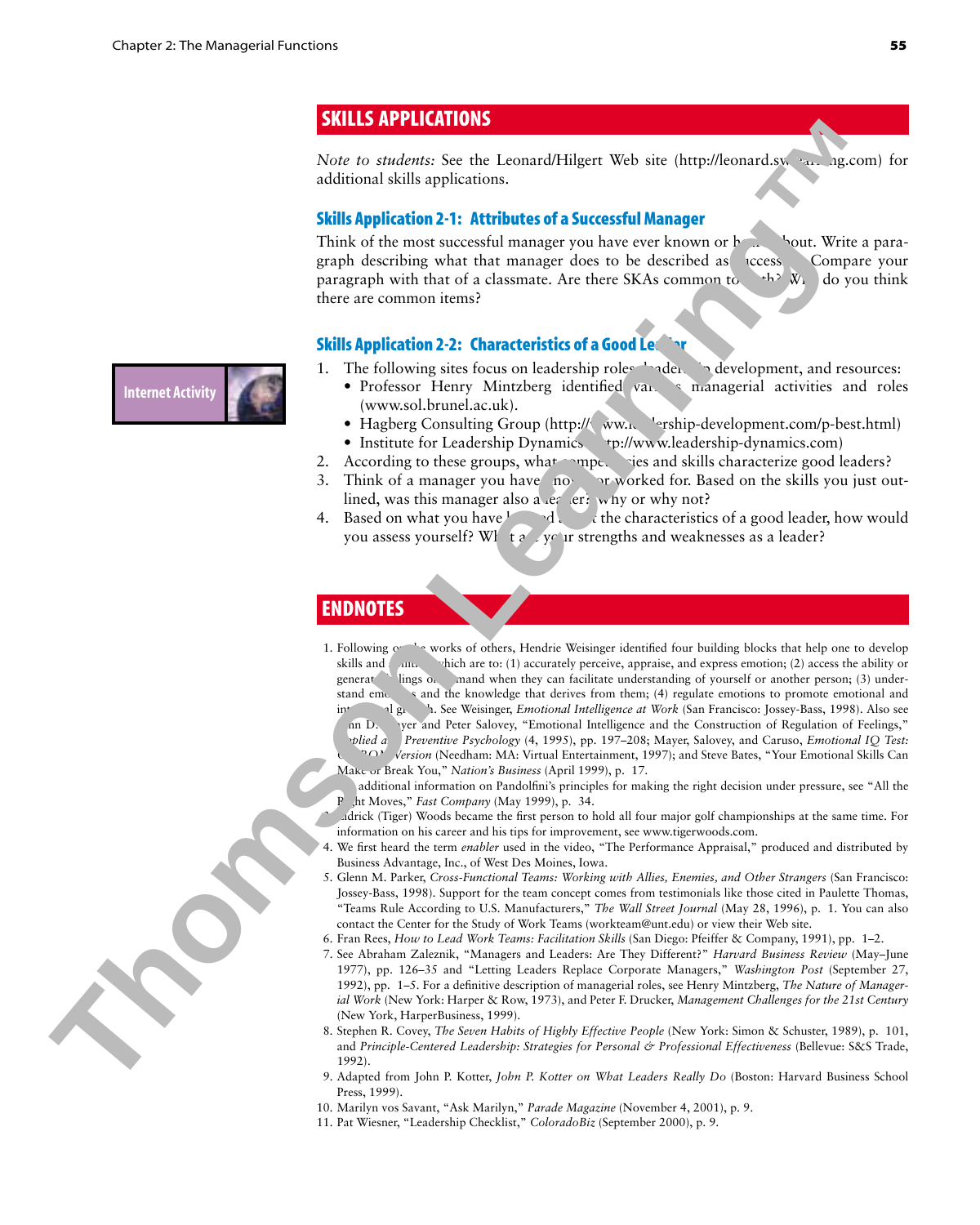- 12. One of Fayol's fourteen principles of management defined *formal authority* as the "right to give orders." Henri Fayol, *General and Industrial Management*, trans. Constance Storrs (London: Sir Isaac Pitman & Son, 1, <sup>19</sup>), pp. 19–43.
- 13. Raymond L. Hilgert, as quoted in Frank Shipper, "Ten Qualities of Great Managers," *The Wall Street Journal–National Business Employment Weekly* (May 19–25, 1996), pp. 15–16. An analysis of *Business Week*'s top twenty-five managers found the key trait to be adaptability. See "The Best Managers: What It Takes," *Business Week* (January 10, 2000), pp. 60+.
- 14. Much has been written about power. For additional information on position power and prover, see Amitai Etzioni, *A Comparative Analysis of Complex Organizations* (New York: The Free Press, 1961), pp. 4–6; and John P. Kotter, "Power, Dependence, and Effective Management," *Harvard Bus* ss Rev. Vuly-August 1977), pp. 131–36. The set of the set of the set of the set of the set of the set of the set of the set of the set of the set of the set of the set of the set of the set of the set of the set of the set of the set of the set of the set of t
	- 15. John R. P. French and Bertram Raven, "The Bases of Social Power," in *Studies Social Power, also der* al. Dorwin Cartwright (Ann Arbor: University of Michigan Press, 1959), pp. 150–67. Also A. J. C. diski, D. E. Cartwright (Ann Arbor: University of Michigan Press, 1959), pp. 150-67. Also Frost, and M. E. Patch, "Uses of Socially Dependent Bases of Poyer: Free and Raven's Theory Applied to Working Group Leadership," *Journal of Applied Social Psychology* (March 1989), pp. 283–97.
	- 16. See Timothy R. Hinkin and Chester A. Schriesheim, "Relationships veen Sordinate Perceptions and Supervisor Influence Tactics and Attributed Bases of Supervisory Power, *Iman Relations (March 1990)*, pp. 221–37.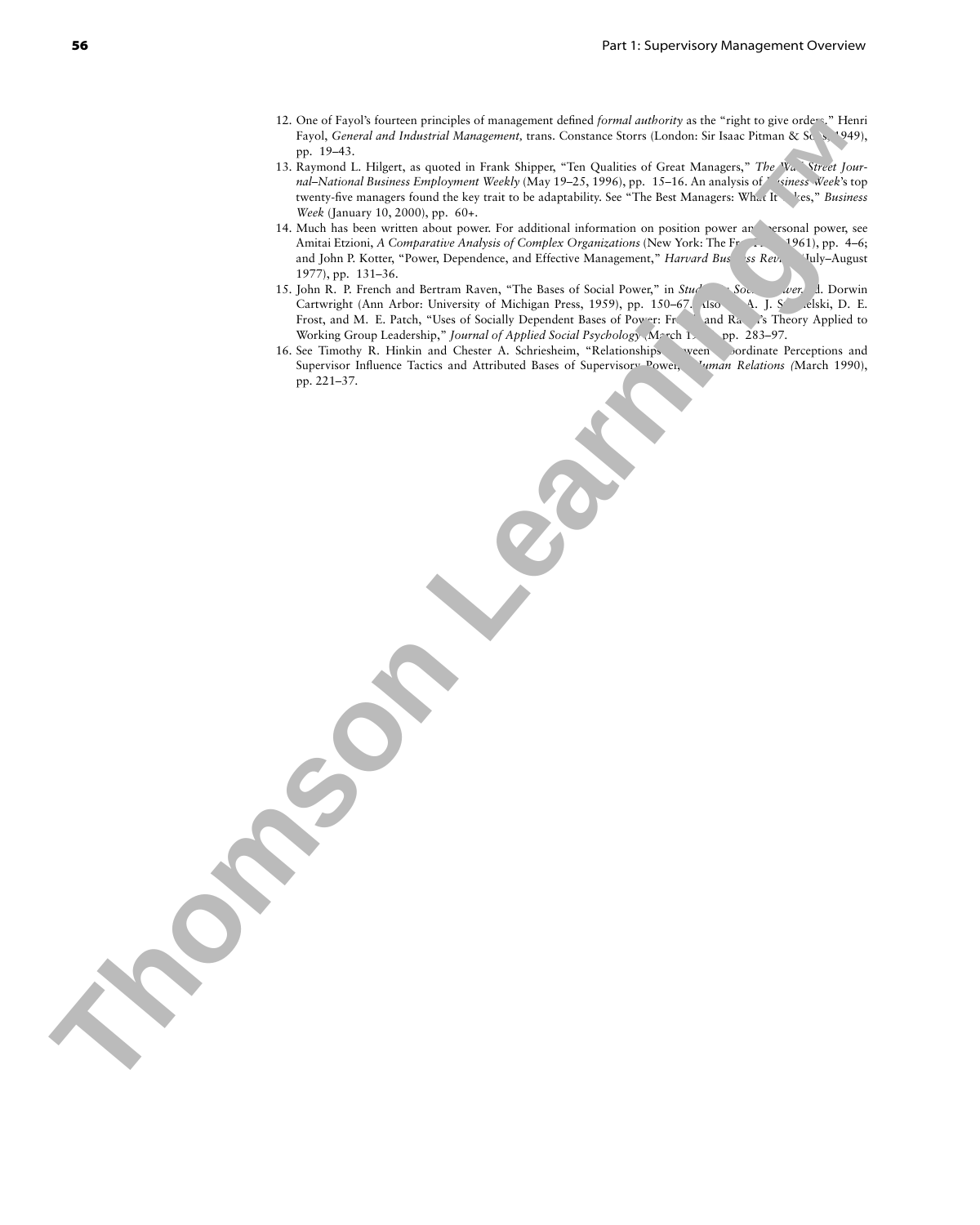# **Part 1: Cases**

# **CASE 1-**

# **The Opportunity**

Randy Harber, a 36-year-old construction crew chief, is employed by one of the largest mechanical contractors in the country. His employer operates in fortyfour states and fourteen forein countries. Randy and his spouse, Eileen, have two children, Kelly, aged 7 and Jase 1, aged 3. Eileen is a registered nurse and works part time in a family-practice office. Randy began his career in the construction field by entering the apprenticeship program immediately upon completing high school. He served as an officer in the local union and became a crew chief 3 years age. His technical skills rank among the best. During the past 2 years, he has taken in the courses at the local community college to enhance his supervisory skills and  $\epsilon$  improve his chances of becoming a field superintendent. However, the construction industry has experienced no real growth, and opportunities  $f<sub>2</sub>$  (advancement are slim. During the past winter, Randy and others suffered reduced work weeks and had their use of the company truck severely rest **CASE 1.1 CASES**<br> **CASE 1.1 Randy Harber, a 36-year-old constitue and the metric is employed by one interpolation of a Lifetime of a Lifetime in the system of a Lifetime interpolation of a Lifetime interpolation of a L** 

Randy Harber had been called to meet with Kevin Cook, vice president of field  $ne'$  dons, in Cook's office. The following conversation took place:

KEVIN: Randy, you know that our revenues are down about 25 percent from last year.

RANDY: Yes. (Thinking to himself, "Here it comes: I'm going to get laid off.") KEVIN: We've been trying to expand our base of operations and as such have bid on contracts all over the world. I think we have the opportunity of a lifetime and you figure to be one of our key players. The United Methodist Church is collaborating in a joint venture in Liberia to build a hospital on the outskirts of Monrovia, the capital city. They have a medical missionary program there, and this hospital is a \$23 million project. The general contractor will be out of Milan, Italy, and we got the mechanical portion of the contract.

RANDY: That's great! We can use the work.

KEVIN: This project will give us a strategic advantage in the European-African corridor. Top management has talked it over, and we would like for you to be our field superintendent on this project. Not only is this a great opportunity for us, but it will give you invaluable experience. In addition, your salary will almost double. All the people on this project will be our very best. You'll be leaving in 3 weeks, and we'd expect you to be on-site for 14 months. What do you think?

RANDY: Geez, that sounds fascinating. How soon do you need an answer?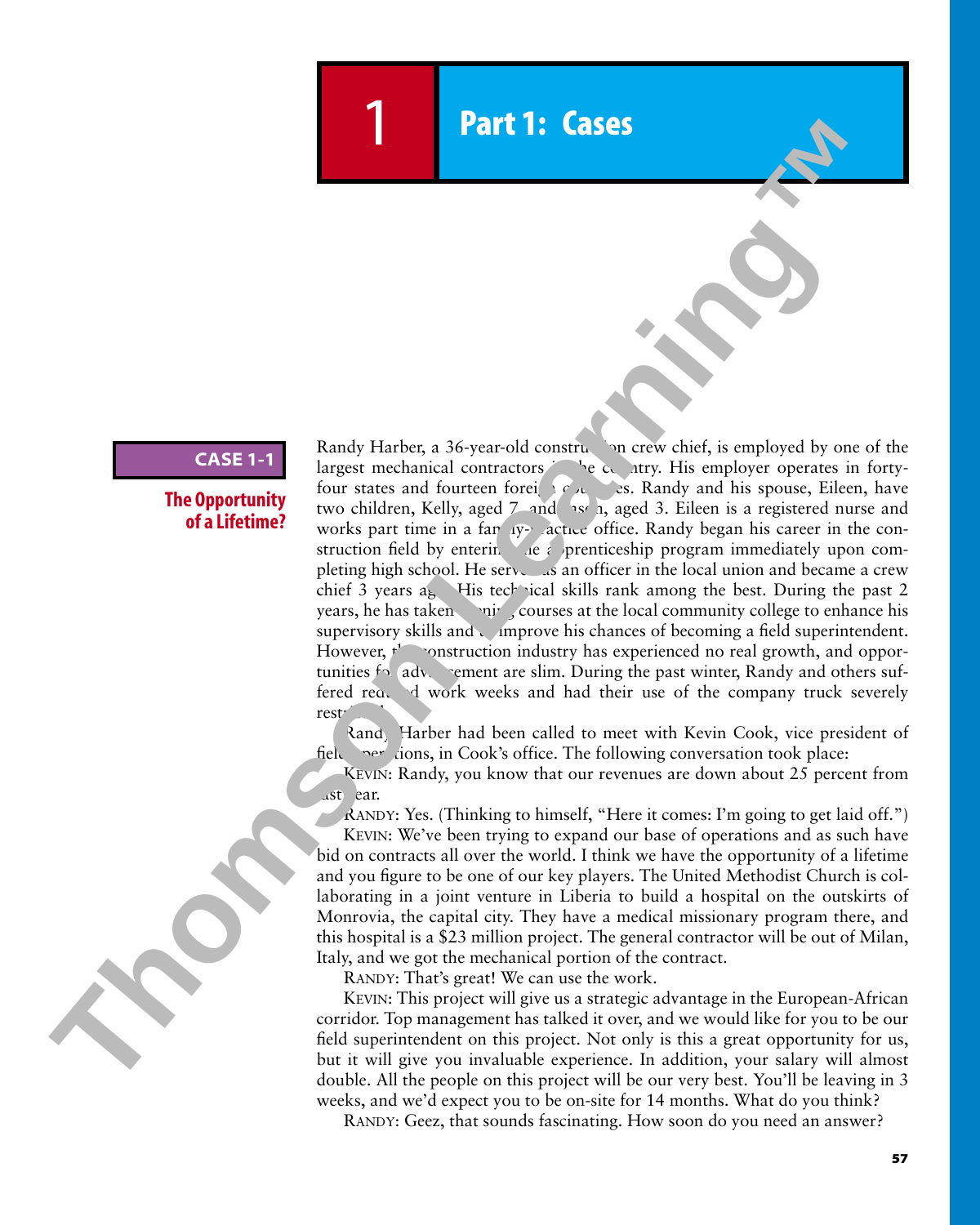KEVIN: Go home, think it over, talk to Eileen, and let's get back  $t$  , ther tomorrow afternoon at about 3.

## **Questions for Discussion**

- 1. Evaluate the offer made to Randy Harber. Do you agree that this is  $\mathcal{L}$  e opportunity of a lifetime? Why or why not?
- 2. What factors should Harber consider, and how should  $H_{\text{out}}$  valuate his career options?
- 3. What should Harber do? Consider alternatives.
- 4. If you were Randy Harber, what would you do?

# **CASE 1-2**

**From Shift Leader to Management: Can I**

Pine Village Community Medical Center  $(CM^{\dagger})$  is one of four hospitals in a metropolitan area exceeding 400,000 (see Figure 1-4 in Chapter 1 for CMC's values and belief statement). Upon graduating from nursing school some 30 years ago, Charlotte Kelly began as a cardiac-nurse in Greenville, South Carolina. There she met her husband and beg  $\mathbf{n}$  a family. Kelly was a stay-at-home mom while her two children were going the sure is school. Shortly after her youngest child graduated from high school, elly's husband was killed in an automobile accident. She moved to Pine V<sub>llage</sub> to be near her sister and because CMC was looking for someone to be the admitting department's evening shift team leader. As a shift team leader, Kelly had limited authority and was not considered to be part of CMC's management team. The hours were not convenient, but it was the best job opportunity availab. Pat Graham, the admitting department supervisor, was encouraging and supportive. Kelly worked a 3-day-on (12-hour shift), 4-off,  $4$ -on,  $3$ -off,  $3-\gamma$  schedule. **Make the Elements Colombin Enter the Construction**<br> **Make the Transition**  $\mathbf{R}$  and  $\mathbf{R}$  and  $\mathbf{R}$  are the model of the model of the model of the model of the model of the model of the model of the model of the

Even with difficult work schedule, Kelly found some distance learning courses  $t^{\dagger}$  then to receive a certificate in medical records technology and to pursue an associate's degree in supervision and organizational leadership. She also found time to attend a series of noncredit supervisory leadership courses at the local college. The classes were taught by experienced instructors with relevant  $w \rightarrow xp$  ience. Her favorite instructor was Bernie Ray, a middle-aged supervi- $\alpha$  at  $\alpha$  scal company who incorporated many stories into his classes. Ray usua. started each class with a current problem or an issue that required students to interact and expand on their supervisory perspectives. As Kelly, you liked this eam" or "collaborative approach" to learning, because your fellow classmates brought a variety of experiences to the class, and you learned from each other.

One early Wednesday evening, Graham summoned Charlotte Kelly to her office. To her surprise, Bob Murphy, vice president of administration, was also present. Murphy began the conversation. "Charlotte, we are very pleased with the job you've done as the team leader on the evening shift," he said. "You are an excellent role model and a good listener. You have a reputation as someone who expects the best out of people and does the things necessary to enable them to be the best they can be. Effective Monday morning, we want you to become the ER supervisor. You've earned a promotion to management, and this is a big step, but we know that you will be able to handle this assignment, even though you haven't worked in ER previously. This position reports to me, and I'll be available to help you if any problems arise." Graham added, "Charlotte, you've done such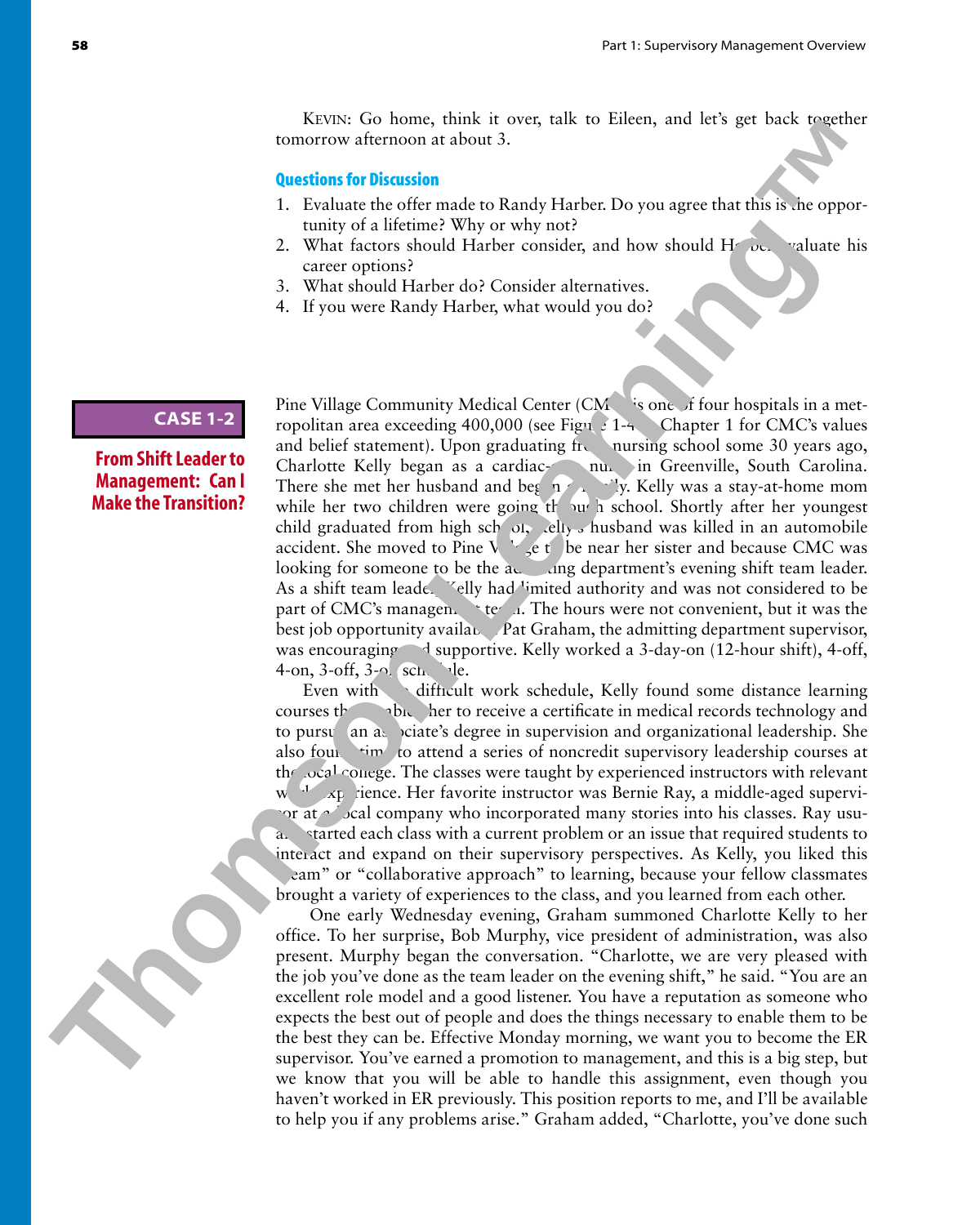a good job of cross-training your people and delegating, we'd like  $y \rightarrow$  to recommend your replacement."

When Kelly returned to her department, she was both exhila ruce and a bit sobered by this offer. "Wow," she thought to herself. "This will be hand. Pat Graham has been a great mentor. I learned a lot from her, but I wonder if I've got the right stuff to be in a supervisory management position. Do I really want all the headaches, responsibilities, and pressures that the ER supervisor has to deal with. Come to think of it, they never gave me a chance to turn  $\log$ 

The next morning on her way home, Kelly reflected  $\mathbf{c}$  and  $\mathbf{r}$  at lay before her. She had learned that Amy Talmadge had been fired as ER supervisor. The ER department had become the butt of many mployee jokes, and turnover was extremely high. Kelly had heard that Amy Talmadge had the reputation of being an autocratic, demanding, and insensitive person. She had expected her employees to do as she demanded, and at times are was known to have criticized and embarrassed people in public. The ER vartment consisted of a very diverse group of employees, which apparently had leavel of Talmadge's inability to get them to work together. Kelly thought to herelf as she pulled into her garage, "I know some things not to do, but I'm cert is that I can make the transition from team leader to supervisor." **Internet Activity and Conservation (Section Activity) Internet Activity The Kelly vertices and preservation** (Section Conservation Activity **The Conservation Conservation Conservation Internet Activity Conservation** 

#### **Questions for Discussion**

- 1. What are the greatest *difference* charlotte Kelly faces as she begins the new job?
- 2. List Charlott  $\leq$ elly's strengths and weaknesses related to making this transition.
- 3. If you were Charlot  $\epsilon$  Kelly, what would you do to prepare for Monday's new assignr
- 4. How might  $\rightarrow$  Murphy and Pat Graham go about ensuring that Kelly succeeds  $\sqrt{\ }$  rer new position?
- 5. Internet Activity: Find three or four programs or strategies that Kelly could mple. ent to reduce the high turnover.



Malcolm Peters could not believe his ears. He was sitting in a classroom at Old Ivy University for his morning class with Professor Cary Raymond. On this day, an invited guest and young alumnus, Donnie Sanchez, was speaking to the class. Sanchez was holding forth about how his experiences as a student had prepared him for the "real world." Sanchez first recalled that about a year earlier, he had been sitting where the students were sitting and wondering what the future would hold. As Malcolm Peters listened intently, he heard echoes of some of Professor Raymond's recent lectures. Peters thought to himself, "Can it be that my professor actually knows what he is talking about?" Donnie Sanchez continued:

*"Where do you want to go tomorrow" was the question Professor Raymond posed to our class each term. Every semester, he preached that we needed career self-reliance, or at least a career self-direction. It was the question facing each of us as we planned our sprint into the full-time job market. Throughout the nineties, the U.S. economy had surged but then peaked with the dawn of the mil-*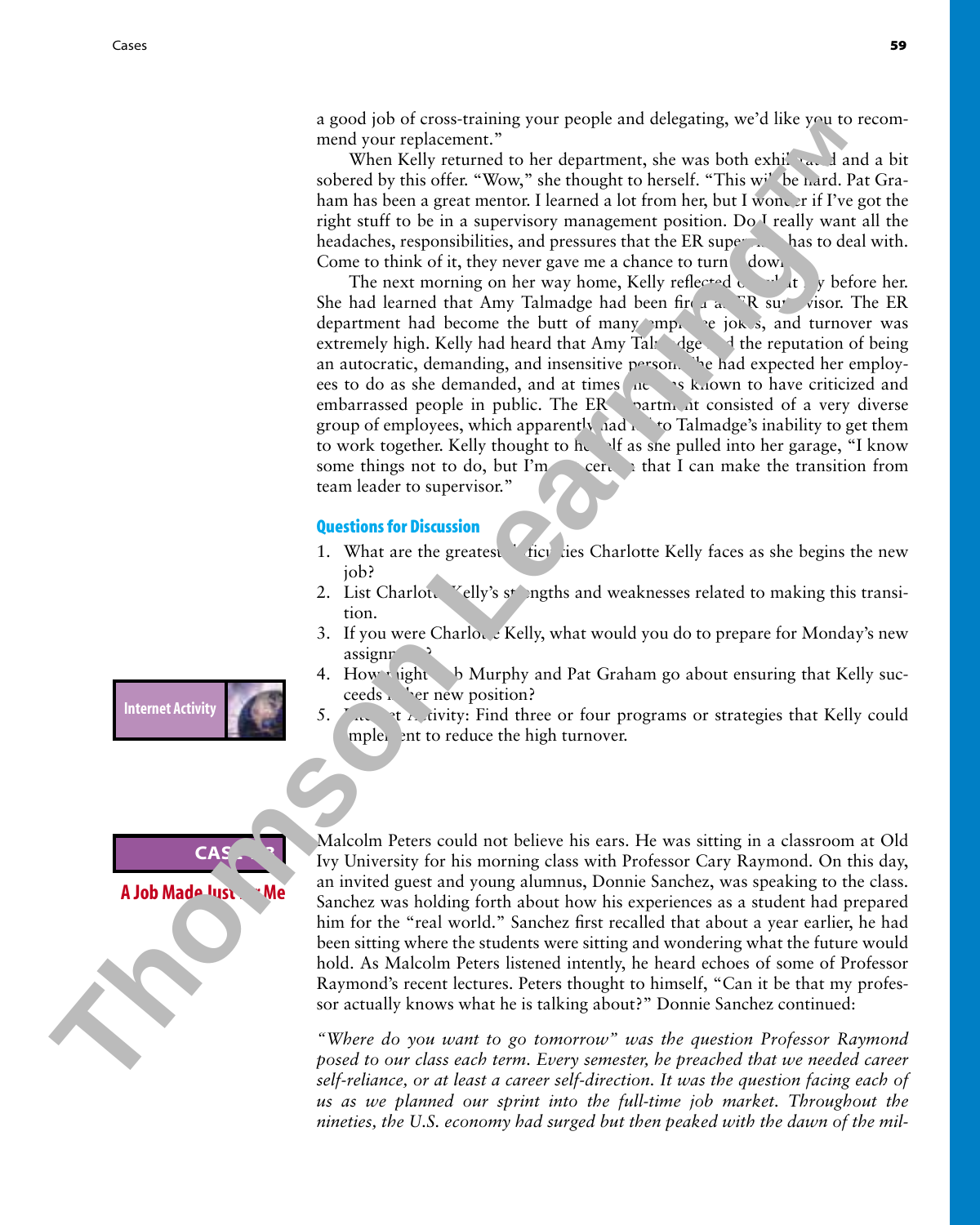*lennium. Jobs were in plentiful supply for the "techies" and those willing twork for basic entry-level wages. I played on the college baseball team and in summer leagues, so a co-op program or internship was out of the question. I full had pretty good interpersonal skills, persistence, and a high energy level, but no experience. The college placement officer told me that I would probably have trouble finding meaningful work. After posting my resume on the Web and reviewing many Internet databases, I found that restaurants, computer* companies, and *engineering firms were hiring at a brisk pace. Even though love eat, the restaurant field was not appealing, and I lacked technical and computer courses and experience to apply for a computer or engineering*  $\overline{m}$  *b. As altive of Puerto Rico, I had braved the cold Midwest wings to lay college sports and pursue a basic liberal arts degree.* 

*Midway through my sophomore year, I heard some of my teammates* extolling the virtues of Professor Cary Raymond. <sup>4</sup> Ter enrolling in his "Prin*ciples of Management" class, I changed my m. r to general management.* 

*I don't want to embarrass Professor Raymon* in front of his students, but I *can honestly say that he was my best teach.* He played the role of brain surgeon; *he asked thought-provoking question* dellarged a lot from us. He extracted *my best efforts and output, even after a* strange *day of practice. Professor Raymond required us to read* What Color <sup>I</sup> Your Parachute? A Practical Manual for Job-Hunters and Career-Changers. *decided to follow the advice offered by the author, Richard Boles, and contacted Tom Mercer, a supervisor at a local electronics firm, Luxor. Luxor employs about 280 people and manufactures and assembles electronic components for the telecommunications industry. I had the opportunity to shadow*  $\Lambda$  *N cer as part of my senior class project in Profes*sor Raymond's "Manageme<sub>r</sub> of Technological Change" course. Mercer's project *team was changing some of Luxor's methods and processes. I learned a lot about the process of change and gained a mentor and friend in the experience. Toward the end of my*  $\cdot$  *t senior semester, I really just wanted to touch base with Tom Mercer a*<sup>1</sup> *h<sub>im</sub>* one simple question: "Do you know of any jobs in general *manage ent?* got the surprise of my life when he told me to come to Luxor *that afternon and meet with him and Philip Lynn, the plant manager. I was hi*  $\mu$  on the spot. I guess having a recommendation from Professor Raymond *didn't hurt!* Interiming look to the set of plastic and the encoding look that is considered in the set of the set of the set of the set of the set of the set of the set of the set of the set of the set of the set of the set of the set

*E*<sup>*I*</sup> though the work is somewhat technical, I was hired. They put me *t<sub>h</sub>* ugh a series of tests to prove that I was a self-starter and a team player. Mr. *Lynn says that he hires for attitude over aptitude. He claims that technical stuff is ichable but that initiative and ethics aren't. The plant is organized on a selfdirected work-team approach. Teams elect their own leaders to oversee quality, training, scheduling, and communication with other teams. The goals are created by Mr. Lynn and his staff after in-depth consultation with all teams. The plant follows simple ground rules, such as commit yourself to respect all team members, communicate openly and honestly, continually look for ways to improve on what we do well, and do the right job the right way the first time. The sales staff, customers, engineers, and assemblers constantly "noodle ideas around," and there are no status symbols or an attitude of "us" versus "them." There are no sacred cows in the company. Many procedures are written down, but any employee can propose changes to any procedure, subject to approval by those whose work it affects. When we change processes or methods, an employee logs onto the network to make it a part of the record—the law of the plant. There is*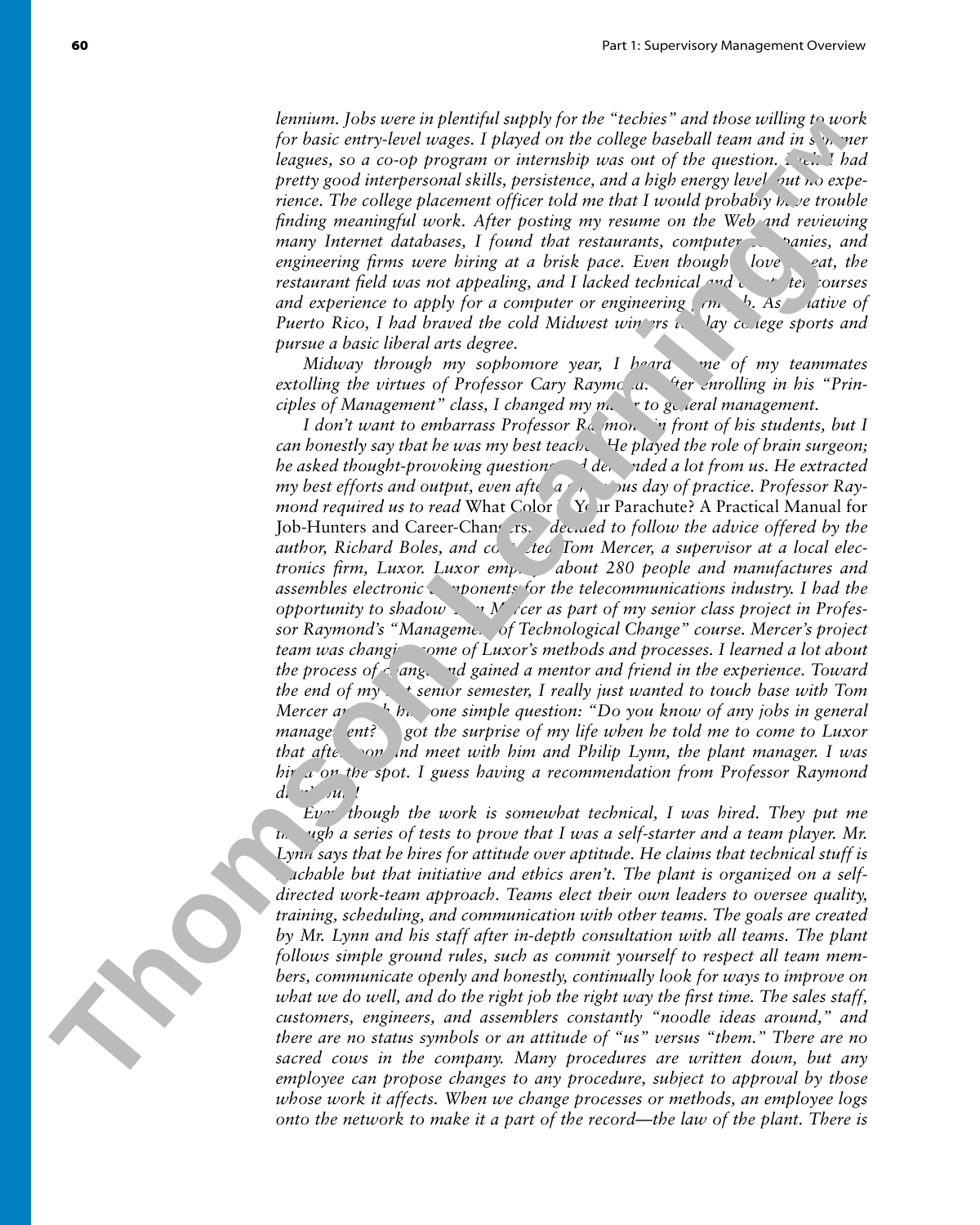*plenty of feedback on performance. Team leaders share the good* and the bad. *Each day begins with a recap of the previous day's performance. Fivere the ployee knows the destination of every product they touch. Each employed puts his or her signature on the part. In conclusion, let me say that I have*  $\frac{1}{2}$  *in an intensive apprenticeship with experienced employees as my guides. Tom Mercer serves as my mentor, and we meet each day to discuss my progress. I have visited customers to understand how they use our products. The corpulation has a bonus system based on individual performance, team performan*ce, and independence. *Last year the bonus averaged in excess of 20 percent of regular pay. Even though I have only limited authority, I'm getting an education for a lifetime and getting paid to learn. It doesn't get any better!* **players** of factorial corporation. The multipartic depted on the good  $\times$  **there** is a specific to the corporation of exception of the specific to the specific to the good in the specific to the specific to the specific

Malcolm Peters reflected on Donnie Sanchez marks, "Is he making this up, or are there really companies like Luxor,  $a \rightarrow \nu$  in the world could I be as lucky as this guy in finding a great job?"

#### **Questions for Discussion**

- 1. Do you think Donnie Sancher was say taking this up" or exaggerating on his experiences? Why or why  $\uparrow$   $\uparrow$ ?
- 2. Evaluate why Sanchez is excit  $\frac{1}{2}$  out his job and future.
- 3. Evaluate the "technicues" Domne Sanchez used to obtain the job at Luxor. Do you think Malcolm Peters could use the same techniques for finding a great job? Discuss.
- 4. Would you **come to work at Luxor?** Why or why not? What would be your concept of a "g.  $\pm j\sigma$ " to launch a great career?"

## **CASE 1-4**

# **Fear of Being Passed on**

 $M_{\kappa}$  We ; was the evening shift (3 P.M. to 11 P.M.) warehouse supervisor for Sanders Supermarkets, a large grocery-store chain. Over the past 12 years, Mark  $n<sup>3</sup>$  worked his way up from being a laborer to a supervisor, despite lacking formal education beyond high school. The 35-year-old Wells was married with two sol-aged children, and he had been wanting to move to the day shift (7 A.M. to  $\overline{3}$  P.M.) so he could spend more time with his family.

Two days ago, Mark's boss, John Swanson, told him that the current dayshift supervisor was retiring at the end of the month and that Mark was first in line for the job. This would be a lateral move; there would be no change in title and no pay increase. Actually, Mark would take a \$20 per week reduction because the evening shift salary included a premium shift differential. Nevertheless, Mark Wells was very interested, because he saw it as his only near-term opportunity to move to the day shift.

Mark's assistant (or leadman) on the evening shift was Sam Melton, an energetic and intelligent young man in his mid-twenties who had been with the company for 3 years. Sam had been attending a local community college, and he recently completed a 2-year management certification program. Mark felt somewhat intimidated by Sam's credentials, his easygoing personality, his exceptional communications skills, and his ability to get work crews to go the extra step. On several occasions, Sam was able to get work crews to complete difficult projects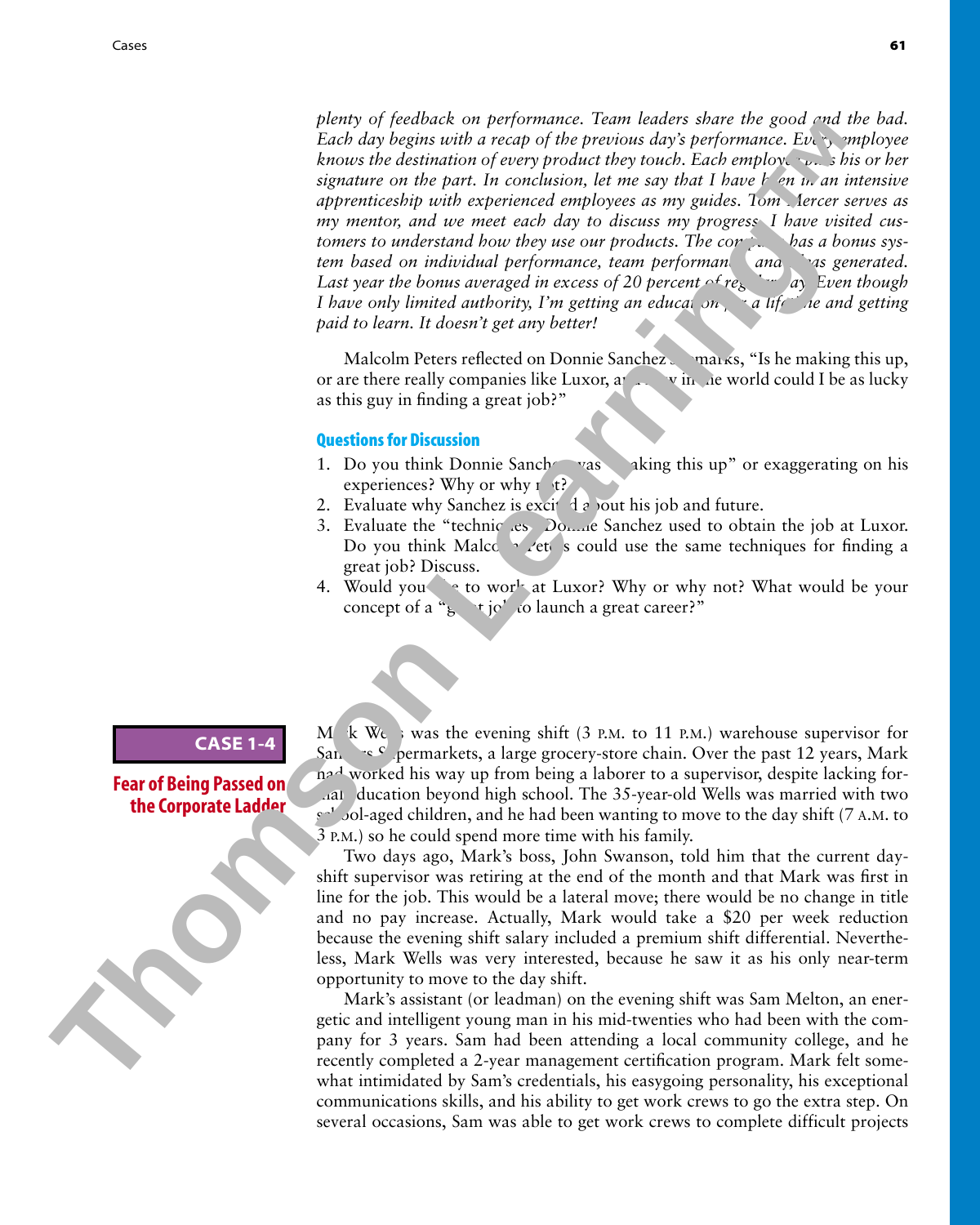Mark could not accomplish. Mark knew that if he took the day-shift  $p$  vion, Sam likely would be promoted to evening-shift supervisor. Then Sam would be able to demonstrate to upper management his superior supervisory skills. Because opportunities for advancement beyond the supervisory position vere mnited, Mark was concerned that his "rival" employee, Sam, would soon pass im by on the corporate ladder. Thus, Mark would be forever trapped in a first-tier supervisory position with little hope for advancement.

#### **Questions for Discussion**

- 1. What factors account for Mark Wells's apprehensions in  $\mathbf{u}$  situ $\mathbf{u}$ ?
- 2. What should Mark do if the day-shift supervicity position is offered to him? Why?
- 3. Is it realistic for supervisors like Mark Wells  $\sim$  ex<sub>pect</sub> that younger, former subordinates will not pass them on the corporational der? Why?
- 4. What specifically could Mark Wells do to crease the value of his services and potential (e.g., the SKAs he brings to work the day)?

## **CASE 1-5**

# **The Socializing**

Terry Miles was promoted to a supervisory position in the Glendale street department's repair (chip and seal with new asphalt) section. He was chosen for the position by the manager of utility perations, Ronnie Callahan, who felt Miles was the "ideal" candidate for the position. Miles had been hired 5 years earlier as a general-purpose employees. Utility operations cross-trained all new employees so they were capable in a variety of functions. Although two other employees had been in the division for at least 12 years, they had constantly expressed their dislike for supervisory responsibilities. In addition, Miles's job performance ratings had been very  $\mathcal{A}$ , his attendance was near perfect, and he seemed to be well liked by  $h^{\prime}$   $\left( \begin{array}{cc} 2a_1 & b_2 \\ c_2 & c_3 \end{array} \right)$  and others who knew him well.

 $Wh\epsilon$  Calla in told Miles that he was to become supervisor of the repair section, he expressed apprehension about leaving the security his union position aff  $\alpha$ ued and whether his fellow employees would see him as a "turncoat." He as each call han how he should handle the problem that his fellow employees now "ould" his "subordinates." Callahan told him not be concerned about this and  $t<sub>th</sub>$  his former associates would soon accept the transition. Callahan also told Miles that the company would send him to a supervisory management training program sponsored by a local college just as soon as time became available.

After several months, however, Jerry Mitchell, general superintendent of the street department who reported to Callahan and who was Miles's immediate manager, was getting the impression that Miles was not adjusting to his new position. Although Mitchell had not been directly involved in Miles's selection, he felt Mitchell was an excellent worker who was not progressing in the supervisory position. Mitchell was particularly concerned that he had observed Miles socializing with his employees during lunch periods, coffee breaks, and the like. Callahan had received reports that Miles often socialized with several of his employees after work, including going on double dates and to ballgames and parties arranged by these employees. Mark could be a second in the second in the second interviewer in the second technology is the second of the second and the second of the second of the second of the second of the second of the second of the second of the

> Despite Miles's assurances, Mitchell had received a number of reports directly from City Council members and the mayor's office that the work of the repair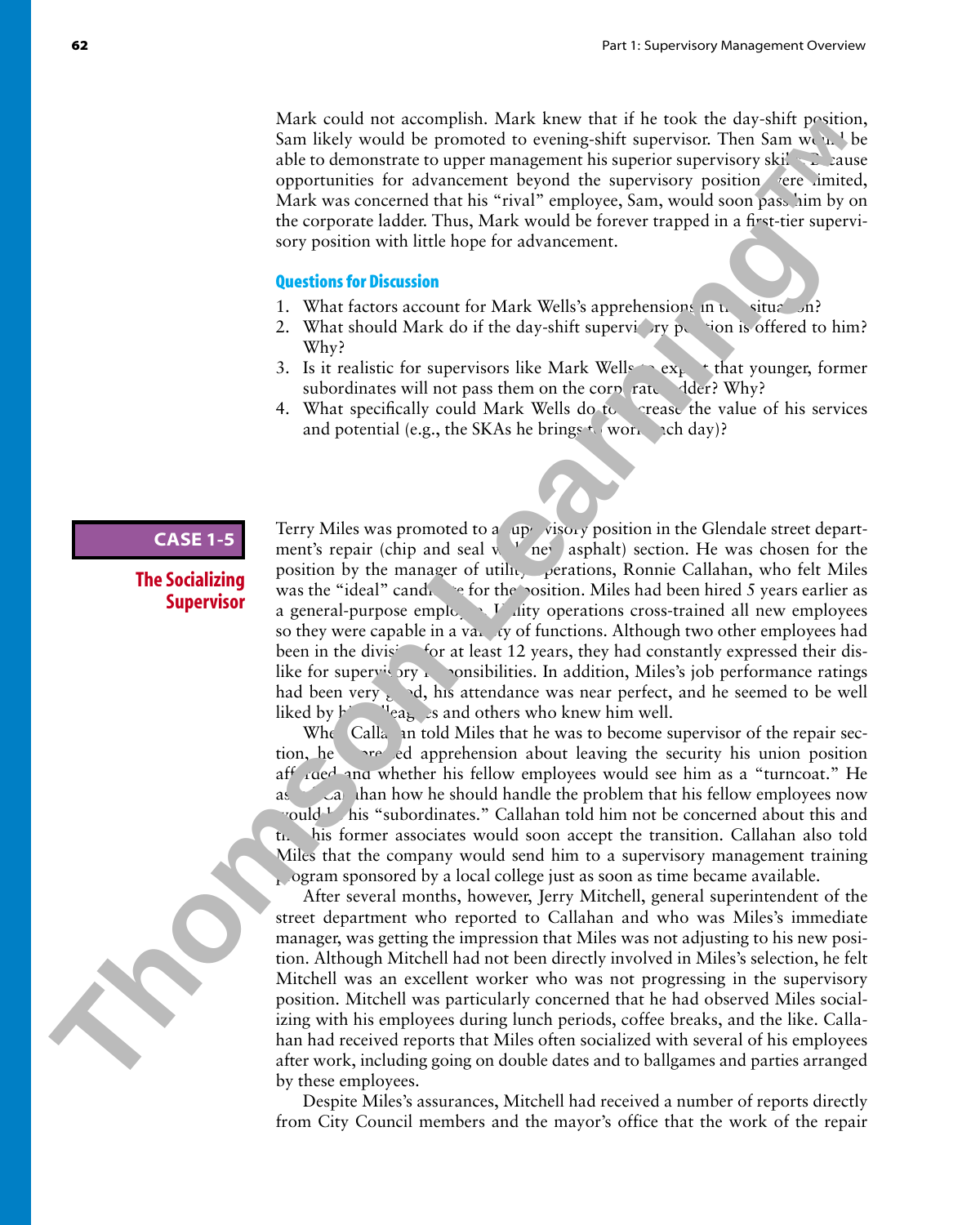section was not performed as efficiently as it should be. Another utilities department manager even told Callahan, "Since Miles became supervisor, then is little discipline in the department, and it's just a big social group that  $\epsilon$ .  $\epsilon_{\text{ta}}$  ly does a little work."

After reviewing various productivity reports, Mitchell realized that Miles had not made a good adjustment to supervising employees in his  $d$  partment. Overtime had been substantially higher when compared with the preceding 2 years. Rework had increased, and it appeared that the crews were not doing the injection right the first time. Last evening, one of the local television stations  $\alpha$  nounced a "pothole of the week" contest. He wondered how much of this was .tu. table Miles's lack of experience as a team leader and worried that  $h$  is form the sum agues might be taking advantage of him. At the same time, Mitchell was concerned that Miles perhaps did not have the desire to disassociate himself from socializing and being a "buddy" to his employees. Mitchell wondered what his  $\text{max}$  should be.

#### **Questions for Discussion**

- 1. Evaluate the decision to promote Try Miles to supervisor. Discuss the problems in promoting anyone  $t \rightarrow \infty$  and leader or supervisor over his or her former fellow employees.
- 2. Besides sending Miles  $t \sim \infty$  supervisory training program, what other actions could Callahan and M<sub>itch</sub>  $\Lambda$  have taken to prepare Miles for the transition to the supervisor role?
- 3. Why is it dangerous for a team leader or supervisor to socialize with directreport employees? Why does this leave a team leader or supervisor open to criticism, as exert  $\mathbf{I}^{\text{if}}$  d in this case?
- 4. At the end of the case, what should Jerry Mitchell do? Consider alternatives that  $m \rightarrow$  open.
- 5. Surf  $\frac{1}{2}$  We  $\frac{1}{2}$  find information that supports the hiring decision of Terry Miles Ronnie Callahan. Is it a good practice for the immediate manager be rectly involved in the hiring process? Why or why not?



Traditionally, the average car buyer waited 36 to 45 days from the time a custom order was placed at a dealership until the customer could drive the vehicle



**CASE 1-6**

**Coping vith New Manager**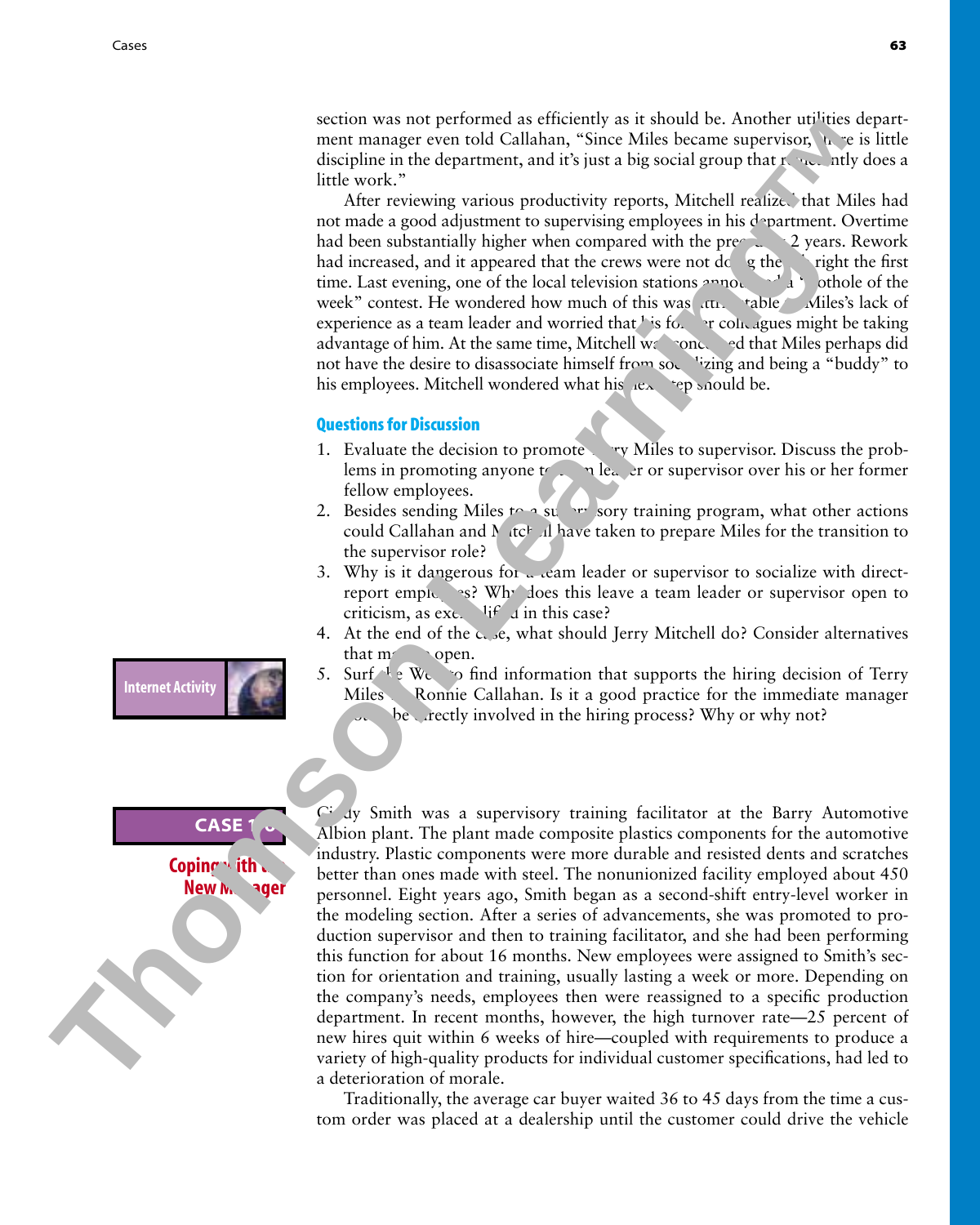off the lot. However, during the past decade, some manufacturers had  $\epsilon$  the time to build a car—from the moment the customer places an order at the  $d_1$  and  $r$ ship to the time the vehicle rolls off the assembly line—to 5 days,  $a^{\dagger}a^{\dagger}a$ . ore than 5 days for travel was allotted from the plant to the dealership. Peducing the time to build a car to customer specifications, including color, engine ype, and other options, had been an ongoing effort. As a supplier to the automotive industry, additional quality and production pressures were placed  $\circ$ .  $\bullet$  plant management team.

About 1 year previously, Operations Manager George Patterson as placed by Don May. Even though the plant often had missed entity derivers, and labor costs as a percentage of product costs were scalating, Patterson had been content with the status of the plant. Patterson had the reputation of expecting department managers to correct problems after they occurred, and "crisis management" was the prevalent style. Don May a former military officer, was expected to turn the place around. Under  $\text{Ma}$ <sup>1</sup>irection, the culture of the plant seemed to change overnight. May immediately an numerounced to all supervisors that he was not willing to accept the high rate  $\sqrt{\ }$  roduct rejects. May practiced management by wandering around (MBW<sup>/</sup> nd, met and talked with supervisors, group leaders, and facilitators one  $\left( \begin{array}{ccc} \circ & \circ & \circ \end{array} \right)$  extricts the met with small groups of employees and listened to their concers. Initially, May was positively received, but this soon deteriorated. of the lot. However, during the past decade, some manufactures had a single of the lot. However, during the same manufactures had a single of the case of the same in the same of the same of the same of the same of the same

Shortly after assuming the position of operations manager, Don May informed all managers and supervisors that  $\frac{1}{\sqrt{2}}$  were being placed on a salary-and-bonus system. He told them that their hard work was appreciated and would be rewarded. Yet, because of costly rework production delays and overtime for hourly employees, the bonus stem did not yield any tangible benefits. Among the supervisory come lints: "You told us the new system would result in greater compensation, and thas We're making less than before. We'd be better off financially if we were not production workers!"

Most visch now were working 6 days a week, 10 to 12 hours a day. Employ  $\sin \alpha$  hachinery were being stretched to the limit. Several supervisors had quit during the past month, and some took less-demanding plant jobs. Surviving supervisors often worked "double duty" in overseeing several production departments. On any given day, 10 to 20 percent of employee production positions could be vacant. Cindy Smith and her only remaining employee (five were as red to fill in for vacant supervisory positions and one was placed in the quality department) were directed by Don May to cut the normal 1-week training he to a half day. The most recent customer quality audit was a disaster. There were rumors that some work would be transferred to other Barry plants or even to competitors.

To Cindy Smith, it was like someone had turned a switch. Any supervisor who spoke out and didn't agree with Don May "fell from grace." May put pressure on all who questioned what he was doing, so that most supervisors were afraid to speak up. To Smith, supervisors appeared to be "mindless robots going through the motions." Smith's crowning blow came at a choir rehearsal in her church Wednesday night. Amy Richardson, a fellow choir member and a front office secretary to Don May, told Smith, "Mr. May told me that when he was meeting with and interviewing our supervisors, he was actually getting the scoop on everyone. He took names and tucked them away. I even heard him tell Bill Arnold, Barry's president, that he'd get rid of all malcontents." Cindy Smith felt betrayed.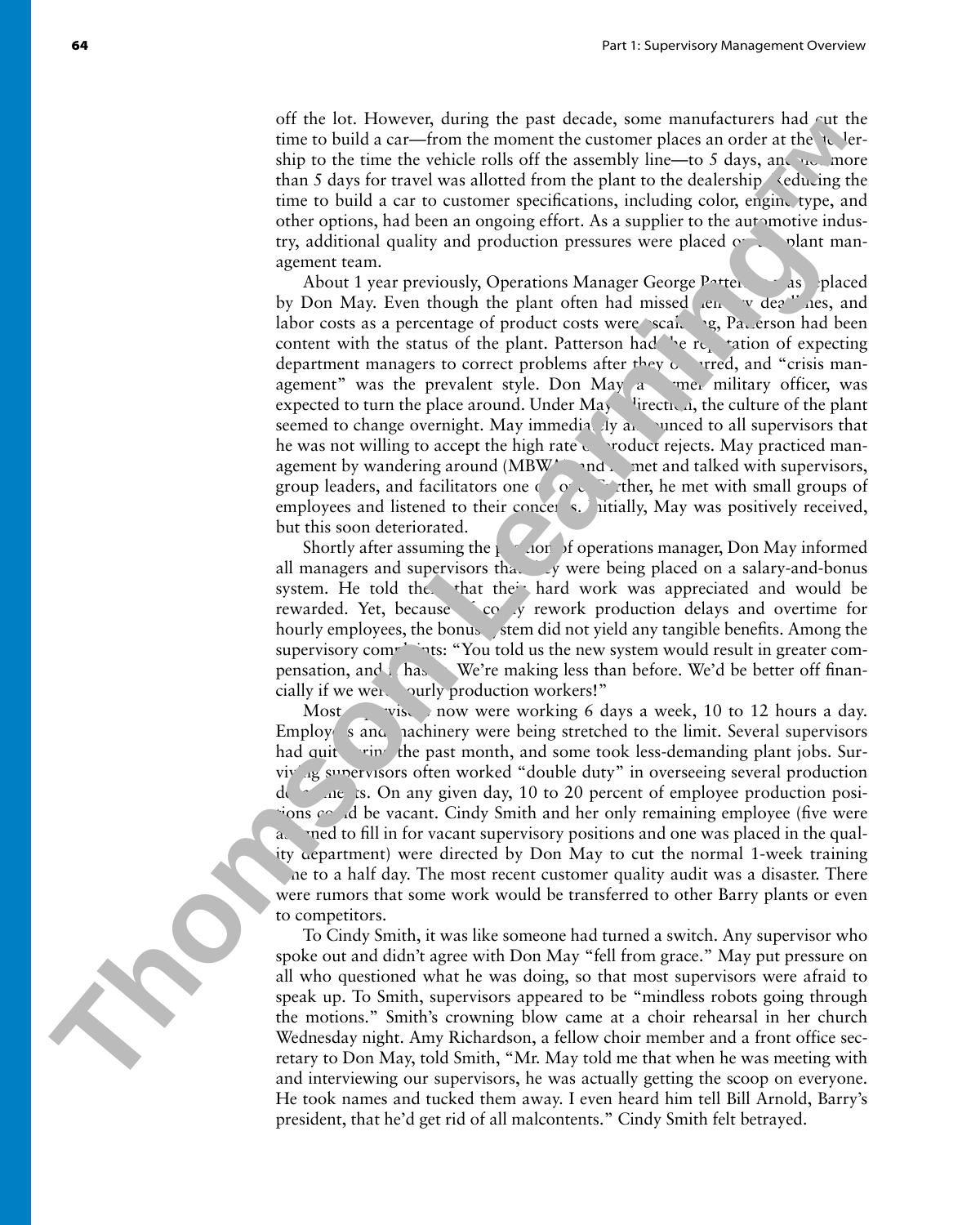## **Questions for Discussion**

- 1. How would you evaluate Cindy Smith's situation in terms of  $i \rightarrow b s$ , tis action?
- 2. Compare and contrast the management styles of George  $P$  the son and Don May.
- 3. What should Cindy Smith do? Why?
- 4. Have you ever experienced a situation like the one descebed in this case? If so, how did you handle those problems?
- 5. The Web site http://www.myboss.com has become a sthere in place for disgruntled employees. Every Monday a new batch  $\epsilon$  stories and one-liners are posted to be read and "rated." The best ones go ato site' Aall of Fame." Using the Internet, find at least two sources that provide examples of how employees view managers who use their authority to an extreme. Write a onepage paper explaining what you learned  $f_{\text{max}}$  the experience.

# **CASE 1-7**

# **Shadowing the Boss for A Day1**



Each student in the supervisory age ent class was given the responsibility for shadowing either a CEO,  $\{m^i\}$  manager, or a first-line supervisor. You were assigned to shadow  $Term B$  ze the CEO of the local medical center, for a day. As part of your class  $\text{epo}$  you were required to analyze what Blaze did and how he did it. Prior to  $y_0 + \alpha y$  ey, you were required to read Chapter 2 of this text and Henry Mintzberg. An Manager's Job: Folklore and Fact," *Harvard Business Review* (July–August 1975), pp. 54–59, and review http://www.sol. brunel.ac.uk for an  $\gamma$  w of managerial roles and activities. At the end of the day your diary for Blaze read as follows:

*Terry B<sub>1</sub><sup>* $\alpha$ *</sup> e, t<sub>he</sub> 45-year-old president and CEO of Pine Village Community Medical*  $\left\langle \cdot \right\rangle$  ter (CMC), rose early on Monday morning. A busy schedule of meetings and *even if major issues that would require full attention and careful decisic s* lay bead. While getting dressed, Blaze thought about what to say to the *county commissioners at their 6:30 A.M. breakfast meeting. The county coroner had called Blaze the previous Wednesday to ask if CMC would permit the coroner's office to use some of the medical center's facilities. As a 500-bed teaching hospital with more than 2,000 full-time employees and a medical staff of 450 physicians, CMC was the largest of four hospitals located in the metropolitan area, which has a population of more than 400,000 people. Recent budget reductions to the coroner's office by the county commissioners had prompted the inquiry; consequently, the coroner was searching for ways to run his office on a reduced budget by drawing on the goodwill and resources of other community organizations.* **Reserved and Content Constraint** in the main of the state of the state of the state of the state of the state of the state of the state of the state of the state of the state of the state of the state of the state of the

*Blaze had scheduled the meeting with the commissioners after the coroner's request had been made. Blaze was relatively openminded about the situation. He wanted to maintain the existing good relationship between the commissioners and the hospital, and he wanted to respond to the needs of the community, provided that the hospital's basic objectives of quality patient care and fiscal solvency were not jeopardized, nor its resources inappropriately used. However, getting caught in the middle of the county's political problems could be disastrous.*

*Furthermore, Blaze was giving thought to a recent memo from the vice president of finance recommending that the hospital reduce its preferred provider*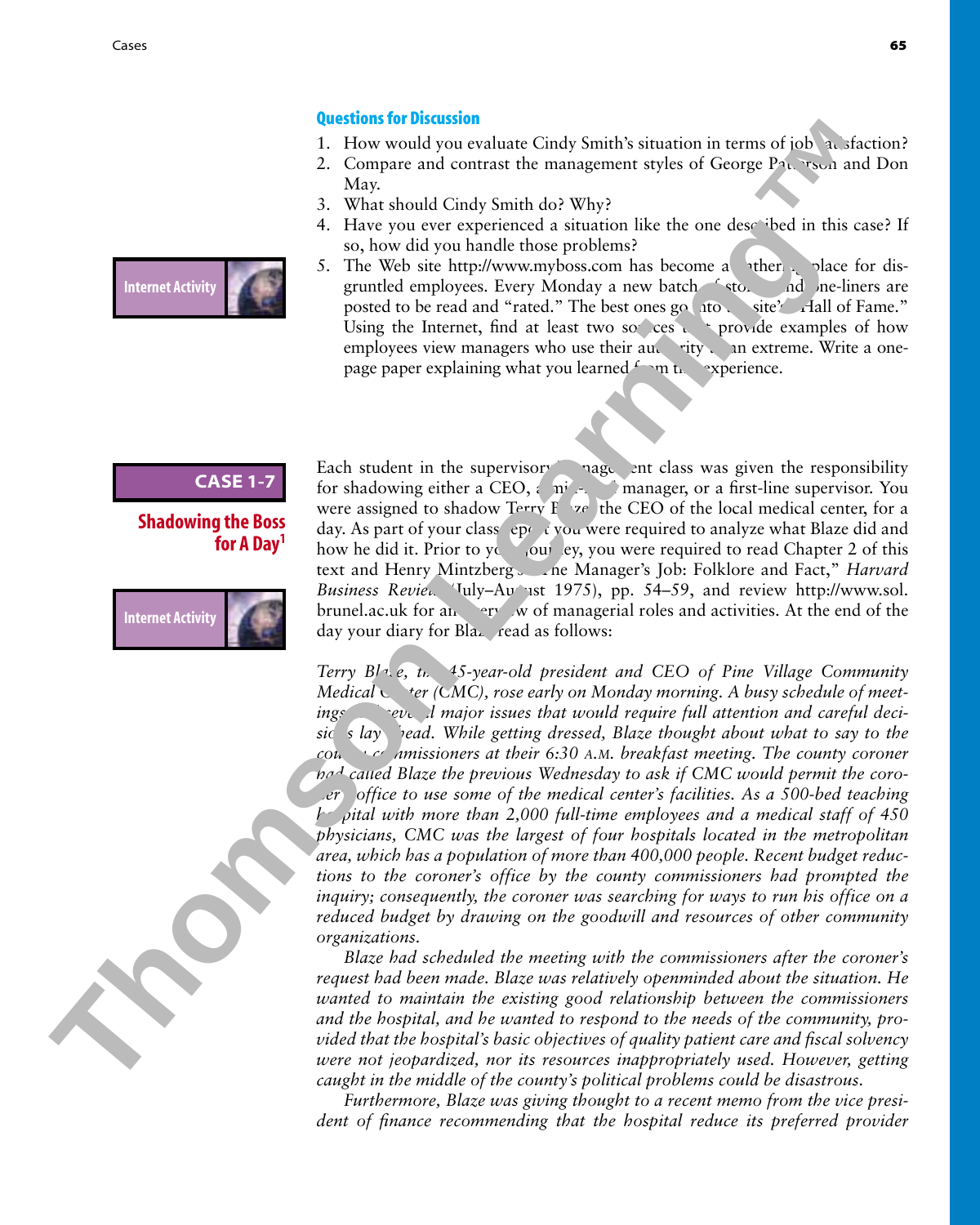*rates in order to enhance occupancy. A decision would need to be made before the impending round of contract negotiations with managed-care organizations. He was concerned about the possibility that revenue from lower rates would not cover costs and that the overall profitability objective would suffer.*

At 7:30 A.M., Blaze attended a campaign fund-raiser breakfast for the state *senator who represented the district in which Pine Village was located. Blaze spoke to the senator about how the state's recently announced*  $M_{\text{rel}}$  *id payment reductions would affect CMC and asked that the senator use hightluence to try to have Medicaid funding levels increased. After circulating among the guests, he went to the hospital. As soon as Blaze arrived at the*  $\delta$ *<sub><i>II*</sub>, at  $8:75$  A.M., the *executive secretary, Ms. Billings, mentioned that*  $\Gamma$  *Si. pres. lent of the professional staff organization (PSO), composed of physician, dentists, podiatrists, and clinical psychologists having privileges at CMC insignal on speaking privately with Blaze about a problem involving a staff pl. sude before the scheduled 9:00* A.M. meeting of the PSO executive committee. Free immediately called Dr. Smith and at the end of the conversation wonder *i* when the *decision to tell Dr. Smith to handle the proble. she thought appropriate. Relations between hospital administration and i* PSO and always delicate, but this time it *seemed best to let Dr. Smith handle the situation and keep Blaze informed.* The interaction of the content of details are completed to be made for the case of the case of the station of the content of the content of the content of the content of the content of the content of the content of the co

At 8:30 A.M., the vice president for *per* tions arrived and accompanied Blaze *to the hospital's conference ro*m. All apartment heads were present, including *the new supervisor of ER, Charlotte Kelly. Because of a recent decision by Blaze and the board to establish a sate. dacility in an adjacent county, most departments would be exp.* Hed, wo hoads would be increased, and coordination *mechanisms between the*  $\rightarrow$  *objetand the satellite facility would need to be developed. Blaze explained the reasons for the decision, described the planning that had occurred be part the decision was made, and indicated how CMC would work with the tate planning agency in obtaining a certificate of need. He also* described how voula affect CMC and its patients, as well as other area hospi*tals. Blaze asked the department heads to inform their subordinates before the* official *moun* ement was made to the press on Wednesday. A question-and*answer serior sllowed.* 

*Blaze arrived at the 9:00 A.M. PSO executive committee meeting 10 minutes la a und that it had been postponed until the next day. Because the next meeting on the day's schedule was not until 10:00 A.M., Blaze returned to the office and asked Ms. Billings to hold all calls. Blaze had given considerable thought over several months to the governing body's directive that strategic* tions be evaluated for expanding the scope of the hospital's services, particu*larly in light of the government's attitude favoring competition among health services organizations, and especially the actions of the other area hospitals, along with the increased penetration of HMOs in CMC's service area. Mindful of CMC's resource constraints, rising costs, changing patient mix, and the continued tightening of Medicare and Medicaid reimbursement, Blaze was concerned about accomplishing the hospital's objectives during the next 5 years in this rapidly changing environment. Particularly worrisome was the restlessness of some of the members of the PSO, who wanted new services and an on-site medical office building. He was concerned about losing medical staff.*

*Blaze recalled the discussion that had occurred at past governing body and executive management staff meetings. After weighing the options, he realized that the hospital would need three feasibility studies to be performed by external con-*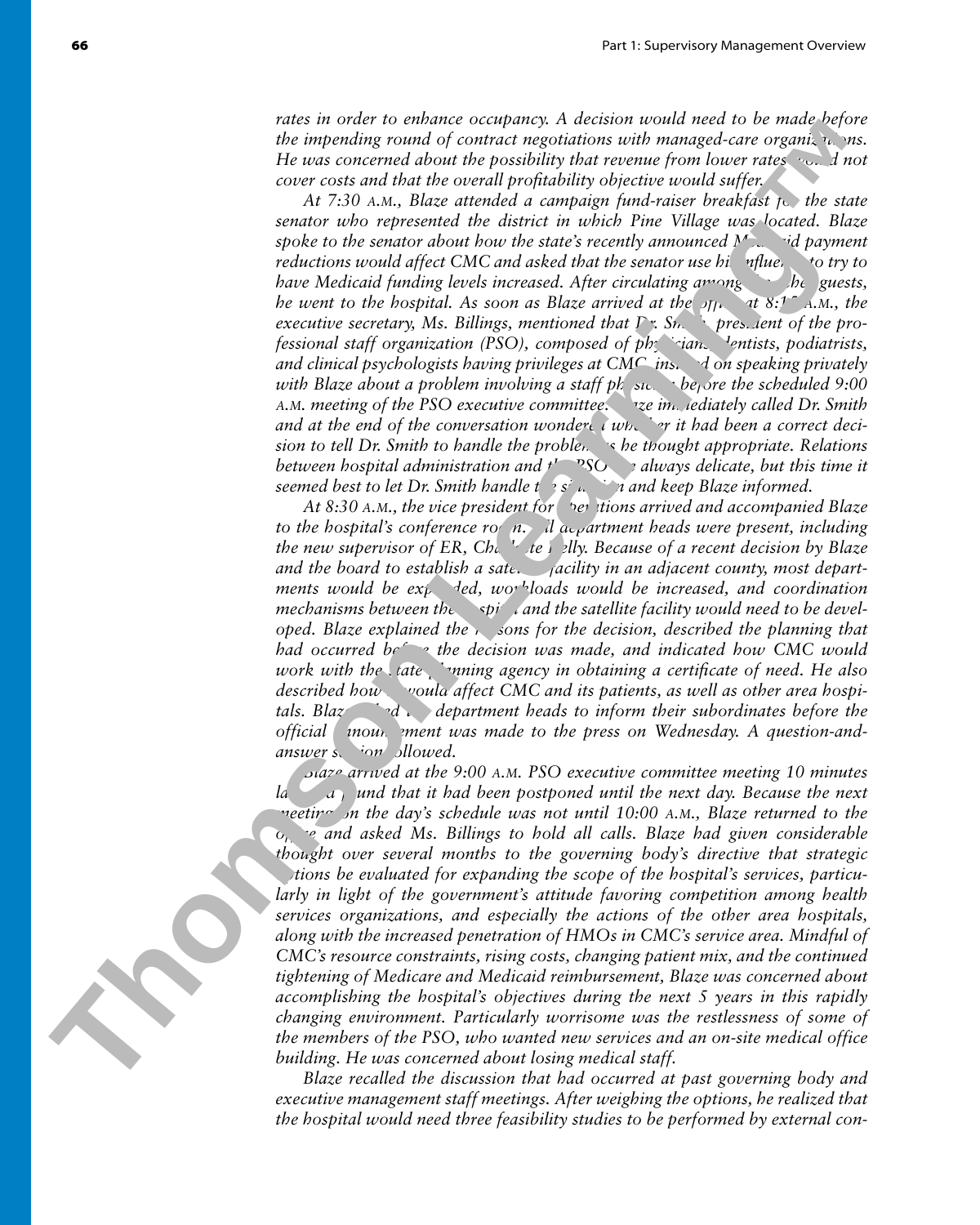*sultants. Blaze dictated a memo to the vice president of operations*  $\ell$ *, the assistant vice president for planning, instructing them to begin studies for expanding the hospital's cardiac services and adding thirty-four psychiatric bells and physicians' office building adjacent to the hospital. Blaze did not a rove a study for a regional burn unit, because this service, although desirable, would contribute less* to the hospital's objectives than the others, and limited resources meant some *projects could not be undertaken.*

At 10:00 A.M., *Blaze met with the chair of the department of probiatry. Blaze informed him of the feasibility study, but the meeting also componential negotiations about making the chair of psychiatry a salaried polition. This would be the first such position in the hospital and would set a precent.* 

At 10:30 A.M., Blaze interviewed a finalist for the position of director of mar*keting. At 11:00 A.M., Dr. Loren, who had reque delinical privileges, arrived for their meeting. It was a long-standing policy for the president of the PSO and the CEO to interview all individuals see.*  $\gamma$ *priv. 2ges.* 

At 11:30 A.M., Blaze returned telephone calls that required immediate attention. *The first was to a governing body me. For whose husband was being admitted for* minor surgery. The second was to *a former patient with a complaint about his statement. Ms. Billings told Blaze that the former patient had already spoken to patient accounts but was still dissatisfied.* as spoke briefly with him and gave assurances *that the matter would be cu<sub>recti</sub> d. The last telephone call was to the vice president of human resources, Geo.* If *oh* on. They decided that Johnson would accept the *mayor's invitation to serve* sectly's health department's personnel evaluation *task force. This wild require approximately 8 hours per week of Johnson's time for 6 months, but the greed it would help the hospital and the community.* salarots. Blood denoted a masson of the value president of operators. The boundary and the contents of the contents of the salarots of the salarots of the contents of the contents of the contents of the contents of the co

As was customary Mondays, Blaze had lunch in the hospital cafeteria and *circulated* and the employees before and after eating. It was a simple yet effec*tive way in staging touch with them. Two major meetings were scheduled in the afternoon. From 1:00 to 3:00 P.M., the budget committee reviewed the next year's operations and capital expenditures budgets. The executive management staff and vice president of finance had prepared options for review. Among those Blaze approved for presentation to the governing body were an increase in the number of nursing service employees, a reduction in the equipment budget, and the* an ul pay increase for nonprofessional personnel that had been discussed previ-

*j.* Blaze had positive relations with the governing body and told the executive *management staff that the recommendations would likely be approved. However, a source of displeasure was last month's adverse overtime budget variance and the cost overrun on supplies. Both were unacceptable, because census and patient days were below expectations. Blaze told the senior managers to monitor their areas closely and report variations weekly.*

*The second meeting that afternoon was with the governing body task force on diversification. Near the end of the meeting, Blaze told them about ordering the physicians' office building feasibility study and told them they should be thinking about incorporating a for-profit subsidiary of their own to manage the office building. The major consideration was how reimbursement would be affected by allocating overhead to either the not-for-profit hospital or the forprofit subsidiary. The board task force asked Blaze to include these revenue-cost implications in the feasibility study.*

*On returning to the office at 4:00 P.M., Blaze approved the agenda for Friday's weekly executive management staff meeting, gave Ms. Billings several items*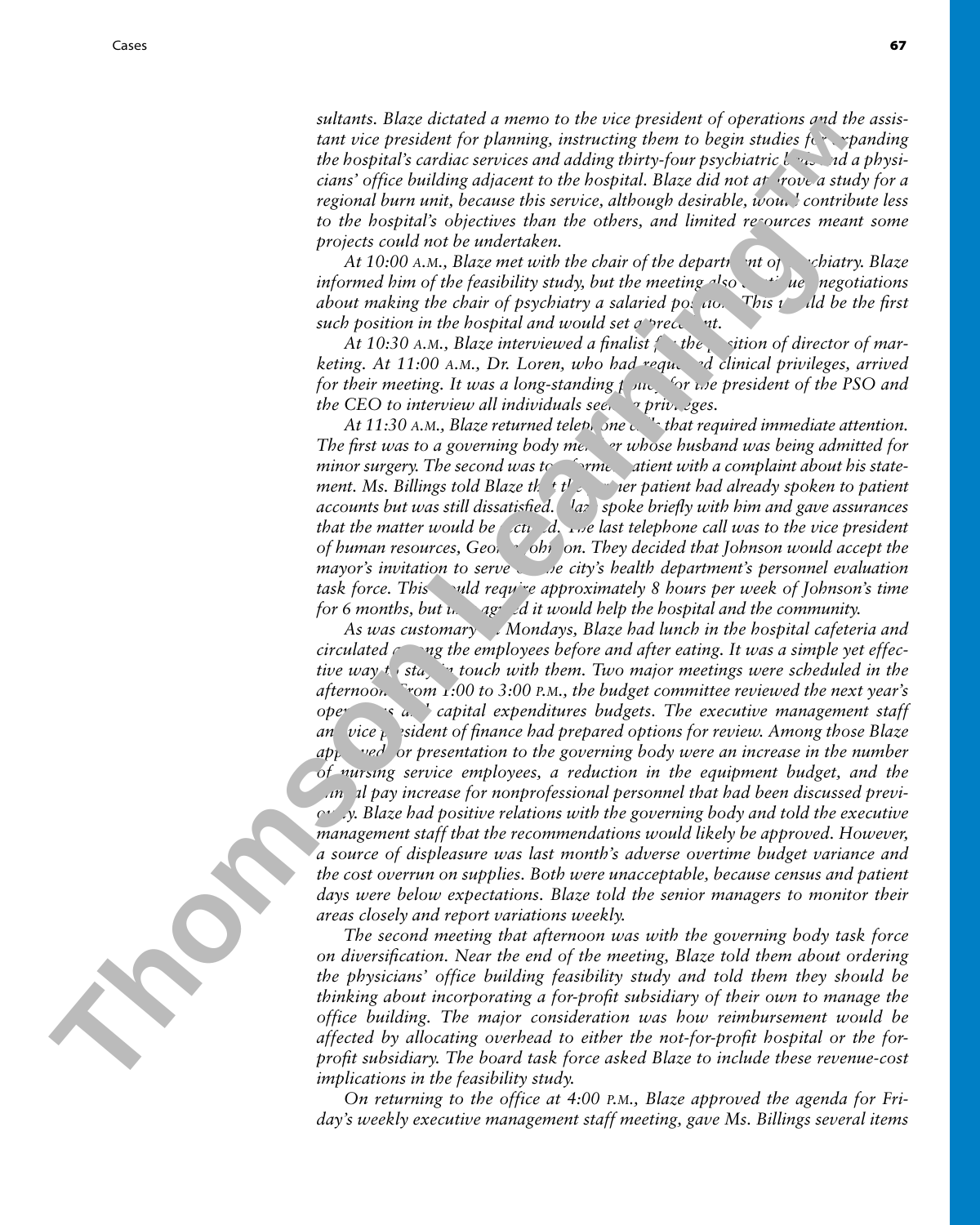*for the agenda of the next governing body meeting, and returned telephone calls. At 5:00 P.M., Blaze left the hospital to attend a 5:30 P.M. area hospital executives' council quarterly meeting. The meeting featured a presentation by the new lean of the medical school, which was located in Pine Village, about how her plans* would affect teaching hospitals and their medical education and resulately pro*grams. During the half-hour drive to and from the medical school, Blaze dictated several letters and memos and took a call on his cell phone. Blaze went to a restaurant at 7:00 P.M. for dinner and left at 8:00 P.M. to att* d a united Way *meeting. At 10:00 P.M., Blaze returned home. He went through paperwork and thought about the day facing him tomorrow for an hour equality retiring.* 

*Source:* This case was adapted from Jonathon S. Rakich's "Case Study: 1h "Iospital CEO's Day," Society for Case *Research Proceedings* (March 2001), pp. 67–69 with permission of Professo. Fich.

### **Questions for Discussion**

As a supervisory/management student,  $y_c$  had the opportunity to shadow Blaze on this day. Review your diary (see  $p \rightarrow e \in \mathcal{C}$  of the activities and events that occurred. As part of your assignment, you are to complete  $1-4$  below.

- 1. Using P, O, S, L, or C, mark directly in your diary which of CEO Blaze's activities relate to planning (P) organizing (O), staffing (S), leading (L), and controlling (C).
- 2. Internet Activity: One of the  $\ldots$  dational theses on various managerial roles was formulated Profes r Henry Mintzberg of McGill University, "The Manager's Job. <sup>II</sup> sre and Fact," *Harvard Business Review* (July– August 1975), pp.  $54-5$ . Visit one of the sites on Henry Mintzberg. At the time of writing of this text, http://www.henrymintzberg.com and http://www.ol.brunel.ac.uk were two of the many sites available. Our students found a latter to provide an excellent overview of Mintzberg's managerial activities and roles. Review the various managerial activities and roles iden ied by Mintzberg and note on your diary (the case) the instances in which  $\mathbb{E}^{\mathcal{C}}$  ferry Blaze was engaged in the interpersonal, informational, and dec<sup>i-</sup> mal roles. For the agonal of the next governing hold precise and entered help<br>shown and process and the state of the median decode in the value of<br> $\mathcal{F}$  is the state of the median decode in the value of  $\mathcal{F}$ <br>is of the median
	- 3.  $\star$  stated in Chapter 2 of this text, "the primary managerial functions are the same regardless of the level within the hierarchy of management." That is, the functions performed by CEO Terry Blaze are the same as the functions performed by supervisor Charlotte Kelly (see Case 1-2). Using CEO Blaze's day as an illustration, what are the difficulties supervisors face in fulfilling their managerial roles?
	- What could CEO Blaze do to be more effective?



Debra Allen was the branch manager at Big Bank's Northwood branch. She was in charge of approximately twenty people, including the two assistant managers. All but two of the tellers were women. Several were employees who had difficult lives outside the workplace. Often, their personal lives influenced the work environment in a negative way. Allen regularly met with the employees both individually and in small groups. She constantly reminded them of the need to work

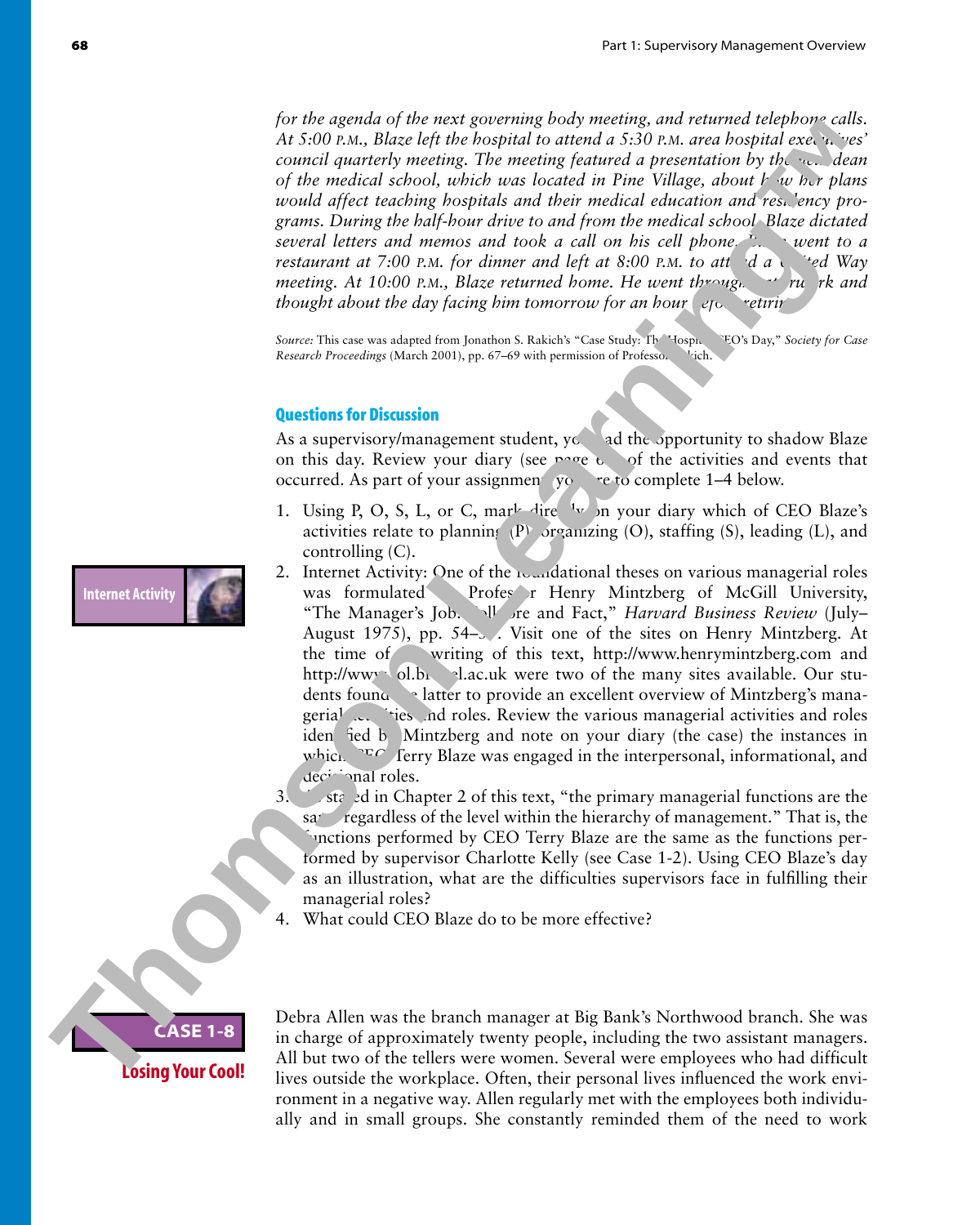together to serve the customers. The bank's motto was, "Two centuries of giving customers outstanding service."

Janet Taylor was the lead teller at the Big Bank Northwood by  $n_{\text{L}}$ . She had started working at the bank shortly after her high school graduation about 14 months ago. Taylor had been the model employee, coming in early for work, investigating every opportunity to learn, and seemingly enthusiastic with her job at the branch. Her work ethic was a positive influence on  $t$  or tellers. Unlike many of the tellers, Taylor still lived at home with her arents and had never experienced the personal problems or financial woes that  $\mathbf{h}$   $\mathbf{f}$  here were experiencing. represents on ever the customers.<sup>1</sup> The bank's motro was, "Two centure construents univariantly generate." In a fixed constraint and the particular state is the signal particular and the signal particular in the constrai

Yesterday, Bonnie Boyce, a single parent, showed up for work late without calling in. As head teller, Taylor had the responsibility of addressing the issue with Boyce and putting documentation in her fle. Subsequent attendance issues within a 2-week period were referred to  $\lambda$ len or one of the assistant managers. As one of the youngest people in  $\mathfrak{t}$  brance, Taylor found her responsibilities stressful. She was not comfortable dealing with performance or personal problems.

Today was another matter. It was Friday and the busiest day of the month. Many seniors came in to deposit the setiment or Social Security checks, and most businesses paid their employees on Friday. The bank also handled utility payments for their custo ers. The customers appreciated the convenience and, besides, it saved them postage.  $\ddot{\cdot}$ . Results are stage. She was in her sixties and her disposition was annoying at times. She often tried to boss or "mother" most the other tellers.

Shortly before  $\mathbf{r}$ ,  $\mathbf{r}$ ,  $\mathbf{r}$  e lines at the teller lines were long, and Bonnie Boyce strolled in—2 hours a  $\mathcal{F}$  she was scheduled. Because of the workload, Taylor immediate<sup>l</sup> assigned her one of the vacant windows with the comment that she would  $t^{\text{all}}$  with  $\gamma$  at break time.

Taylo. Fas having lunch in the break room when Ayers came in. Everyone  $\text{cou}^{\dagger}$  that Ayres was upset, and Taylor made an effort to cheer her up.

 $\text{TAYL}\cdot \text{Rhodda}$ , what's the matter? Is something wrong?

 $\forall R_{\text{F}}$  (Tries to ignore Taylor.)

TAYLOR: Well, go ahead and ignore me. I was just trying to help.

AYRES: You'd help if you'd get that problem out of here. I'm tired of always having to work harder because of that woman.

TAYLOR: What do you mean?

AYRES: You know exactly who I mean. Bonnie Boyce. She's lazy, inconsiderate, and a slob.

TAYLOR: What exactly has she done?

AYRES: Yesterday, she was late, and you did nothing. Today, she showed up mid-morning. Our busiest day of the week, and you welcomed her like she was the prodigal son. You never should have been promoted to head teller. (getting louder) Your good looks might have dazzled some of the guys downtown, but I've never been impressed with you. You're nothing but a young pipsqueak.

TAYLOR: Stop that right now. I'm just doing my job. If you'd do yours without being so rigid and motherly, things might be a lot better around here.

AYRES: You are nothing but a naïve little  $# h\%$ \$\*!

TAYLOR (lost it): Why don't you just %#\$ off!" (She stormed out of the break room.)